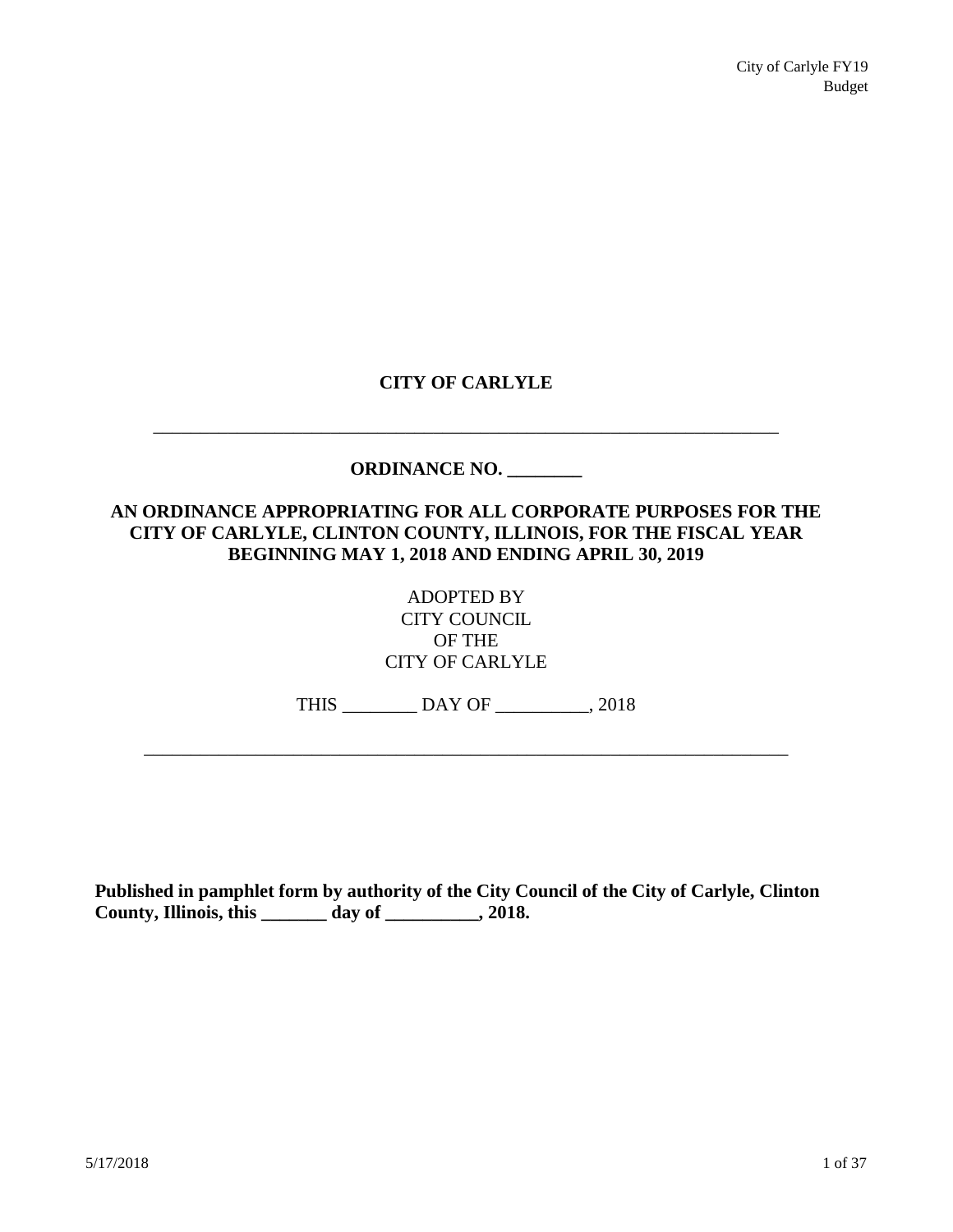**STATE OF ILLINOIS ) ) SS COUNTY OF CLINTON )**

# **CERTIFICATE OF PUBLICATION IN PAMPHLET FORM**

**I, Janine Ehlers, certify that I am the duly elected and acting municipal clerk of the City of Carlyle, Clinton County, Illinois.**

**I further certify that on the \_\_\_\_\_\_\_ day of \_\_\_\_\_\_\_\_\_\_, 2018, the Corporate**

**Authorities of such municipality passed and approved Ordinance No. \_\_\_\_\_\_\_\_\_ entitled AN ORDINANCE APPROPRIATING FOR ALL CORPORATE PURPOSES FOR**

**THE CITY OF CARLYLE, CLINTON COUNTY, ILLINOIS FOR THE FISCAL**

**YEAR BEGINNING MAY 1, 2018 AND ENDING APRIL 30, 2019, provided by** 

**its term that is should be published in pamphlet form.**

**The pamphlet form of Ordinance No. \_\_\_\_\_ including the Ordinance and a cover** 

**sheet thereof was prepared, and a copy of such Ordinance was posted in the City** 

**Hall, commencing on \_\_\_\_\_\_\_\_\_\_\_, 2018, and continuing for at least ten days thereafter.** 

**Copies of such Ordinance were also available for public inspection upon request in** 

**the Office of the City Clerk.**

**Dated at Carlyle, Illinois, this \_\_\_\_\_\_\_ day of , 2018.**

**\_\_\_\_\_\_\_\_\_\_\_\_\_\_\_\_\_\_\_\_\_\_\_\_\_\_\_\_\_\_\_\_\_\_\_\_\_\_\_\_ Janine Ehlers, City Clerk**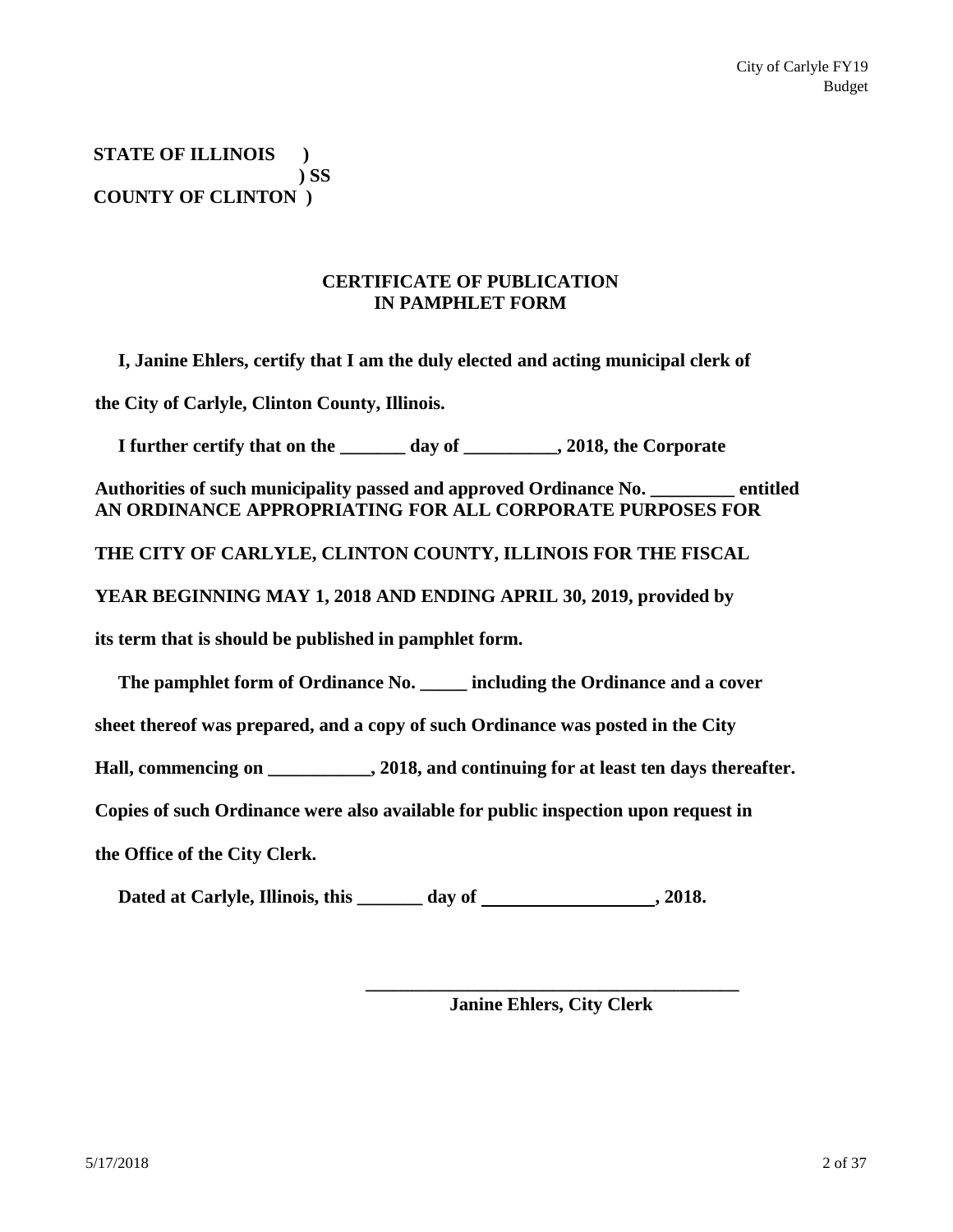# **APPROPRIATION ORDINANCE**

# **CITY OF CARLYLE**

# **ORDINANCE NO. \_\_\_\_\_\_\_**

An Ordinance appropriating for all corporate purposes for the City of Carlyle, Clinton County, Illinois, for the fiscal year beginning May 1, 2018 and ending April 30, 2019.

BE IT ORDAINED by the City Council of the City of Carlyle, Clinton County, Illinois:

SECTION 1: That the amount hereinafter set forth, or so much thereof as may be authorized by law, and as may be needed or deemed necessary to defray all expenses and liabilities of the municipality be and the same are hereby appropriated for the corporate purposes of the City of Carlyle, Clinton County, Illinois, as hereinafter specified for the fiscal year beginning May 1, 2018 and ending April 30, 2019.

SECTION 2: That the appropriation herein made for any purpose shall be regarded as the maximum amounts to be expended under the respective appropriation accounts and shall not be construed as a commitment, agreement, obligation, or liability of the City of Carlyle, and such appropriation being subject to further approval as to expenditure thereof by the City Council.

SECTION 3: That the amount appropriated for each object and purpose shall be as follows: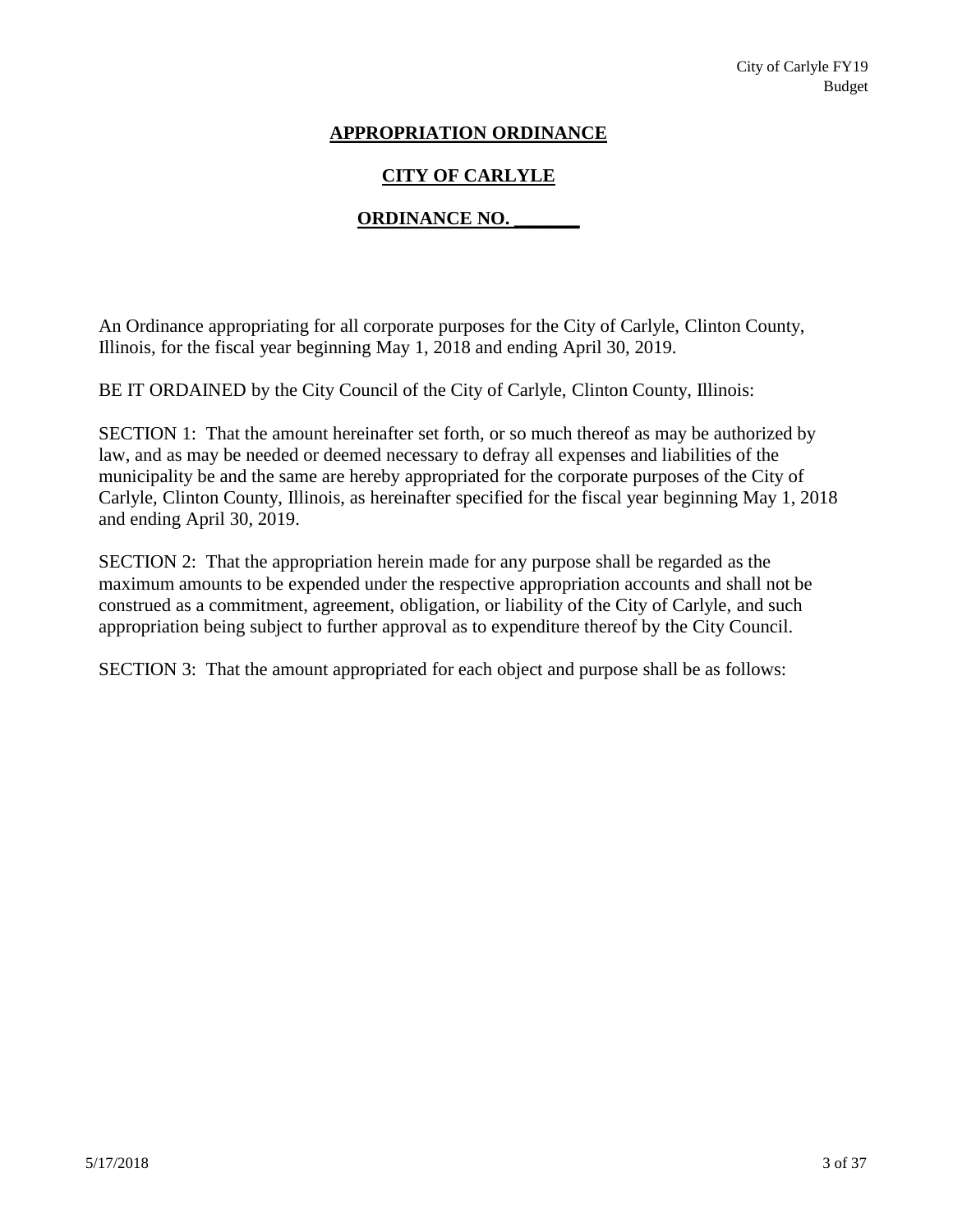# *FUND 1 - GENERAL FUND (not included in total)*

## **Beginning Balance 05/01/15 \$ 443,926.93**

| <b>REVENUES</b>              | <b>FY19 BUDGET</b> |
|------------------------------|--------------------|
| 3251.00 GAS FRANCHISE        | \$<br>7,255.00     |
| 3252.00 CABLE TV FRANCHISE   | \$<br>43,000.00    |
| 3253.00 PHONE FRANCHISE      | \$<br>4,753.00     |
| 3410.00 INCOME TAX           | \$<br>350,000.00   |
| 3420.00 REPLACEMENT TAX      | \$<br>30,000.00    |
| 3440.00 GRANTS               | \$<br>40,000.00    |
| 3450.00 SALES TAX            | \$<br>950.000.00   |
| 3480.00 LOCAL USE TAX        | \$<br>80,000.00    |
| 3490.00 VIDEO GAMBLING TAX   | \$                 |
| 3810.00 INTEREST INCOME      | \$<br>40,000.00    |
| 3890.00 MISCELLANEOUS INCOME | \$<br>200.00       |
|                              |                    |
|                              | \$<br>1,545,208.00 |

## **TOTAL FUNDS AVAILABLE: \$ 1,989,134.93**

|                    | <b>EXPENDITURES</b>           | <b>FY19 BUDGET</b> |
|--------------------|-------------------------------|--------------------|
| FUND <sub>2</sub>  | <b>CORPORATE</b>              | \$                 |
| <b>FUND 3</b>      | <b>STREET &amp; ALLEY</b>     | \$<br>473,000.00   |
| <b>FUND 4</b>      | <b>POLICE</b>                 | \$<br>821,700.00   |
| FUND <sub>12</sub> | <b>CIVIL DEFENSE</b>          | \$                 |
| FUND <sub>13</sub> | GARBAGE                       | \$                 |
| FUND 17            | <b>PARKS</b>                  | \$<br>182,600.00   |
| FUND 17            | <b>GRANTS - 1/2 TIMKEN</b>    | \$                 |
| FUND 18            | PLAYGROUND                    | \$<br>162,250.00   |
| FUND 18            | <b>GRANTS - 1/2 TIMKEN</b>    | \$                 |
| FUND <sub>20</sub> | <b>LIBRARY</b>                | \$<br>188,650.00   |
| FUND 16            | <b>RETIREMENT</b>             | \$<br>99,000.00    |
| FUND <sub>11</sub> | <b>ECONOMIC DEVELOPMENT</b>   | \$                 |
| FUND 19            | <b>SOCIAL SECURITY</b>        | \$<br>44,000.00    |
| FUND <sub>21</sub> | SPORTS COMPLEX - TIMKEN GRANT | \$                 |
| FUND <sub>21</sub> | <b>SPORTS COMPLEX</b>         | \$<br>44,000.00    |
| FUND <sub>22</sub> | POOL HOUSE LOAN               | \$<br>50,600.00    |
| FUND <sub>23</sub> | <b>NEW LIBRARY</b>            | \$                 |
|                    |                               | \$<br>2,065,800.00 |

**Ending Balance 04/30/18 \$ (76,665.07)**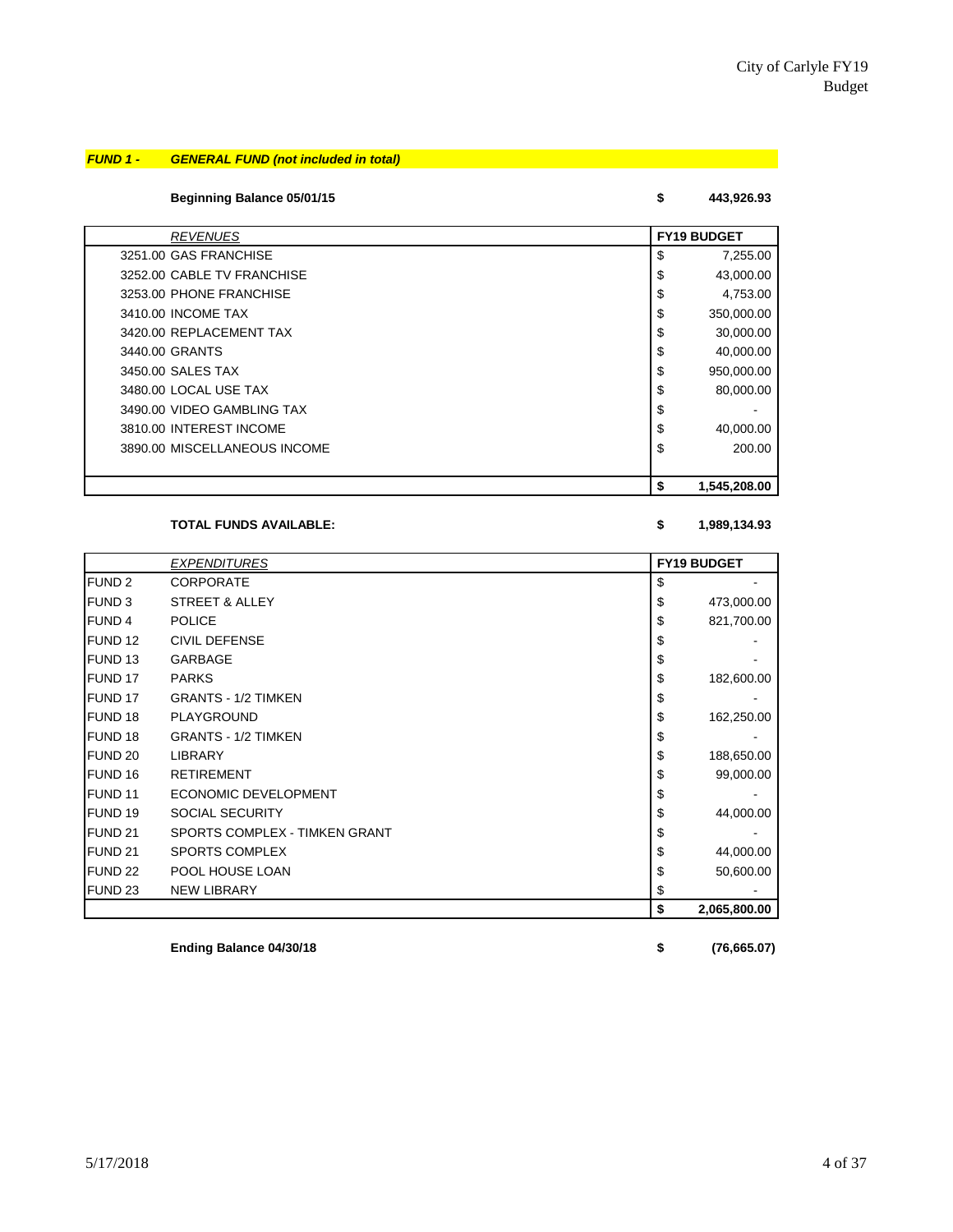# *FUND 2 CORPORATE OFFICE*

**Beginning Balance 05/01/15 \$ 682,059.55**

| <i><b>REVENUES</b></i>              | <b>FY19 BUDGET</b> |
|-------------------------------------|--------------------|
| 3110.00 PROPERTY TAX                | 41,624.00<br>\$    |
| 3150.00 MOBILE HOME TAX             | \$<br>60.00        |
| 3160.00 PAYMENT IN LIEU OF TAXES    | \$<br>8,500.00     |
| 3210.00 LIQUOR LICENSES             | \$<br>6,500.00     |
| 3220.00 VIDEO GAMBLING TERMINAL FEE | \$<br>750.00       |
| 3290.00 OTHER LICENSES              | \$<br>250.00       |
| 3510.00 FINES                       | \$<br>1,000.00     |
| 3772.00 CHRISTMAS IN CARLYLE        | \$                 |
| 3890.00 MISCELLANEOUS INCOME        | \$<br>1,000.00     |
| 3900.00 SLOW MOVING VEHICLE STICKER | \$<br>1,200.00     |
| 3910.00 BUILDING PERMIT FEES        | \$<br>1,500.00     |
| 3940.00 G & A                       | \$<br>572,780.00   |
| 3950.00 CONNECTION FEES             | \$<br>3,900.00     |
| 39660.00 TRANSFER FROM FUND #1      | \$                 |
|                                     |                    |
|                                     | \$<br>639,064.00   |

**TOTAL FUNDS AVAILABLE: \$ 1,321,123.55**

### *EXPENDITURES* **FY19 BUDGET** 4210.00 SALARIES-REGULAR \$ 340,021.00 4211.00 SALARIES-SPECIAL PROGRAMS \$ - 4310.00 SALARIES-ELECTED \$ 44,000.00 4510.00 HEALTH & DENTAL INS.  $\begin{array}{ccc} 1 \end{array}$  38,280.00 4650.00 CAFETERIA PLAN \$ 1,100.00 5110.00 MAINTENANCE SERVICES-BLDGS 5110.00 MAINTENANCE SERVICES-BLDGS 5120.00 MAINTENANCE SERVICES-EQUIPMENT 19,800.00 5130.00 MAINTENANCE SERVICES - VEHICLES **\$** 275.00 5310.00 ACCOUNTING SERVICE **\$** 23,100.00 5320.00 ENGINEERING SERVICE **\$** 22,000.00 5330.00 LEGAL SERVICES **\$1,000.00 UPS \$1,000.00** 5490.00 OTHER PROFESSIONAL SERVICES **\$ 7,150.00** \$ 7,150.00 5510.00 POSTAGE \$ 5,500.00 5520.00 TELEPHONE \$ 14,300.00 5530.00 PUBLISHING 3,850.00 PUBLISHING 3,850.00 5540.00 PRINTING 935.00 5560.00 OTHER - INTERNET **\$ 9,350.00** 5570.00 IT SOFTWARE \$ 7,480.00 5580.00 IT HARDWARE \$ 5,500.00 \$ 5,500.00 5590.00 IT CONSULTING 6.820.00 5610.00 DUES \$ 1,650.00 5620.00 TRAVEL EXPENSES \$ 7,150.00 5630.00 TRAINING 6,600.00 **\$ 6,600.00** 5650.00 PUBLICATIONS \$ - 5660.00 MAYORS EXPENSES \$ 5,500.00 5710.00 UTILTIIES \$ 12,100.00 5930.00 RENTALS \$ 2,750.00 5940.00 RISK MGMT-GENERAL INS. \$ 2,783.00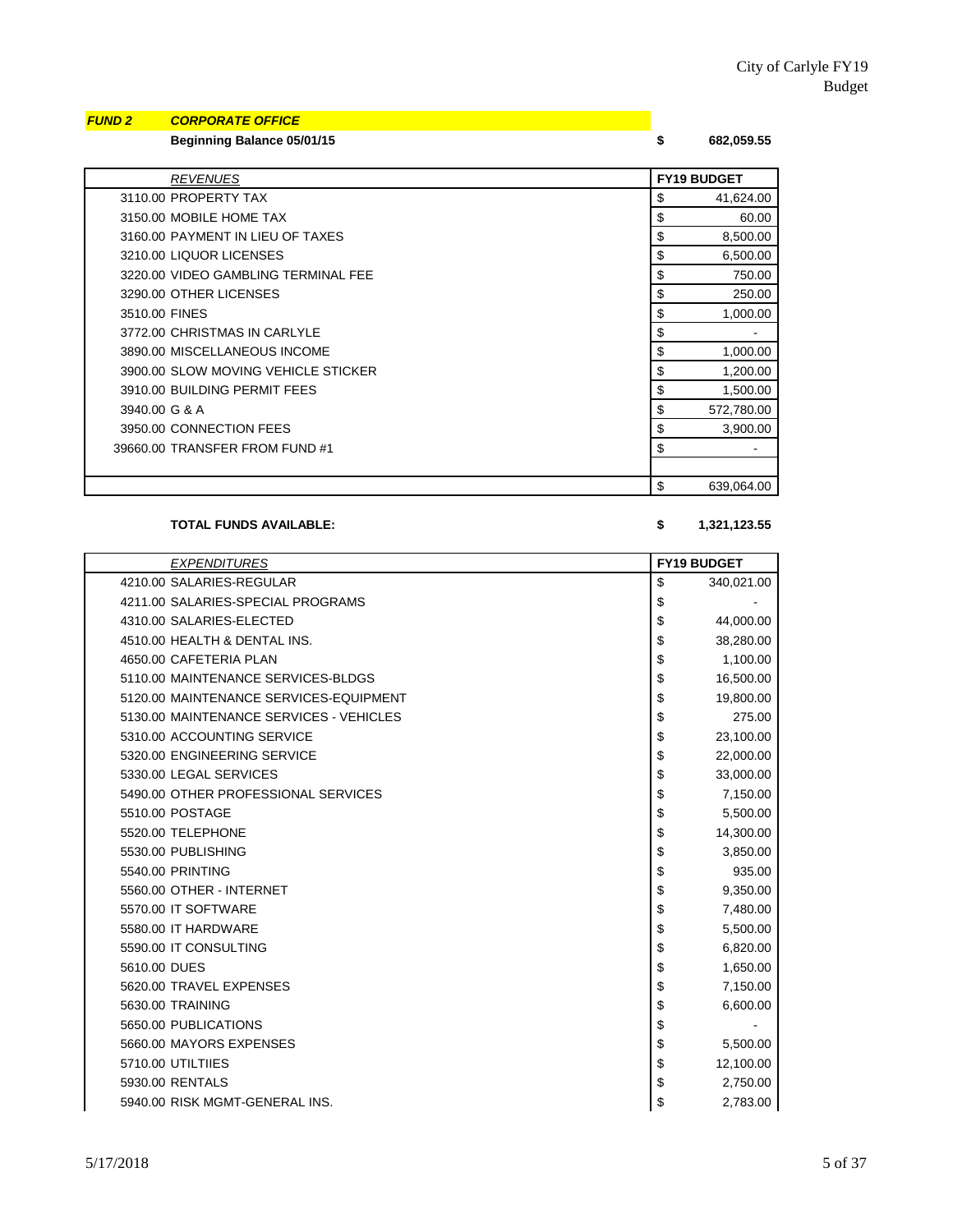| <b>FUND 2</b> | <b>CORPORATE OFFICE</b>                |                  |
|---------------|----------------------------------------|------------------|
|               |                                        |                  |
|               | 5950.00 OFFICER BONDS                  | \$<br>550.00     |
|               | 6110.00 MAINTENANCE SUPPLIES-BLDGS     | \$<br>825.00     |
|               | 6120.00 MAINTENANCE SUPPLIES-EQUIPMENT | \$               |
|               | 6510.00 OFFICE SUPPLIES                | \$<br>18,700.00  |
|               | 6520.00 OPERATING SUPPLIES             | \$<br>110.00     |
|               | 6540.00 JANITORIAL SUPPLIES            | \$<br>550.00     |
|               | 6610.00 UNIFORMS                       | \$<br>1,100.00   |
| 8100.00 LAND  |                                        | \$<br>198,000.00 |
|               | 8200.00 BUILDING                       | \$               |
|               | 8300.00 EQUIPMENT                      | \$<br>2,200.00   |
|               | 8700.00 FURNITURE                      | \$<br>1,650.00   |
|               | 9130.00 COMMUNITY RELATIONS            | \$<br>825.00     |
|               | 9250.00 SPECIAL PROGRAMS               | \$<br>4,400.00   |
|               | 9290.00 MISCELLANEOUS EXPENSE          | \$<br>4,400.00   |
|               | 9300.00 DONATIONS                      | \$<br>2,200.00   |
|               | 9400.00 CONTINGENCY                    | \$               |
|               | 9460.00 CITY PROGRESS COMMITTEE        | \$               |
|               | 9999.00 BIKE PATH CONSTRUCTION         | \$               |
|               |                                        | \$<br>873,004.00 |

**Ending Balance 05/01/15 \$ 448,119.55**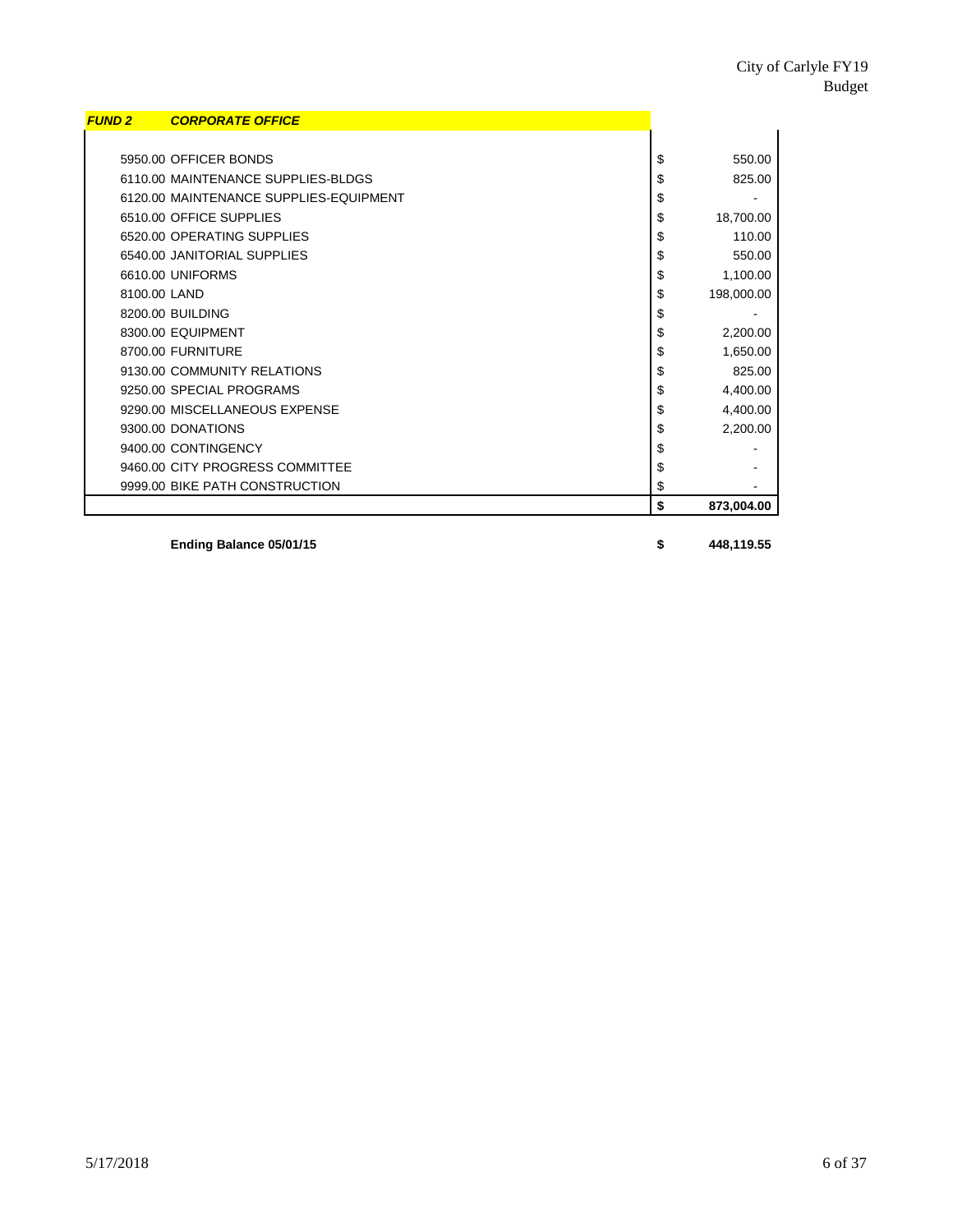# *FUND 3 STREET & ALLEY*

**Beginning Balance 05/01/15 \$ 5,075.22**

| <b>FY19 BUDGET</b><br><b>REVENUES</b><br>\$<br>3150.00 MOBILE HOME TAX<br>3440.00 GRANTS<br>\$<br>\$<br>3460.00 ROAD & BRIDGE TAX<br>\$<br>3840.00 SALES OF MATERIAL, LABOR, EQUIP<br>\$<br>3890.00 MISCELLANEOUS INCOME<br>\$<br>3920.00 PROCEEDS FROM FIXED ASSET SALES<br>\$<br>3990.00 TRANSFER FROM FUND 1<br>3991.00 TRANSFER FROM FUND 1 -- RESERVE<br>\$ |  | 462,700.00 |
|------------------------------------------------------------------------------------------------------------------------------------------------------------------------------------------------------------------------------------------------------------------------------------------------------------------------------------------------------------------|--|------------|
|                                                                                                                                                                                                                                                                                                                                                                  |  |            |
|                                                                                                                                                                                                                                                                                                                                                                  |  | 430,000.00 |
|                                                                                                                                                                                                                                                                                                                                                                  |  |            |
|                                                                                                                                                                                                                                                                                                                                                                  |  | 200.00     |
|                                                                                                                                                                                                                                                                                                                                                                  |  | 3,500.00   |
|                                                                                                                                                                                                                                                                                                                                                                  |  | 29,000.00  |
|                                                                                                                                                                                                                                                                                                                                                                  |  |            |
|                                                                                                                                                                                                                                                                                                                                                                  |  |            |
|                                                                                                                                                                                                                                                                                                                                                                  |  |            |

#### **TOTAL FUNDS AVAILABLE: \$ 467,775.22**

| <b>EXPENDITURES</b>                    | <b>FY19 BUDGET</b> |
|----------------------------------------|--------------------|
| 4210.00 SALARIES-REGULAR               | \$<br>247,434.00   |
| 4510.00 HEALTH & DENTAL INSURANCE      | \$<br>37,994.00    |
| 5110.00 MAINTENANCE SERVICES-BUILDINGS | \$<br>1,100.00     |
| 5120.00 MAINTENANCE SERVICES-EQUIPMENT | \$<br>7,700.00     |
| 5130.00 MAINTENANCE SERVICES-VEHICLES  | \$<br>7,700.00     |
| 5140.00 MAINTENANCE SERVICES-STREETS   | \$<br>11,000.00    |
| 5160.00 MAINTENANCE SERVICES-SNOW REM  | \$<br>550.00       |
| 5320.00 ENGINEERING                    | \$<br>5,500.00     |
| 5330.00 LEGAL                          | \$<br>550.00       |
| 5340.00 GIS                            | \$<br>1,100.00     |
| 5520.00 TELEPHONE                      | \$<br>1,430.00     |
| 5530.00 PUBLISHING                     | \$<br>275.00       |
| 5560.00 OTHER -- INTERNET / EMAIL      | \$<br>1,320.00     |
| 5570.00 IT SOFTWARE                    | \$<br>1,100.00     |
| 5580.00 IT HARDWARE                    | \$<br>2,750.00     |
| 5620.00 TRAVEL EXPENSE                 | \$<br>275.00       |
| 5630.00 TRAINING                       | \$<br>1,650.00     |
| 5650.00 PUBLICATIONS                   | \$<br>275.00       |
| 5710.00 UTILITIES                      | \$<br>8,800.00     |
| 5930.00 RENTALS                        | \$                 |
| 5940.00 RISK MANAGEMENT-GENERAL INS.   | \$<br>27,489.00    |
| 6110.00 MAINTENANCE SUPPLIES-BUILDING  | \$<br>1,210.00     |
| 6120.00 MAINTENANCE SUPPLIES-EQUIPMENT | \$<br>7,700.00     |
| 6130.00 MAINTENANCE SUPPLIES-VEHICLES  | \$<br>6,600.00     |
| 6140.00 MAINTENANCE SUPPLIES-STREETS   | \$<br>35,200.00    |
| 6510.00 OFFICE SUPPLIES                | \$<br>220.00       |
| 6520.00 OPERATING SUPPLIES             | \$<br>1,100.00     |
| 6530.00 SMALL TOOLS                    | \$<br>1,210.00     |
| 6540.00 JANITORIAL SUPPLIES            | \$<br>330.00       |
| 6550.00 AUTOMOTIVE FUEL/OIL            | \$<br>13,200.00    |
| 6560.00 CHEMICALS                      | \$<br>440.00       |
| 6610.00 UNIFORMS                       | \$<br>1,430.00     |
| 6650.00 OTHER GENERAL SUPPLIES         | \$<br>1,100.00     |
| 8100.00 LAND                           | \$<br>4,125.00     |
| 8200.00 BUILDING                       | \$                 |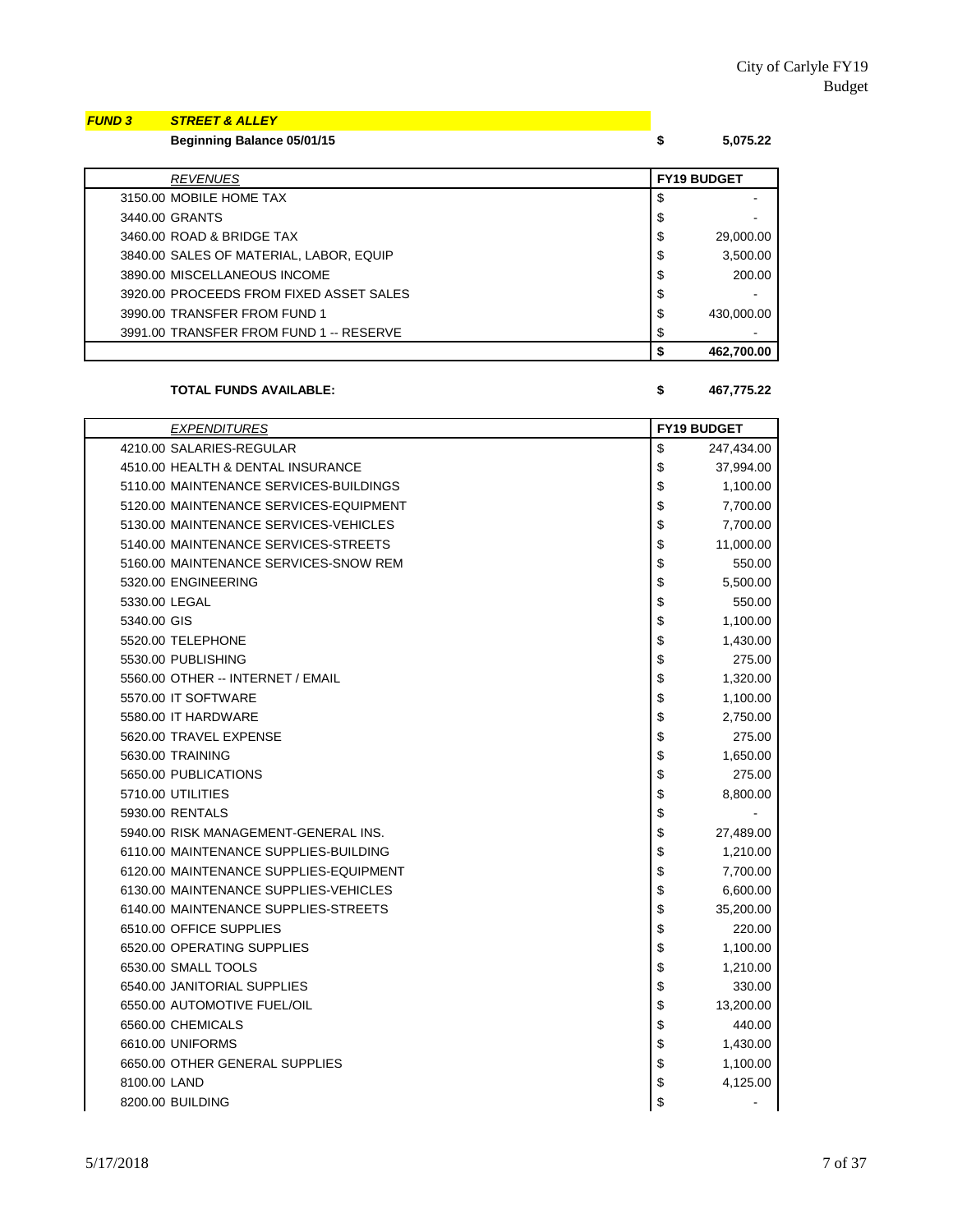### *FUND 3 STREET & ALLEY*

| <b>EXPENDITURES</b>              | <b>FY 16 BUDGET</b> |            |
|----------------------------------|---------------------|------------|
| 8300.00 EQUIPMENT                | \$                  | 50,600.00  |
| 8310.00 SAFETY EQUIPMENT         | \$                  | 1,100.00   |
| 8400.00 VEHICLES                 | \$                  |            |
| 8600.00 STREETS                  | \$                  |            |
| 8610.00 LEAF REMOVAL CONTRACT    | \$                  | 440.00     |
| 8900.00 OTHER IMPROVEMENTS       | \$                  | 20,350.00  |
| 9290.00 MISCELLANEOUS EXPENSES   | \$                  | 1,650.00   |
| 9950.00 GENERAL & ADMINISTRATIVE | \$                  |            |
| 9990.00 RESERVE                  | \$                  |            |
|                                  | S                   | 513,997.00 |

**Ending Balance 05/01/15 \$ (46,221.78)**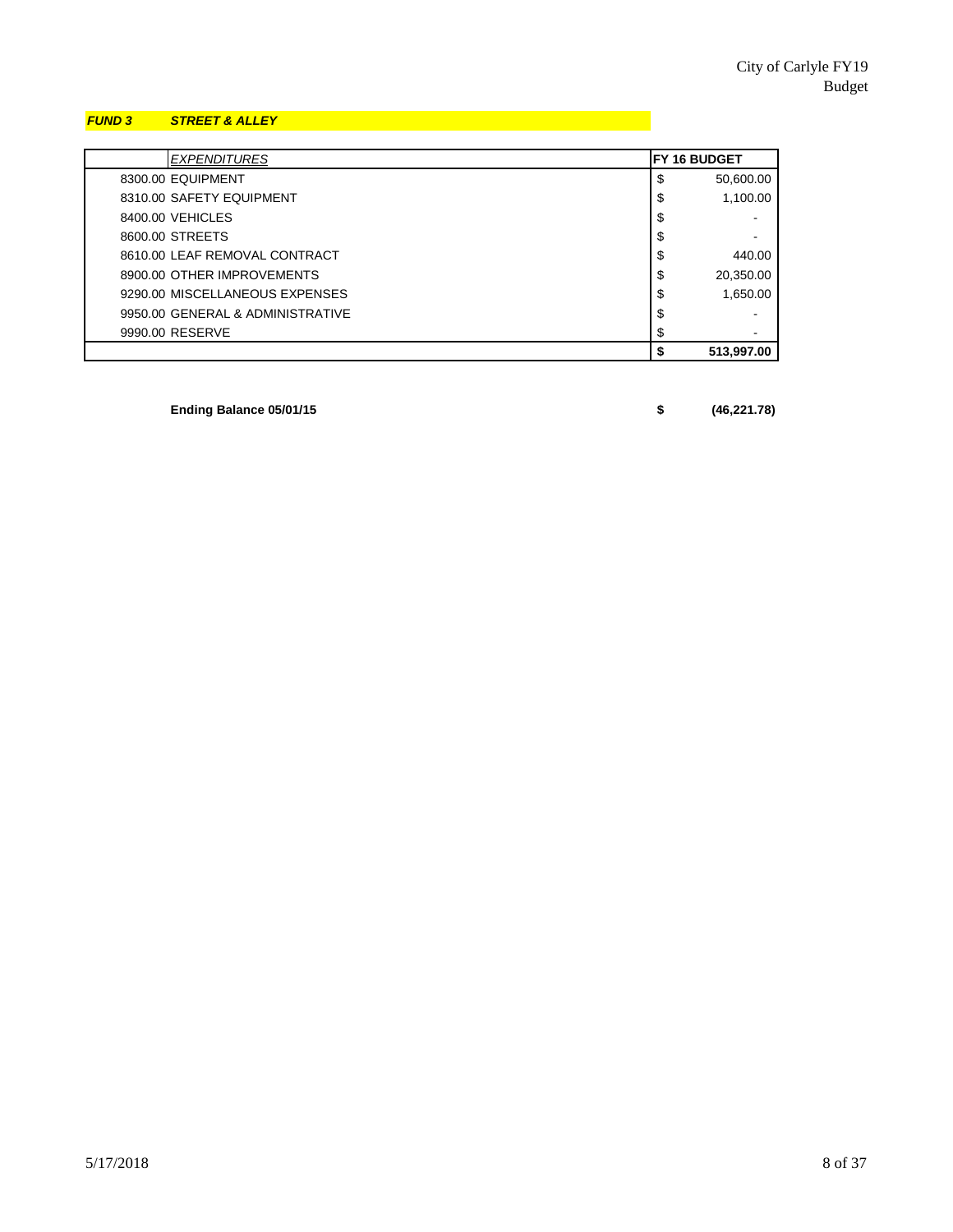| <b>FUND 4</b>     | <b>POLICE</b>                            |                    |
|-------------------|------------------------------------------|--------------------|
|                   | <b>Beginning Balance 05-01-16</b>        | \$<br>7,005.15     |
|                   | <b>REVENUES</b>                          | <b>FY19 BUDGET</b> |
|                   | 3110.00 PROPERTY TAX                     | \$<br>27,000.00    |
|                   | 3150.00 MOBILE HOME TAX                  | \$                 |
|                   | 3160.00 PAYMENT IN LIEU OF TAXES         | \$<br>3,000.00     |
|                   | 3440.00 GRANT- EQUIPMENT                 | \$                 |
|                   | 3441.00 GRANT-VESTS                      | \$                 |
|                   | 3450.00 GRANT - BUILDING                 | \$                 |
|                   | 3510.00 POLICE FINES                     | \$<br>32,000.00    |
|                   | 3850.00 POLICE REPORTS                   | \$<br>300.00       |
|                   | 3880.00 INSURANCE REIMBURSEMENTS         | \$                 |
|                   | 3882.00 DONATIONS-CHILD SEAT PROGRAM     | \$                 |
|                   | 3890.00 MISCELLANEOUS INCOME             | \$<br>100.00       |
|                   | 3900.00 IMPOUND FEES/FINES               | \$<br>7,500.00     |
|                   | 3920.00 PROCEEDS FROM FIXED ASSET SALES  | \$                 |
|                   | 3990.00 TRANSFER FROM FUND 1             | \$<br>747,000.00   |
|                   |                                          | \$<br>816,900.00   |
|                   | <b>TOTAL FUNDS AVAILABLE:</b>            | \$<br>823,905.15   |
|                   | <b>EXPENDITURES</b>                      | FY19 BUDGET        |
|                   | 4210.00 SALARIES-REGULAR                 | \$<br>623,700.00   |
|                   | 4510.00 HEALTH & DENTAL INSURANCE        | \$<br>76,263.00    |
|                   | 4650.00 CAFETERIA PLAN                   | \$                 |
|                   | 5110.00 MAINTENANCE SERVICES - BUILDINGS | \$                 |
|                   | 5120.00 MAINTENANCE SERVICES-EQUIPMENT   | \$<br>4,114.00     |
|                   | 5130.00 MAINTENANCE SERVICES-VEHICLES    | \$<br>10,450.00    |
| 5330.00 LEGAL     |                                          | \$                 |
|                   | 5530.00 PUBLISHING                       | \$                 |
| 5550.00 PAGING    |                                          | \$<br>440.00       |
|                   | 5570.00 IT SOFTWARE                      | \$<br>1,650.00     |
|                   | 5580.00 IT HARDWARE                      |                    |
|                   |                                          | \$<br>6,600.00     |
| 5610.00 DUES      |                                          | \$<br>660.00       |
|                   | 5620.00 TRAVEL EXPENSE                   | \$<br>550.00       |
| 5630.00 TRAINING  |                                          | \$<br>3,300.00     |
| 5650.00 PAGING    |                                          | \$<br>165.00       |
|                   | 5940.00 RISK MANAGEMENT-GENERAL INS.     | \$<br>65,175.00    |
|                   | 6120.00 MAINTENANCE SUPPLIES-EQUIPMENT   | \$<br>6,237.00     |
|                   | 6130.00 MAINTENANCE SUPPLIES-VEHICLES    | \$<br>770.00       |
|                   | 6520.00 OPERATING SUPPLIES               | \$<br>7,700.00     |
|                   | 6550.00 AUTOMOTIVE FUEL/OIL              | \$<br>23,100.00    |
| 6610.00 UNIFORMS  |                                          | \$<br>3,300.00     |
| 8100.00 LAND      |                                          | \$<br>4,125.00     |
| 8200.00 BUILDING  |                                          | \$                 |
|                   | 8300.00 EQUIPMENT                        | \$<br>30,800.00    |
| 8400.00 VEHICLES  |                                          | \$<br>35,200.00    |
| 8700.00 FURNITURE |                                          | \$<br>550.00       |
|                   | 9130.00 COMMUNITY RELATIONS              | \$<br>792.00       |
|                   | 9250.00 SPECIAL PROGRAMS(CHILD SEATS)    | \$                 |
|                   | 9290.00 MISCELLANEOUS EXPENSES           | \$<br>550.00       |
|                   | 9950.00 GENERAL & ADMINISTRATIVE         | \$                 |
|                   |                                          | \$<br>906,191.00   |
|                   | Ending Balance 04/30/18                  | \$<br>(82, 285.85) |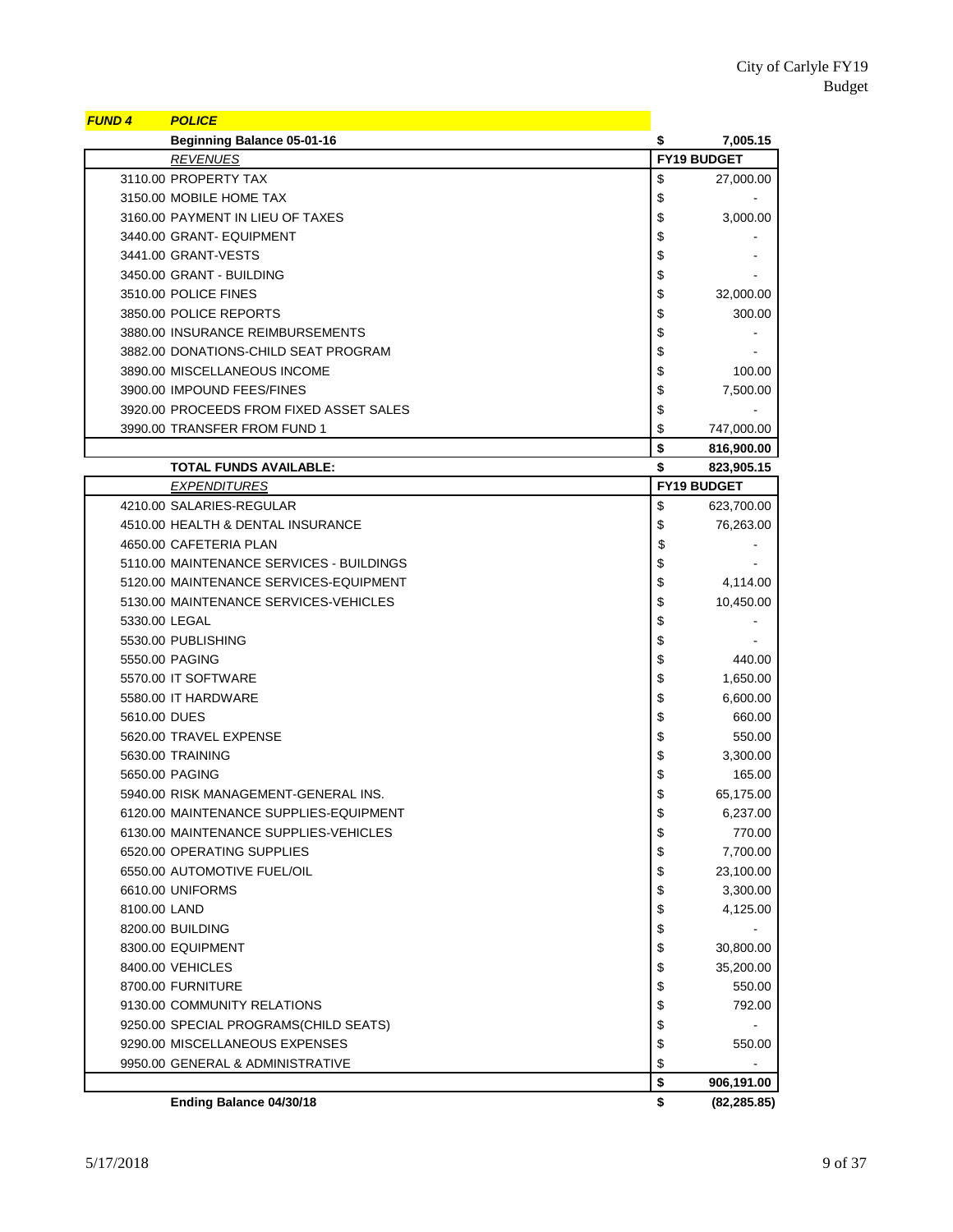#### *FUND 11 ECONOMIC DEVELOPMENT ADMIN*

| <b>Beginning Balance 05/01/15</b> | \$<br>3,300.56     |
|-----------------------------------|--------------------|
| <b>REVENUES</b>                   | <b>FY19 BUDGET</b> |
| 3831.00 DONATIONS                 | \$                 |
| 3890.00 MISCELLANEOUS INCOME      | \$                 |
| 3991.00 TRANSFER FROM FUND 36     | \$<br>43,100.00    |
| 3990.00 TRANSFER FROM FUND 1      |                    |
|                                   | 43,100.00          |

#### **TOTAL FUNDS AVAILABLE: \$ 46,400.56**

*EXPENDITURES* **FY19 BUDGET** 4210.00 SALARIES-REGULAR 5 5320.00 ENGINEERING SERVICES **\$** 22,000.00 5330.00 LEGAL SERVICES \$ 3,850.00 5490.00 OTHER PROFESSIONAL SERVICES  $\begin{array}{ccc} 1 & 3 & 4,400.00 \\ 3 & 4,400.00 \end{array}$  $\sim$  5510.00 POSTAGE  $\sim$ 5540.00 PRINTING 5510.00 PRINTING 555.00 5560.00 OTHER-WEBSITE **the contract of the contract of the contract of the contract of the contract of the contract of the contract of the contract of the contract of the contract of the contract of the contract of the con** 5620.00 TRAVEL EXPENSES FOR A SERIES AND THE SERIES OF A SERIES OF A SERIES OF A SERIES OF A SERIES OF A SERIES 5630.00 TRAINING \$ - 5650.00 PUBLICATIONS **\$** 5650.00 PUBLICATIONS **\$ 5650.00 PUBLICATIONS** 5670.00 OTHER PROFESSIONAL DEVELOPMENT STEED ASSESSMENT 9250.00 SPECIAL PROGRAMS  $\begin{array}{ccc} 12,100.00 \\ \end{array}$ 9280.00 ADVERTISEMENT \$ 5,170.00 9950.00 GENERAL & ADMINISTRATIVE \$ 3,113.00 **\$ 50,688.00**

**Ending Balance 04/30/18 \$ (4,287.44)**

# *FUND 12 CIVIL DEFENSE*

| Beginning Balance 05/01/15 |  | 12,132.76 |
|----------------------------|--|-----------|
|----------------------------|--|-----------|

| <b>REVENUES</b>                   | <b>FY19 BUDGET</b> |          |
|-----------------------------------|--------------------|----------|
| 3110.00 PROPERTY TAX              | Ф                  | 881.00   |
| 3150.00 MOBILE HOME TAX           | S                  | 2.00     |
| 3160.00 PAYMENT IN LIEU OF TAXES  | ╓<br>ъ             | 180.00   |
| 3990.00 TRANSFER FROM OTHER FUNDS | S                  | -        |
|                                   |                    | 1,063.00 |

#### **TOTAL FUNDS AVAILABLE: \$ 13,195.76**

| <b>EXPENDITURES</b>     | l FY19 BUDGET |          |
|-------------------------|---------------|----------|
| 8300.00 EQUIPMENT       | Œ             | 5,500.00 |
|                         |               |          |
| Ending Balance 04/30/18 |               | 7.695.76 |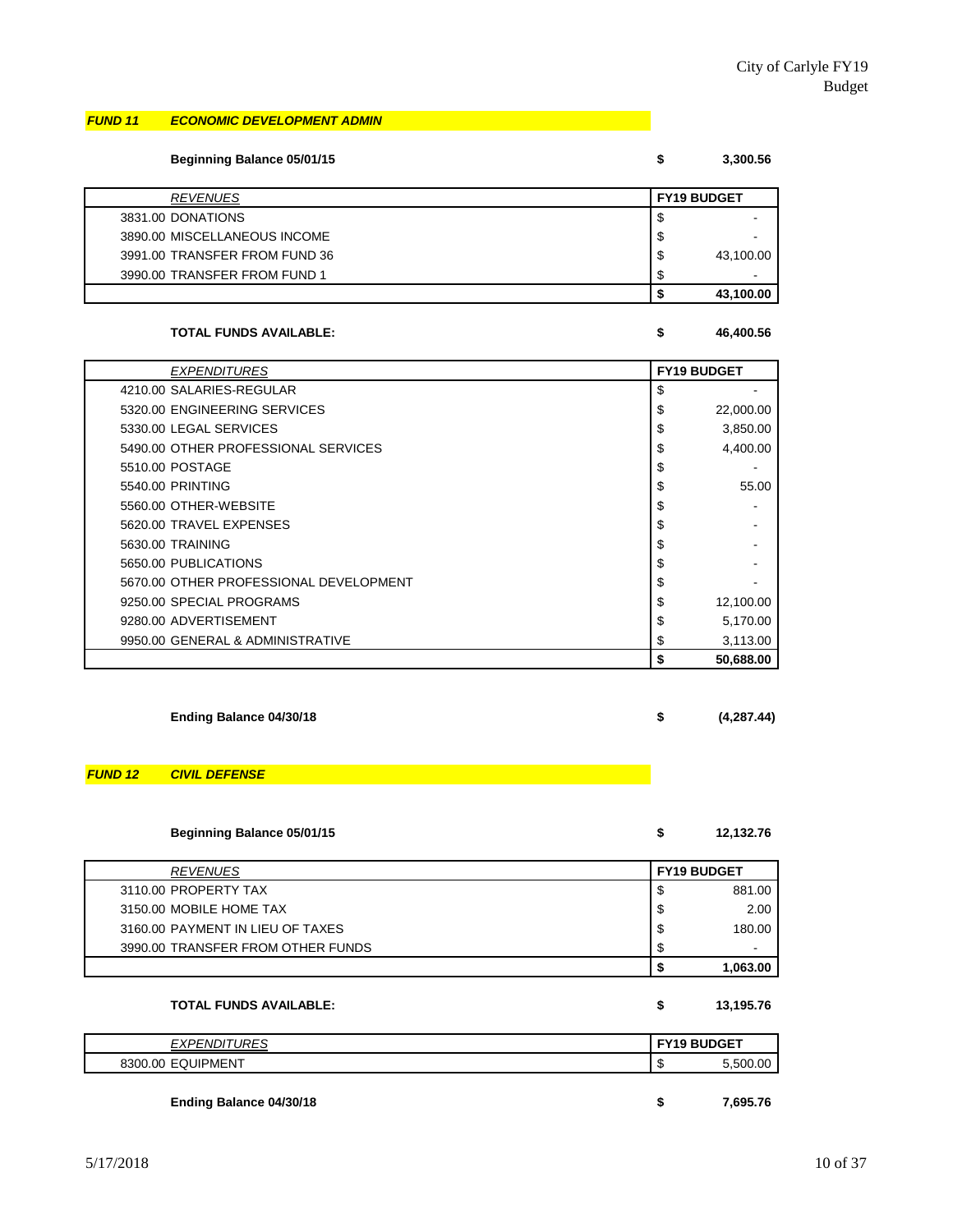# *FUND13 GARBAGE*

#### **Beginning Balance 05-01-16 \$ 14,924.27**

| <b>REVENUES</b>                  | <b>FY19 BUDGET</b> |            |
|----------------------------------|--------------------|------------|
| 3110.00 PROPERTY TAX             | \$                 | ۰          |
| 3150.00 MOBILE HOME TAX          | \$                 | 20.00      |
| 3160.00 PAYMENT IN LIEU OF TAXES | \$                 | 1.800.00   |
| 3680.00 GARBAGE CHARGES          | \$                 | 258,000.00 |
| 3990.00 TRANSFER FROM FUND 1     | \$                 | $\,$       |
|                                  | œ                  | 259.820.00 |

#### **TOTAL FUNDS AVAILABLE: \$ 274,744.27**

| <i><b>EXPENDITURES</b></i>       |    | <b>FY19 BUDGET</b> |
|----------------------------------|----|--------------------|
| 5530.00 PUBLISHING               | \$ | 275.00             |
| 5770.00 DISPOSAL SERVICES        | \$ | 275,000.00         |
| 9950.00 GENERAL & ADMINISTRATIVE | \$ | 17,963.00          |
|                                  | S  | 293,238.00         |

**Ending Balance 04/30/18 \$ (18,493.73)**

#### *FUND 14 HOTEL/MOTEL TAX*

| <b>Beginning Balance 05-01-16</b> | 29,468.22 |
|-----------------------------------|-----------|
|                                   |           |

| <b>REVENUES</b>              |    | <b>FY19 BUDGET</b>       |
|------------------------------|----|--------------------------|
| 3140.00 HOTEL/MOTEL TAX      | ۰D | 35,000.00                |
| 3810.00 INTEREST INCOME      | D  | 100.00                   |
| 3890.00 MISCELLANEOUS INCOME | ۰D | $\overline{\phantom{0}}$ |
|                              |    | 35,100.00                |

#### **TOTAL FUNDS AVAILABLE: \$ 64,568.22**

| <b>EXPENDITURES</b>          |    | <b>FY19 BUDGET</b> |
|------------------------------|----|--------------------|
| 4210.00 SALARIES-REGULAR     | \$ |                    |
| 8900.00 OTHER IMPROVEMENTS   | \$ |                    |
| 9250.00 SPECIAL PROGRAMS     | \$ | 33,000.00          |
| 9280.00 ADVERTISEMENT        | \$ | 31,350.00          |
| 9400.00 CONTINGENCY          | \$ |                    |
| 9500.00 CHAMBER OF COMMERCE  | \$ | 550.00             |
| 9501.00 CHRISTMAS IN CARLYLE | \$ |                    |
| 9502.00 WINE & ART FAIR      | \$ |                    |
| 9503.00 STREET FAIR          | J  |                    |
|                              |    | 64,900.00          |

**Ending Balance 04/30/18 \$ (331.78)**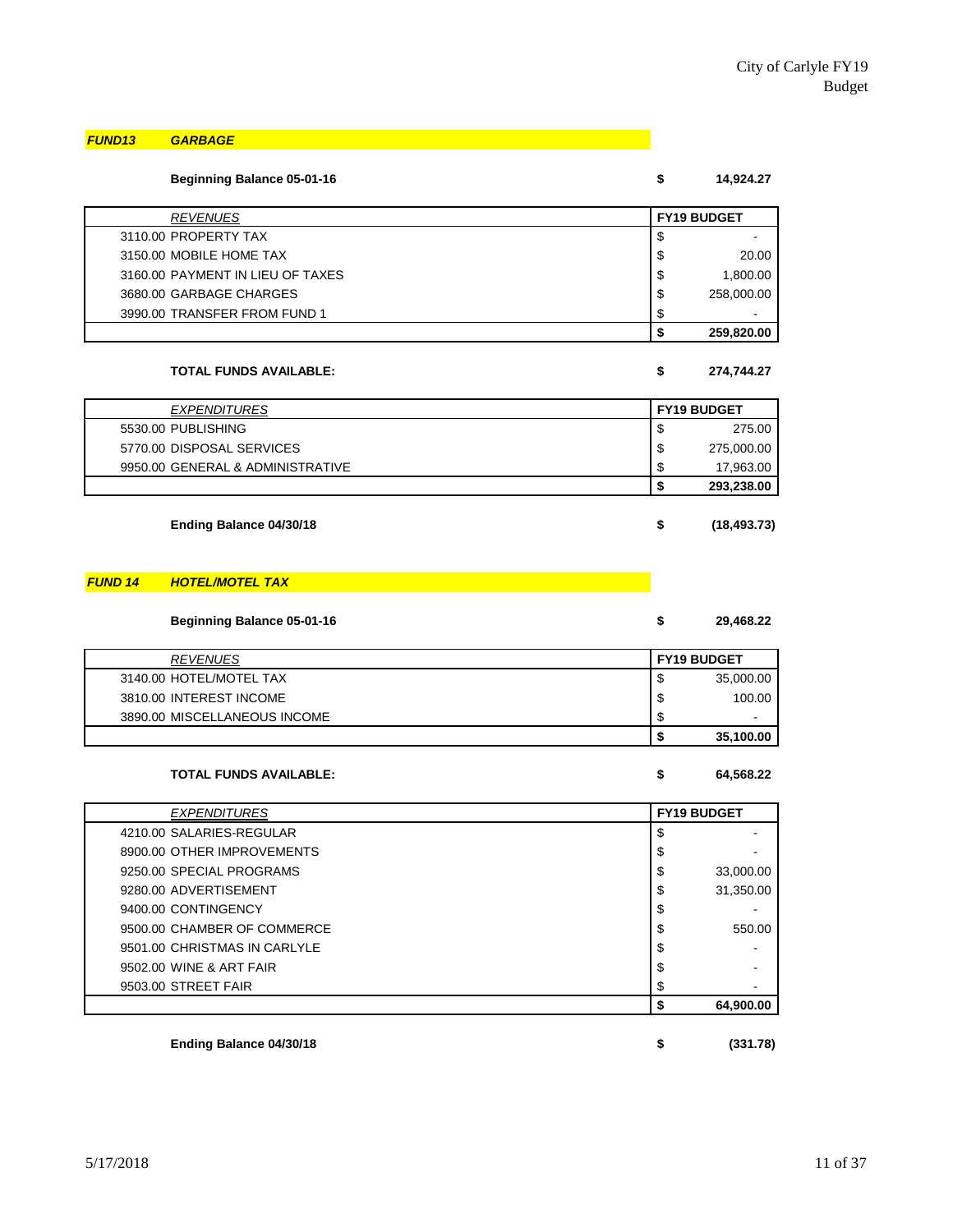#### *FUND 15 MOTOR FUEL TAX*

| <b>Beginning Balance 05-01-16</b>        |    | 184,662.51         |
|------------------------------------------|----|--------------------|
| <b>REVENUES</b>                          |    | <b>FY19 BUDGET</b> |
| 3430.00 MOTOR FUEL TAX STATE OF ILLINOIS | S  | 71,000.00          |
| 3440.00 GRANTS                           | \$ |                    |
| 3810.00 INTEREST INCOME                  | S  | 100.00             |
|                                          |    | 71,100.00          |

#### **TOTAL FUNDS AVAILABLE:**  $\frac{1}{25}$

| <b>EXPENDITURES</b>                  | <b>FY19 BUDGET</b> |            |
|--------------------------------------|--------------------|------------|
| 5140.00 MAINTENANCE SERVICES-STREETS | \$                 |            |
| 5320.00 ENGINEERING SERVICES         | \$                 | 9.350.00   |
| 5930.00 RENTALS                      | \$                 |            |
| 6140.00 MAINTENANCE SUPPLIES-STREETS | \$                 |            |
| 8600.00 STREETS                      | \$                 |            |
| 8900.00 OTHER IMPROVEMENTS           | \$                 | 181,500.00 |
| 9250.00 SPECIAL PROGRAMS             | \$                 |            |
|                                      |                    | 190,850.00 |

| Ending Balance 04/30/18   | 64.912.51 |
|---------------------------|-----------|
| <b>FUND 16 RETIREMENT</b> |           |

#### **Beginning Balance 05-01-16 \$ 2,858.98**

| <b>REVENUES</b>                  |   | <b>FY19 BUDGET</b> |
|----------------------------------|---|--------------------|
| 3110.00 PROPERTY TAX             | S | 69,032.00          |
| 3150.00 MOBILE HOME TAX          | S | 150.00             |
| 3160.00 PAYMENT IN LIEU OF TAXES | S | 15,000.00          |
| 3990.00 TRANSFER FROM FUND 1     | S | 90,000.00          |
|                                  |   | 174,182.00         |

| <b>TOTAL FUNDS AVAILABLE:</b> | 177,040.98 |
|-------------------------------|------------|
|                               |            |

| <i><b>EXPENDITURES</b></i> | l FY19 BUDGET    |
|----------------------------|------------------|
| 4620.00 RETIREMENT         | 192.851.10<br>۰D |
|                            |                  |
| Ending Balance 04/30/18    | (15,810.12)<br>S |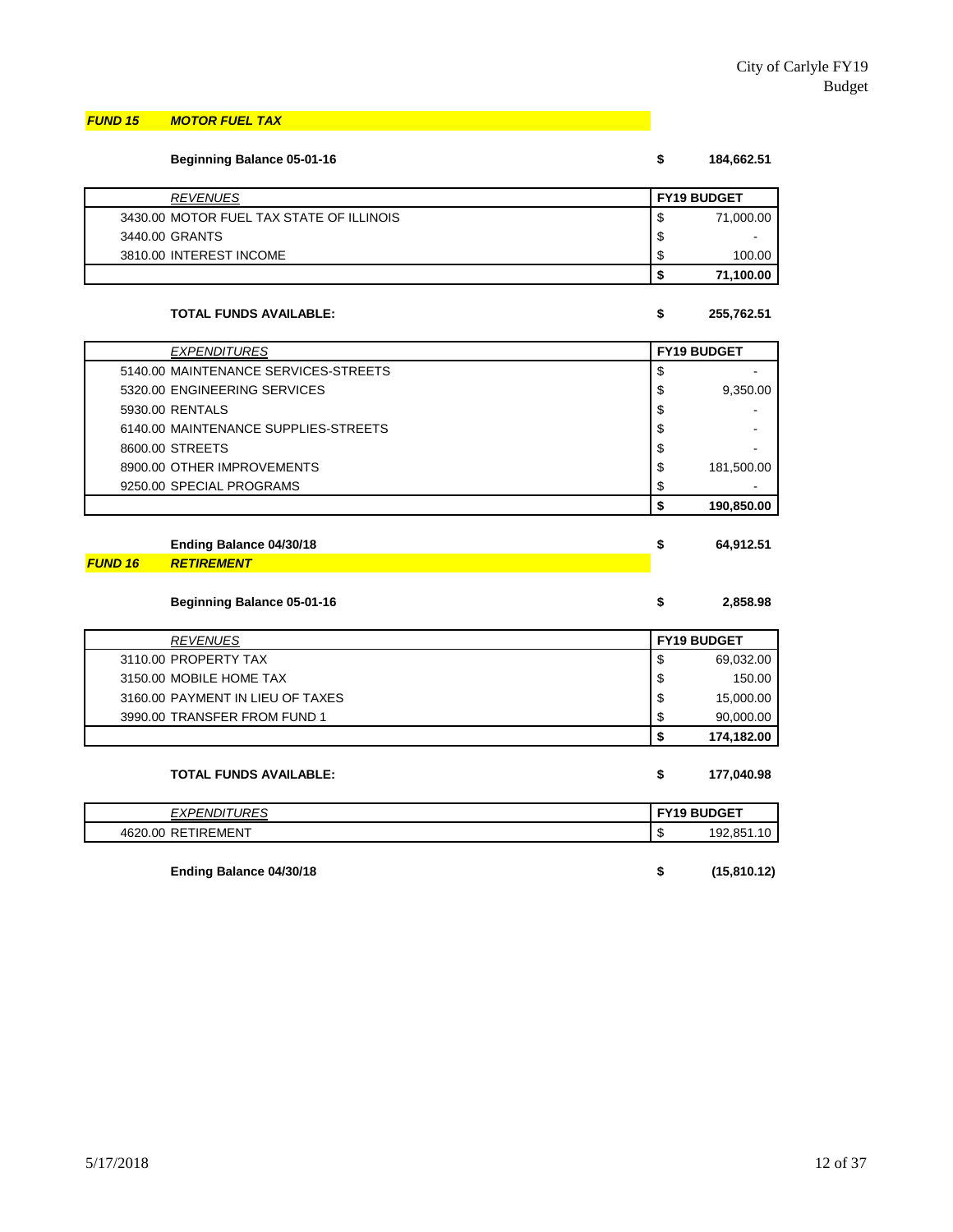*FUND 17 PARKS*

| <b>Beginning Balance 05-01-16</b> |  | 4,398.89 |
|-----------------------------------|--|----------|
|-----------------------------------|--|----------|

| <b>REVENUES</b>                  | <b>FY19 BUDGET</b> |
|----------------------------------|--------------------|
| 3110.00 PROPERTY TAX             | \$<br>51,917.00    |
| 3150.00 MOBILE HOME TAX          | \$<br>80.00        |
| 3160.00 PAYMENT IN LIEU OF TAXES | \$<br>6,500.00     |
| 3440.00 GRANTS                   | \$                 |
| 3830.00 DONATIONS                | \$                 |
| 3890.00 MISCELLANEOUS INCOME     | \$<br>1,500.00     |
| 3990.00 TRANSFER FROM FUND 1     | \$<br>166,000.00   |
| 4000.00 FARM GROUND LEASE        | \$                 |
|                                  | 225,997.00         |

#### **TOTAL FUNDS AVAILABLE: \$ 230,395.89**

| <b>EXPENDITURES</b>                       | <b>FY19 BUDGET</b> |
|-------------------------------------------|--------------------|
| 4210.00 SALARIES-REGULAR                  | \$<br>90,750.00    |
| 4510.00 HEALTH & DENTAL INS.              | \$<br>18,935.60    |
| 5110.00 MAINTENANCE SERVICES-BUILDINGS    | \$<br>5,500.00     |
| 5120.00 MAINTENANCE SERVICES-EQUIPMENT    | \$<br>2,200.00     |
| 5130.00 MAINTENANCE SERVICES-VEHICLES     | \$<br>5,500.00     |
| 5140.00 MAINTENANCE SERVICES-STREET       | \$                 |
| 5150.00 MAINTENANCE SERVICES-UTILITYSYST. | \$                 |
| 5330.00 LEGAL                             | \$<br>1,100.00     |
| 5490.00 OTHER PROFESSIONAL SERVICES       | \$                 |
| 5520.00 TELEPHONE                         | \$<br>3,300.00     |
| 5560.00 OTHER-INTERNET                    | \$                 |
| 5570.00 IT SOFTWARE                       | \$<br>1,320.00     |
| 5580.00 IT HARDWARE                       | \$<br>825.00       |
| 5590.00 IT CONSULTING                     | \$<br>220.00       |
| 5610.00 DUES                              | \$<br>880.00       |
| 5620.00 TRAVEL EXPENSES                   | \$<br>550.00       |
| 5630.00 TRAINING                          | \$<br>1,320.00     |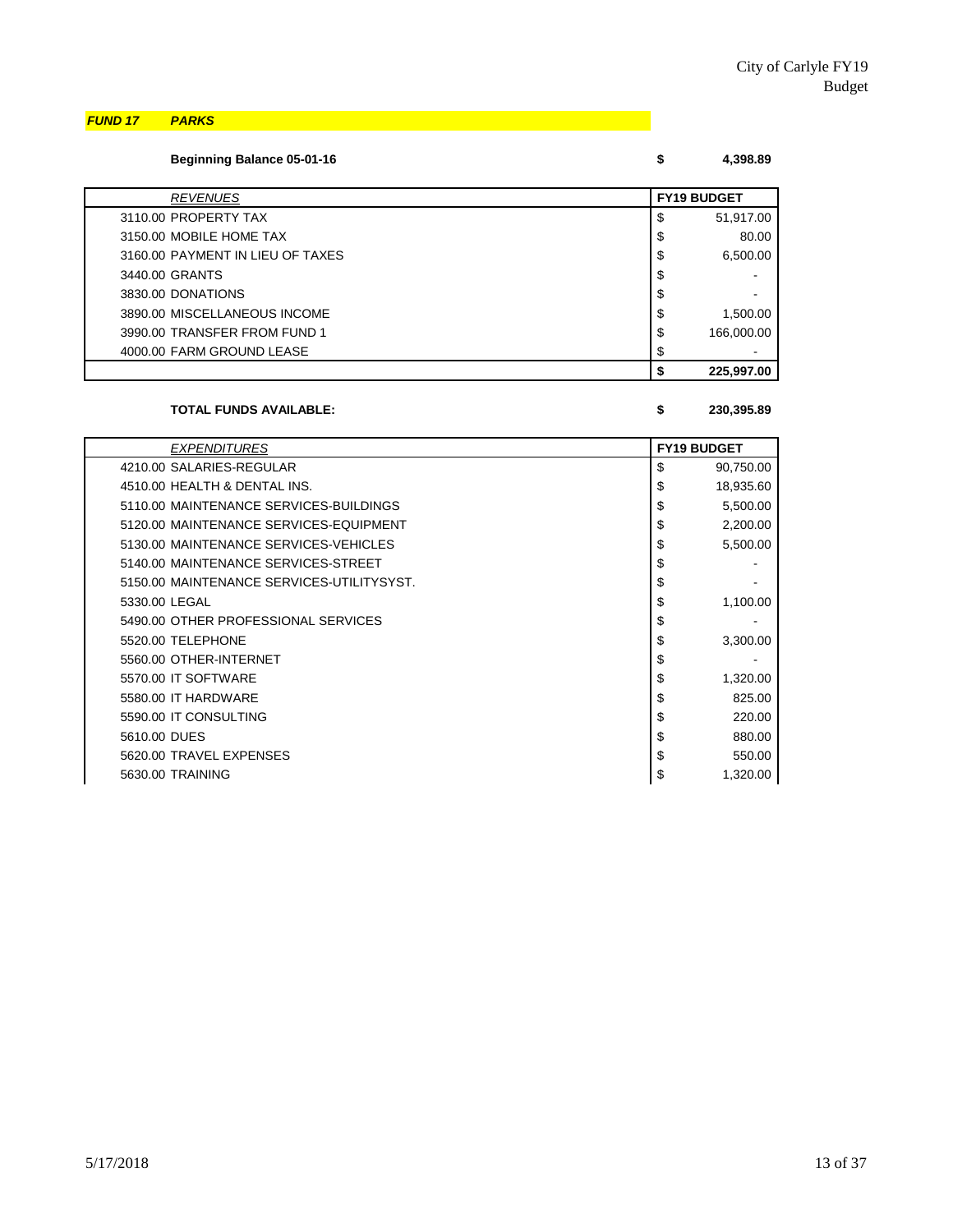## *FUND 17 PARKS*

| <b>EXPENDITURES</b>                               | <b>FY16 BUDGET</b> |
|---------------------------------------------------|--------------------|
| 5710.00 UTILITIES                                 | \$<br>24,200.00    |
| 5930.00 RENTALS                                   | \$                 |
| 5940.00 RISK MANAGEMENT-GENERAL INS.              | \$<br>13,248.00    |
| 6110.00 MAINTENANCE SUPPLIES-BUILDINGS            | \$<br>5,500.00     |
| 6120.00 MAINTENANCE SUPPLIES-EQUIPMENT            | \$<br>1,650.00     |
| 6130.00 MAINTENANCE SUPPLIES-VEHICLES             | \$<br>1,100.00     |
| 6140.00 MAINTENANCE SUPPLIES-GROUNDS              | \$<br>11,550.00    |
| 6510.00 OFFICE SUPPLIES                           | \$<br>275.00       |
| 6520.00 OPERATING SUPPLIES                        | \$<br>2,200.00     |
| 6530.00 SMALL TOOLS                               | \$<br>1,100.00     |
| 6540.00 JANITORIAL SUPPLIES                       | \$<br>1,650.00     |
| 6550.00 AUTOMOTIVE FUEL/OIL                       | \$<br>6,050.00     |
| 6560.00 CHEMICALS                                 | \$<br>275.00       |
| 6610.00 UNIFORMS                                  | \$<br>990.00       |
| 6650.00 OTHER GENERAL SUPPLIES                    | \$<br>1,650.00     |
| 8100.00 LAND                                      | \$                 |
| 8200.00 BUILDINGS                                 | \$<br>1,100.00     |
| 8201.00 LOANS - POOL HOUSE - 06-22-2020 \$140,400 | \$                 |
| 8202.00 BUILDINGS - POOL HOUSE                    | \$                 |
| 8300.00 EQUIPMENT                                 | \$<br>1,650.00     |
| 8400.00 VEHICLES                                  | \$                 |
| 8600.00 STREETS                                   | \$                 |
| 8700.00 FURNITURE                                 | \$<br>275.00       |
| 8900.00 OTHER IMPROVEMENTS                        | \$<br>44,000.00    |
| 9250.00 SPECIAL PROGRAMS                          | \$                 |
| 9290.00 MISCELLANEOUS EXPENSES                    | \$<br>2,310.00     |
| 9950.00 GENERAL & ADMINISTRATIVE                  | \$                 |
|                                                   | \$<br>253,173.60   |

**Ending Balance 04/30/18 \$ (22,777.71)**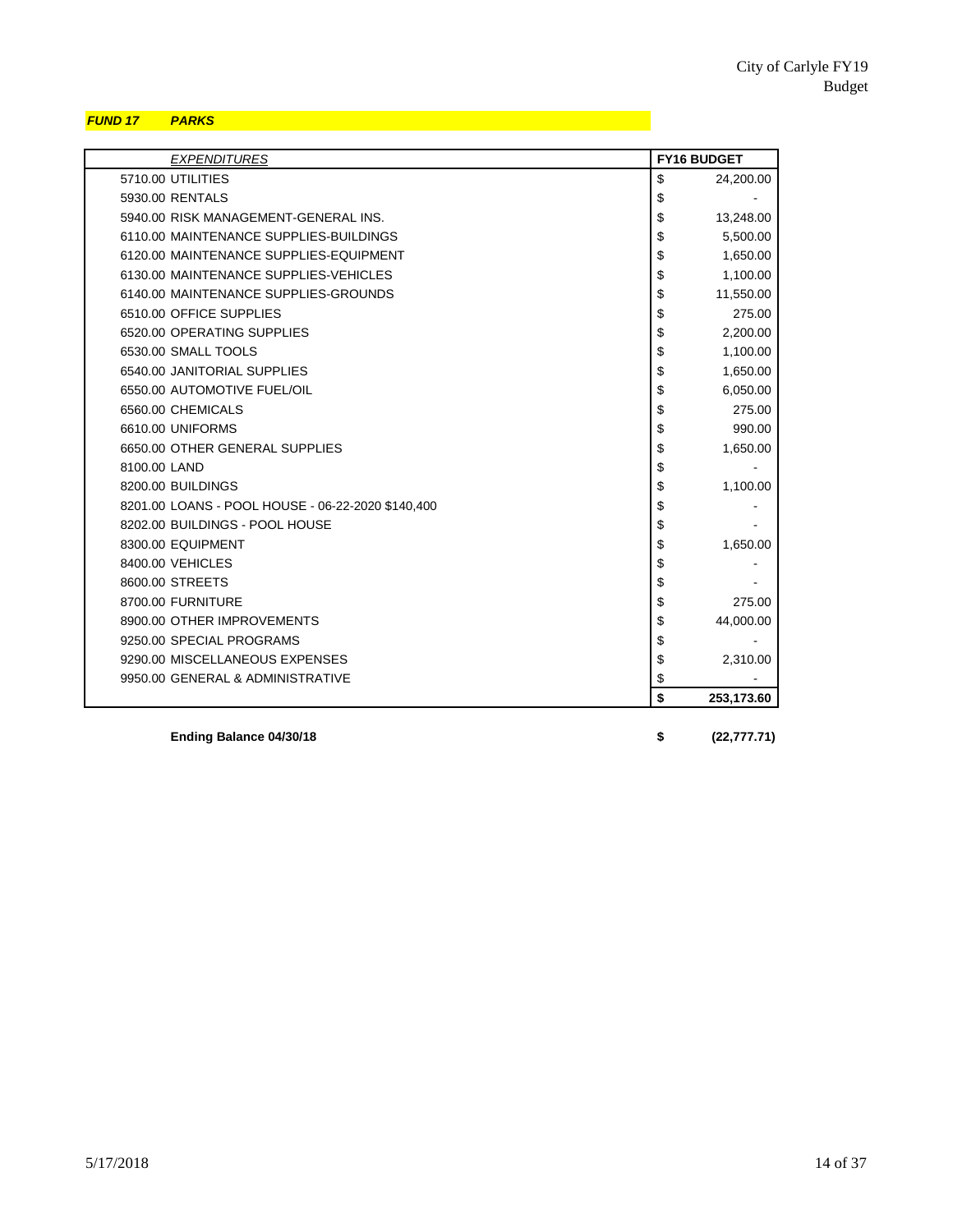### *FUND 18 PLAYGROUNDS*

**Beginning Balance 05-01-16 \$ 4,855.72**

| <b>REVENUES</b>                  | <b>FY19 BUDGET</b> |
|----------------------------------|--------------------|
| 3110.00 PROPERTY TAX             | \$<br>25,467.00    |
| 3150.00 MOBILE HOME TAX          | \$<br>25.00        |
| 3160.00 PAYMENT IN LIEU OF TAXES | \$<br>5,000.00     |
| 3440.00 GRANTS                   | \$                 |
| 3730.00 POOL RECEIPTS            | \$<br>18,000.00    |
| 3740.00 CONCESSIONS              | \$<br>1,000.00     |
| 3760.00 REGISTRATIONS            | \$<br>25,000.00    |
| 3770.00 SWIM TEAM                | \$<br>3,000.00     |
| 3771.00 CITY WIDE AUCTION        | \$                 |
| 3772.00 CHRISTMAS IN CARLYLE     | \$                 |
| 3773.00 PAVILION RENTALS         | \$<br>2,000.00     |
| 3830.00 DONATIONS                | \$                 |
| 3890.00 MISCELLANEOUS INCOME     | \$<br>3,000.00     |
| 3990.00 TRANSFER FROM FUND 1     | \$<br>147,500.00   |
|                                  | \$<br>229,992.00   |

**TOTAL FUNDS AVAILABLE: \$ 234,847.72**

| <b>EXPENDITURES</b>                      | <b>FY19 BUDGET</b> |
|------------------------------------------|--------------------|
| 4210.00 SALARIES-REGULAR                 | \$<br>144,672.00   |
| 5110.00 MAINTENANCE SERVICES-BUILDINGS   | \$<br>1,100.00     |
| 5120.00 MAINTENANCE SERVICES-EQUIPMENT   | \$<br>3,850.00     |
| 5130.00 MAINTENANCE SERVICES - VEHICLES  | \$                 |
| 5140.00 MAINTENANCE SERVICES-PLAYGROUNDS | \$                 |
| 5320.00 ENGINEERING SERVICES             | \$                 |
| 5330.00 LEGAL                            | \$<br>110.00       |
| 5490.00 OTHER PROFESSIONAL SERVICES      | \$<br>1,375.00     |
| 5510.00 POSTAGE                          | \$<br>110.00       |
| 5530.00 PUBLISHING                       | \$<br>1,100.00     |
| 5570.00 IT SOFTWARE                      | \$<br>220.00       |
| 5580.00 IT HARDWARE                      | \$<br>220.00       |
| 5590.00 IT CONSULTING                    | \$                 |
| 5630.00 TRAINING                         | \$<br>1,430.00     |
| 5940.00 RISK MANAGEMENT - GENERAL INS.   | \$<br>13,248.00    |
| 6110.00 MAINTENANCE SUPPLIES-BUILDINGS   | \$<br>2,200.00     |
| 6120.00 MAINTENANCE SUPPLIES-EQUIPMENT   | \$<br>3,300.00     |
| 6140.00 MAINTENANCE SUPPLIES-GROUNDS     | \$<br>6,600.00     |
| 6510.00 OFFICE SUPPLIES                  | \$<br>110.00       |
| 6520.00 OPERATING SUPPLIES               | \$<br>1,100.00     |
| 6530.00 SMALL TOOLS                      | \$<br>220.00       |
| 6540.00 JANITORIAL SUPPLIES              | \$<br>220.00       |
| 6560.00 CHEMICALS                        | \$<br>4,400.00     |
| 6590.00 CONCESSIONS                      | \$<br>1,100.00     |
| 6591.00 SALES TAX ON CONCESSIONS         | \$<br>110.00       |
| 6610.00 UNIFORMS                         | \$<br>8,250.00     |
| 6650.00 OTHER                            | \$<br>220.00       |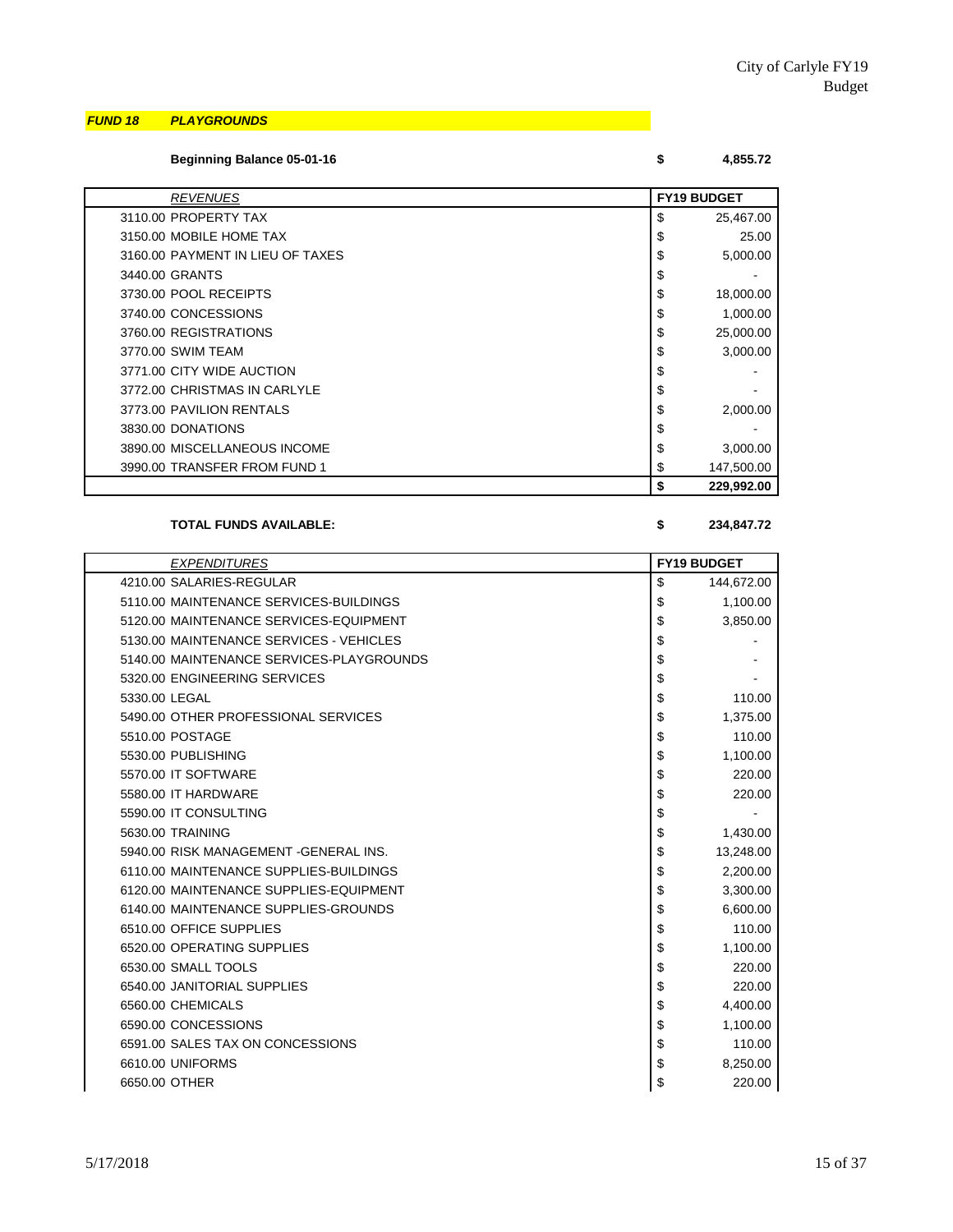#### *FUND 18 PLAYGROUNDS*

| <b>EXPENDITURES</b>              | <b>FY16 BUDGET</b> |
|----------------------------------|--------------------|
| 8200.00 BUILDING                 | \$<br>1,650.00     |
| 8300.00 EQUIPMENT                | \$<br>5,500.00     |
| 8900.00 OTHER IMPROVEMENTS       | \$<br>45,100.00    |
| 9130.00 COMMUTY RELATIONS        | \$                 |
| 9250.00 SPECIAL PROGRAMS         | \$<br>9,900.00     |
| 9251.00 CITY WIDE AUCTION        | \$                 |
| 9290.00 MISCELLANEOUS EXPENSES   | \$<br>440.00       |
| 9950.00 GENERAL & ADMINISTRATIVE | \$                 |
|                                  | \$<br>257,855.00   |

**Ending Balance 04/30/18 \$ (23,007.28)**

#### *FUND 19 SOCIAL SECURITY & MEDICARE*

**Beginning Balance 05-01-16 \$ 4,520.65**

| <b>REVENUES</b>               | <b>FY19 BUDGET</b> |            |
|-------------------------------|--------------------|------------|
| 3110.00 PROPERTY TAX          | \$                 | 55,000.00  |
| 3150.00 MOBILE HOME TAX       | \$                 | 150.00     |
| 3160.00 PAYMENT LIEU OF TAXES | \$                 | 11,500.00  |
| 3990.00 TRANSFER FROM FUND 1  | \$                 | 40,000.00  |
|                               |                    | 106,650.00 |

| <b>TOTAL FUNDS AVAILABLE:</b> |  | 111.170.65 |
|-------------------------------|--|------------|
|-------------------------------|--|------------|

| <b>URES</b><br><i><b>{PENDI1</b></i><br>. ∧ | <b>FY19 BUDGET</b> |                |
|---------------------------------------------|--------------------|----------------|
| 4610.00 SOCIAL SECURITY & MEDICARE          | O<br>J             | .058.80<br>ר ה |

#### **Ending Balance 04/30/18 \$ (10,888.15)**

*FUND 20 LIBRARY* **Beginning Balance 05-01-16 \$ 413.67** *REVENUES* **FY19 BUDGET** 3110.00 PROPERTY TAX  $\begin{array}{ccc} 3110.00 & \text{PROOF} & 28,430.00 \\ \end{array}$ 3150.00 MOBILE HOME TAX  $\begin{array}{ccc} 3150.00 & 80.00 \\ \end{array}$ 3160.00 PAYMENT IN LIEU OF TAXES \$ 5,500.00 3440.00 GRANTS \$ 2,500.00 3530.00 PENALTIES-LIBRARY FEES \$ 12,000.00 3810.00 INTEREST INCOME 5.00  $3831.00$  DONATIONS  $\qquad \qquad$ 3832.00 DONATIONS - SUMMER READING PROGRAM  $\begin{array}{ccc} 3832.00 & 5 \end{array}$  1,250.00 3833.00 DONATIONS - BOOK SALES \$ - 3870.00 MADDUX ROOM RENTALS SERVICES AND RESERVE AND RESERVE AND RESERVE AND RESERVE AND RESERVE AND RESERVE A 3860.00 MADDUX TRUST \$ - 3890.00 TRANSFER FROM FUND 90 - LIBRARY SAVINGS 5 3990.00 TRANSFER FROM FUND 1 **\$** 171,500.00 **\$ 221,265.00 TOTAL FUNDS AVAILABLE: \$ 221,678.67**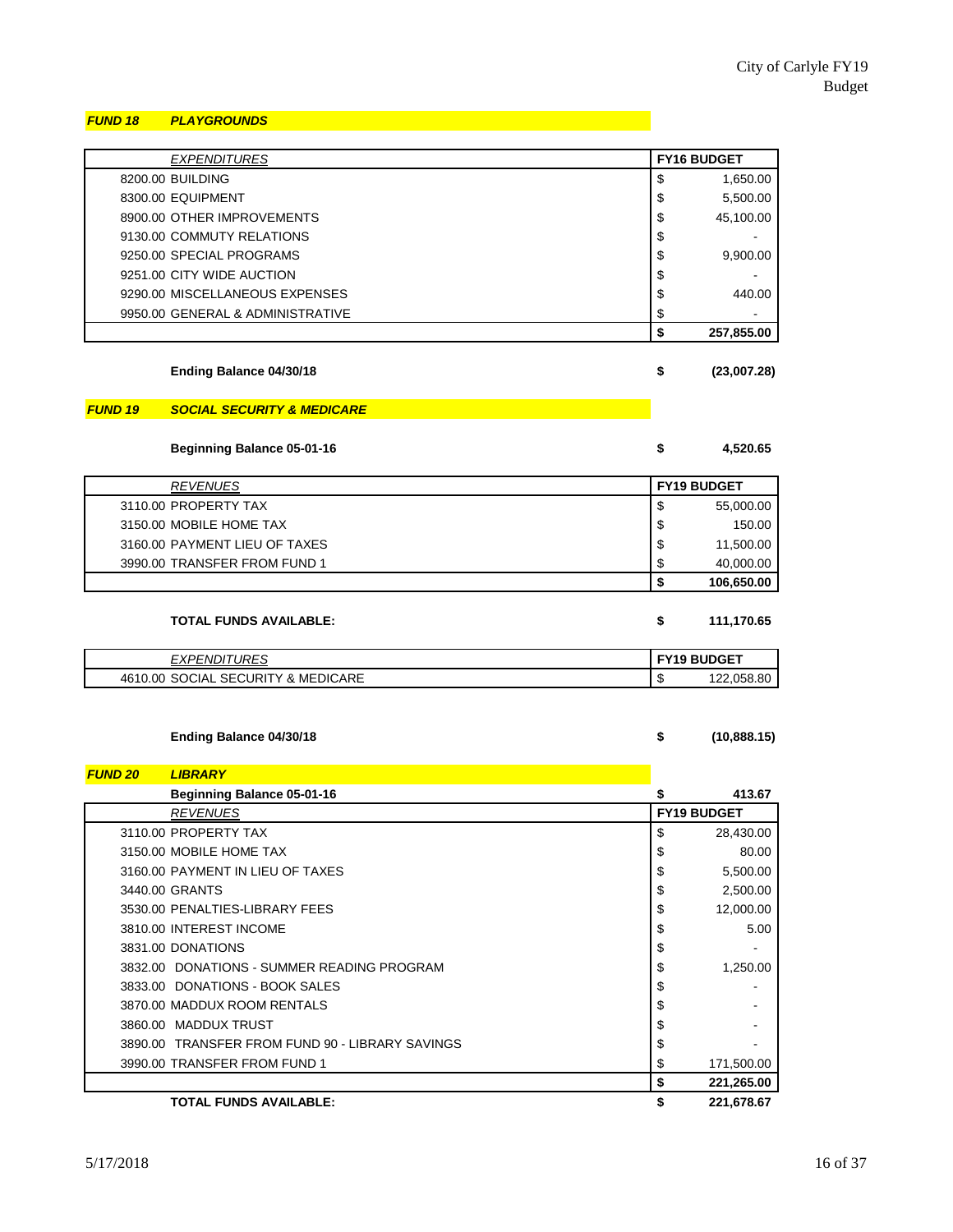#### *FUND 20 LIBRARY*

| <b>EXPENDITURES</b>                    | <b>FY19 BUDGET</b> |
|----------------------------------------|--------------------|
| 4210.00 SALARIES-REGULAR               | \$<br>148,968.00   |
| 4510.00 HEALTH & DENTAL INSURANCE      | \$<br>479.90       |
| 5110.00 MAINTENANCE SERVICES-BUILDINGS | \$<br>9,130.00     |
| 5120.00 MAINTENANCE SERVICES-EQUIPMENT | \$<br>6,600.00     |
| 5330.00 LEGAL SERVICES                 | \$<br>1,100.00     |
| 5490.00 OTHER PROFESSIONAL SERVICES    | \$<br>9,048.00     |
| 5510.00 POSTAGE                        | \$<br>275.00       |
| 5520.00 TELEPHONE                      | \$<br>2,640.00     |
| 5530.00 PUBLISHING                     | \$<br>1,100.00     |
| 5540.00 PRINTING                       | \$<br>440.00       |
| 5570.00 IT SOFTWARE                    | \$<br>440.00       |
| 5580.00 IT HARDWARE                    | \$<br>440.00       |
| 5610.00 DUES                           | \$<br>385.00       |
| 5620.00 TRAVEL EXPENSES                | \$<br>2,750.00     |
| 5630.00 TRAINING                       | \$<br>2,200.00     |
| 5710.00 UTILITIES                      | \$<br>19,250.00    |
| 5940.00 RISK MANAGEMENT-GE. INS.       | \$<br>531.00       |
| 6110.00 MAINTENANCE SUPPLIES-BUILDING  | \$<br>220.00       |
| 6120.00 MAINTENANCE SUPPLIES-EQUIPMENT | \$<br>110.00       |
| 6510.00 OFFICE SUPPLIES                | \$<br>3,850.00     |
| 6540.00 JANITORIAL SUPPLIES            | \$<br>440.00       |
| 6580.00 PERIODICALS                    | \$<br>1,980.00     |
| 8300.00 EQUIPMENT                      | \$                 |
| 8700.00 FURNITURE                      | \$<br>220.00       |
| 8800.00 LIBRARY-MATERIALS BOOKS        | \$<br>18,700.00    |
| 8810.00 LIBRARY - MATERIALS MULTIMEDIA | \$<br>4,950.00     |
| 8820.00 LIBRARY - MATERIALS MISC.      | \$<br>440.00       |
| 8900.00 OTHER IMPROVEMENTS             | \$                 |
| 9250.00 SPECIAL PROGRAMS               | \$<br>7,040.00     |
| 9290.00 MISCELLANEOUS EXPENSE          | \$<br>110.00       |
| 9950.00 GENERAL & ADMINISTRATIVE       | \$                 |
|                                        | \$<br>243,836.90   |
| Ending Balance 04/30/18                | \$<br>(22, 158.23) |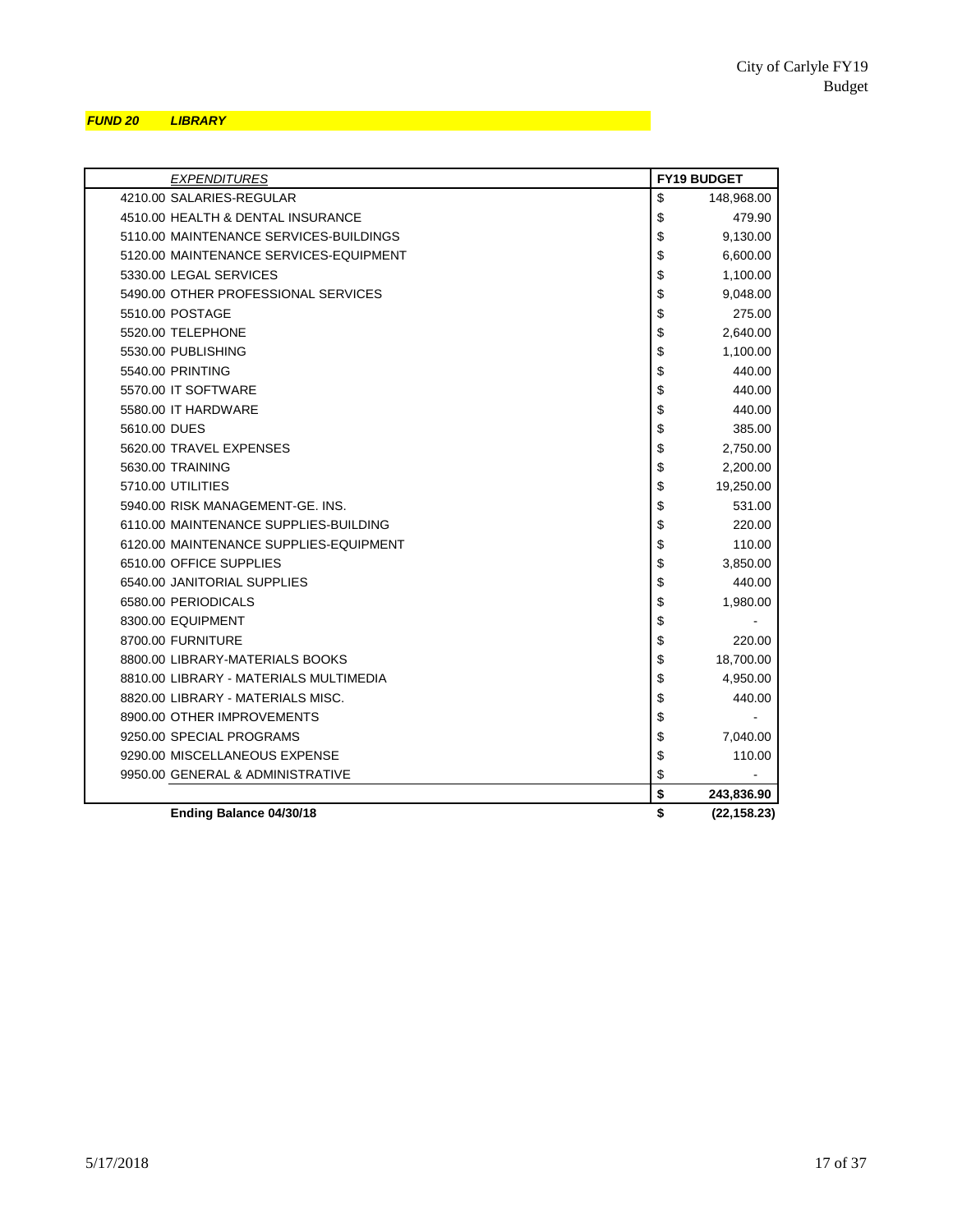#### *FUND 21 SPORTS COMPLEX*

#### **Beginning Balance 05-01-16 \$ 24,335.43**

| <b>REVENUES</b>                           | <b>FY19 BUDGET</b> |  |
|-------------------------------------------|--------------------|--|
| 3440.00 GRANTS                            |                    |  |
| 3490.00 VIDEO GAMBLING REVENUE            | \$<br>50,000.00    |  |
| 3810.00 INTEREST INCOME                   | \$<br>25.00        |  |
| 3831.00 DONATIONS                         | \$<br>30,000.00    |  |
| 3890.00 MISCELLENOUS INCOME               | \$                 |  |
| 3990.00 TRANSFER FROM FUND 1              | \$<br>40,000.00    |  |
| 3991.00 TRANSFER FROM FUND 1 TIMKEN GRANT | \$                 |  |
| 4000.00 LOAN                              | 1,500,000.00       |  |
|                                           | 1,620,025.00       |  |

#### **TOTAL FUNDS AVAILABLE: \$ 1,644,360.43**

| <b>EXPENDITURES</b>                 | <b>FY19 BUDGET</b> |
|-------------------------------------|--------------------|
| 5320.00 ENGINEERING SERVICES        | \$<br>49,500.00    |
| 5490.00 OTHER PROFESSIONAL SERVICES | \$<br>5,500.00     |
| 6520.00 OPERATING SUPPLIES          | \$<br>5,500.00     |
| 6650.00 OTHER GENERAL SUPPLIES      | \$<br>4,400.00     |
| 7100.00 PRINCIPAL PAYMENT           | \$                 |
| 7200.00 INTEREST                    | \$<br>49,500.00    |
| 8100.00 LAND                        | \$                 |
| 8300.00 EQUIPMENT                   | \$                 |
| 8900.00 OTHER IMPROVEMENTS          | \$<br>1,650,000.00 |
|                                     |                    |
|                                     | 1,764,400.00<br>\$ |

#### **Ending Balance 04/30/18 \$ (120,039.57)**

# *FUND 22 POOL HOUSE LOAN*

#### **Beginning Balance 05-01-16 \$ 2,400.00**

| <b>REVENUES</b>              | <b>FY19 BUDGET</b>             |
|------------------------------|--------------------------------|
| 3990.00 TRANSFER FROM FUND 1 | 46,000.00<br>$\mathbf{r}$<br>จ |
|                              | 46,000.00                      |

#### **TOTAL FUNDS AVAILABLE: \$ 48,400.00**

| <i><b>EXPENDITURES</b></i> | <b>FY19 BUDGET</b> |  |  |
|----------------------------|--------------------|--|--|
| 8201.00 LOANS - POOL HOUSE | 51.480.00<br>-su   |  |  |
|                            |                    |  |  |
| Ending Balance 04/30/18    | (3,080.00)         |  |  |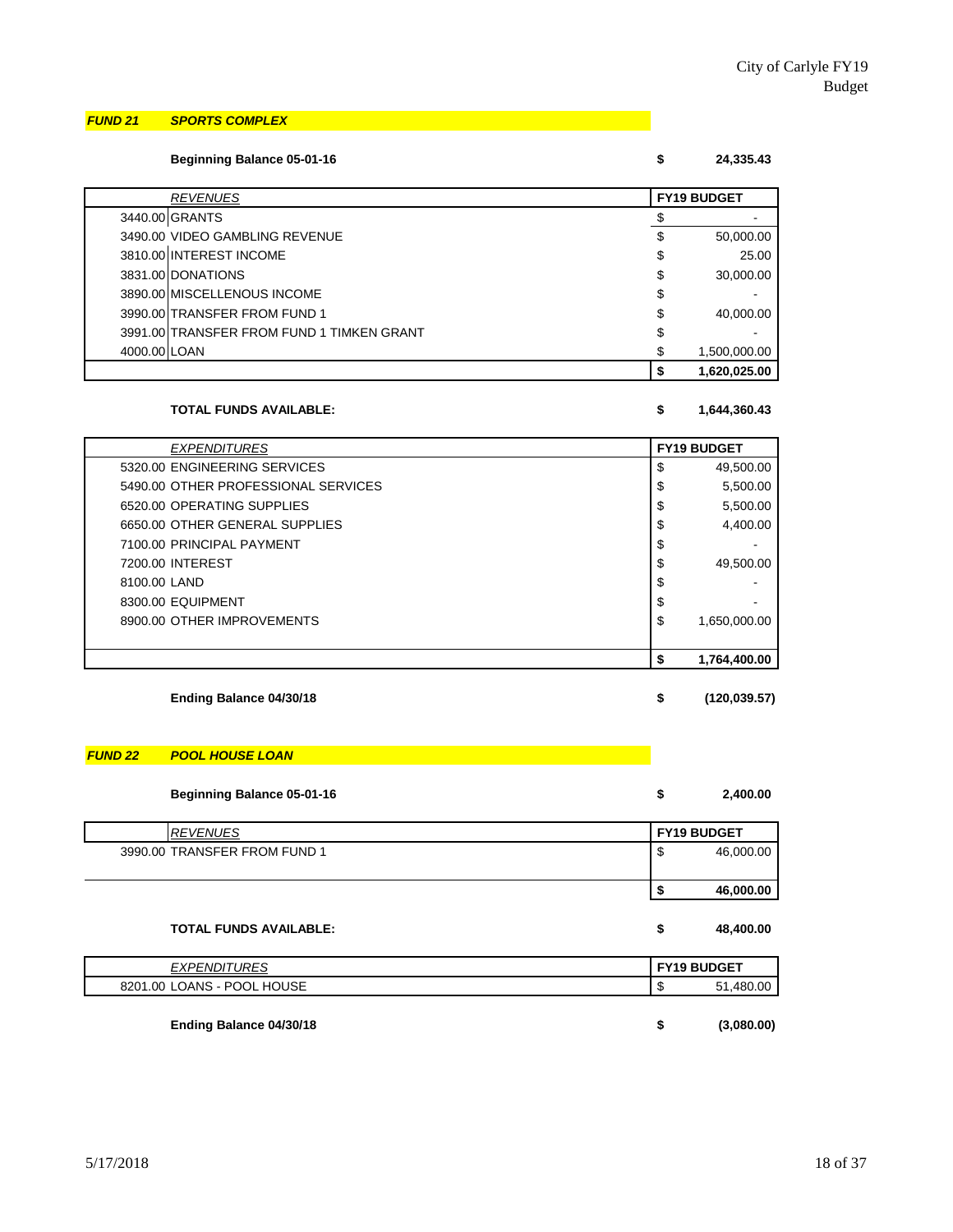#### *FUND 23 NEW LIBRARY*

|                | <b>Beginning Balance 05-01-16</b>        | \$                 |  |
|----------------|------------------------------------------|--------------------|--|
|                | <b>REVENUES</b>                          | FY19 BUDGET        |  |
|                | 3990.00 TRANSFER FROM FUND 1             | \$                 |  |
|                | 3992.00 MADDUX TRUST                     | \$                 |  |
|                |                                          | \$                 |  |
|                | <b>TOTAL FUNDS AVAILABLE:</b>            | \$                 |  |
|                | <b>EXPENDITURES</b>                      | <b>FY19 BUDGET</b> |  |
|                | 8900.00 OTHER IMPROVEMENTS               | \$                 |  |
|                | Ending Balance 04/30/18                  | \$                 |  |
| <b>Fund 24</b> | <b>Christmas in Carlyle</b>              |                    |  |
|                | <b>Beginning Balance 05-01-16</b>        | \$<br>20,630.35    |  |
|                | <b>REVENUES</b>                          | <b>FY19 BUDGET</b> |  |
|                | 3834.00 LIGHT DISPLAY DONATIONS          | \$<br>8,000.00     |  |
|                | 3835.00 FUNDRAISING DONATIONS            | \$<br>250.00       |  |
|                | 3990.00 TRANSFER FROM FUND 1             | \$<br>100.00       |  |
|                | 3810.00 INTEREST                         | \$<br>10.00        |  |
|                |                                          | \$<br>8,360.00     |  |
|                | <b>TOTAL FUNDS AVAILABLE:</b>            | \$<br>28,990.35    |  |
|                | <b>EXPENDITURES</b>                      | <b>FY18 BUDGET</b> |  |
|                | 5330.00 PUBLISHING                       | \$<br>330.00       |  |
|                | 6120.00 MAINTENANCE SUPPLIES - EQUIPMENT | \$<br>22,000.00    |  |
|                | 9280.00 ADVERTISEMENT                    | \$<br>3,850.00     |  |
|                | 9300.00 DONATION TO CRAZY EIGHTS         | \$<br>3,300.00     |  |
|                | 9501.00 CHRISTMAS IN CARLYLE             | \$<br>1,100.00     |  |
|                | 9991.00 TRANSFER TO FUND                 | \$                 |  |
|                |                                          | \$<br>30,580.00    |  |
|                | Ending Balance 04/30/18                  | \$<br>(1,589.65)   |  |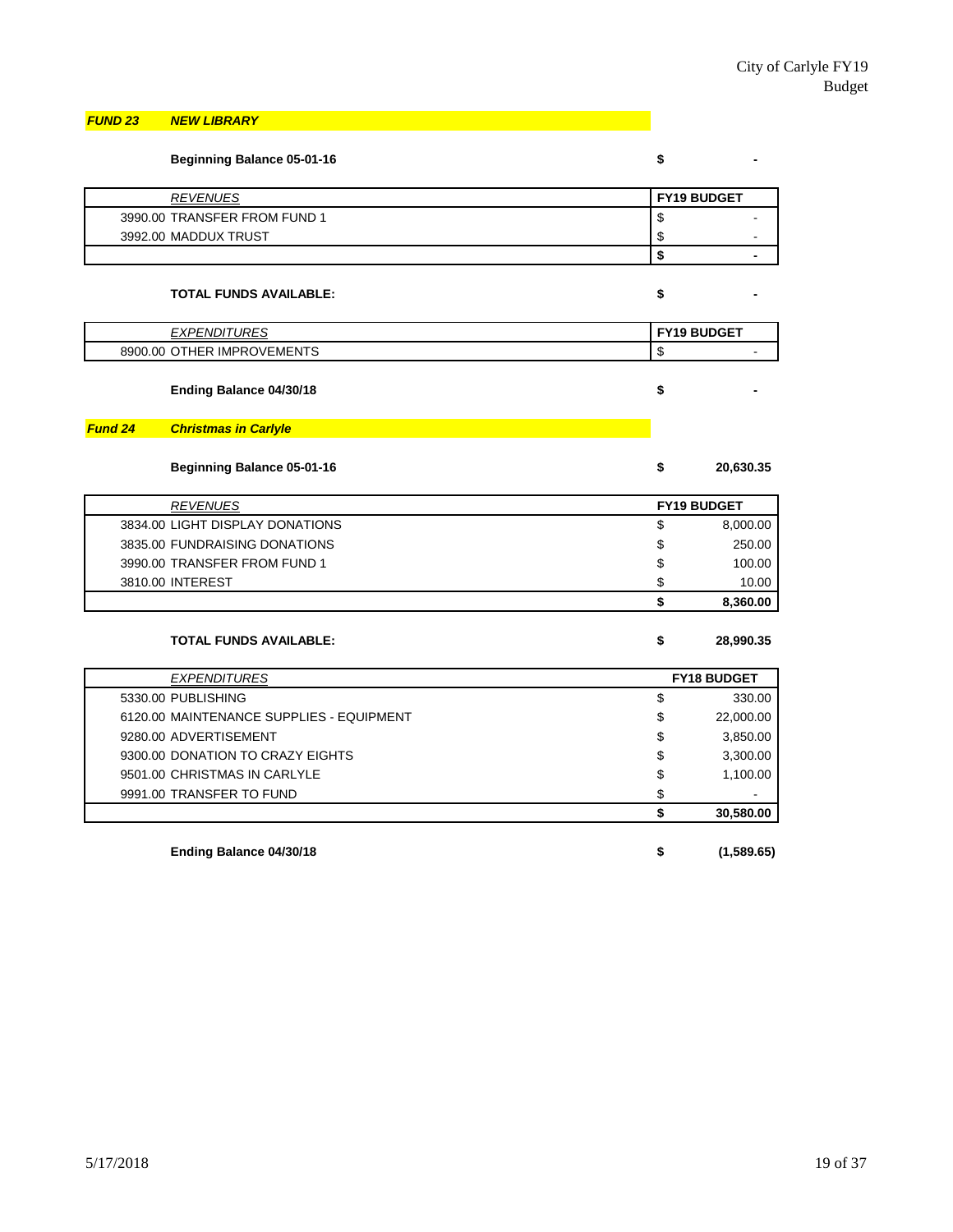| <b>Fund 25</b> Dog Park |
|-------------------------|
|                         |

|         | Beginning Balance 05-01-16                 | \$<br>3,433.45     |  |
|---------|--------------------------------------------|--------------------|--|
|         | <b>REVENUES</b>                            | FY18 BUDGET        |  |
|         | 3810.00 INTEREST                           | \$<br>5.00         |  |
|         | 3834.00 DONATIONS                          | \$<br>10,000.00    |  |
|         | 3835.00 FUNDRAISING DONATIONS              | \$<br>5,000.00     |  |
|         |                                            | \$<br>15,005.00    |  |
|         | <b>TOTAL FUNDS AVAILABLE:</b>              | \$<br>18,438.45    |  |
|         | <b>EXPENDITURES</b>                        | <b>FY18 BUDGET</b> |  |
|         | 9290.00 MISCELLANEOUS EXPENSES             | \$<br>16,511.00    |  |
|         | Ending Balance 04/30/18                    | \$<br>1,927.45     |  |
| Fund 26 | <b>HEALTH INSURANCE CITY DEDUCTABLE</b>    |                    |  |
|         | <b>Beginning Balance 05-01-16</b>          | \$<br>9,887.16     |  |
|         | <b>REVENUES</b>                            | FY18 BUDGET        |  |
|         | 3810.00 INTEREST REVENUE                   | \$<br>50.00        |  |
|         | 3900.00 HEALTH INSURANCE DEDUCTABLE        | \$<br>80,000.00    |  |
|         | 3990.00 TRANSFER FROM OTHER FUND           | \$                 |  |
|         |                                            | \$<br>80,050.00    |  |
|         | <b>TOTAL FUNDS AVAILABLE:</b>              | \$<br>89,937.16    |  |
|         | <b>EXPENDITURES</b>                        | FY18 BUDGET        |  |
|         | 4510.00 HEALTH INSURANCE CITY PORTION DED. | 87945.00           |  |
|         | 9290.00 MISCELLANEOUS EXPENSES             | 110.00             |  |
|         |                                            | \$<br>88,055.00    |  |
|         | Ending Balance 04/30/18                    | \$<br>1,882.16     |  |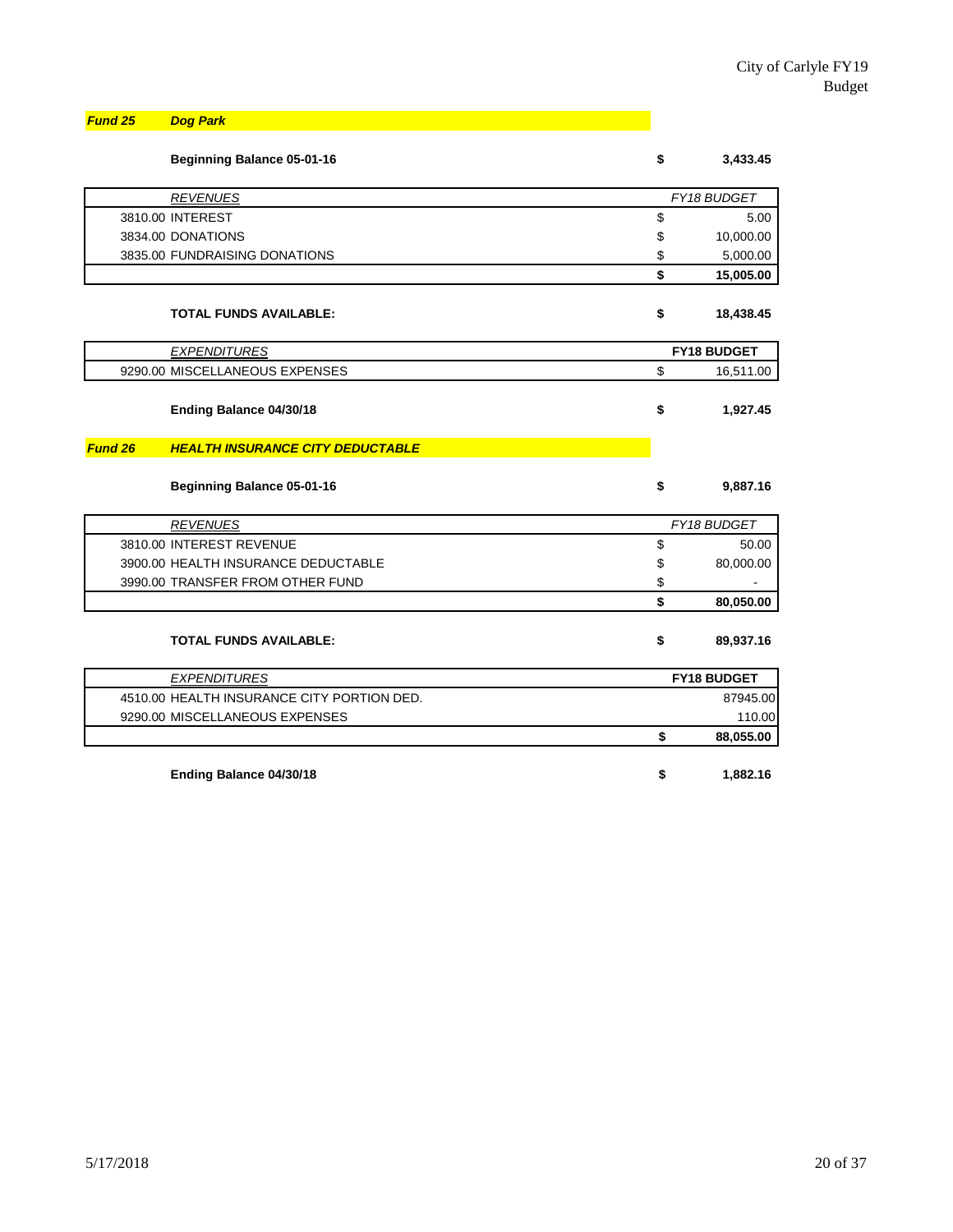*FUND 33 TIF 1*

| Beginning Balance 05-01-16 |  | 145,084.55 |
|----------------------------|--|------------|
|----------------------------|--|------------|

| <b>REVENUES</b>                      | <b>FY19 BUDGET</b> |            |
|--------------------------------------|--------------------|------------|
| 3310.00 TIF 1 TAX                    | \$                 | 98,000.00  |
| 3330.00 CITY REDEVELOPMENT ACCOUNTS  | \$                 | 50,000.00  |
| 3332.00 BUDGET HOST INN PARTNERSHIP  | \$                 | 4,293.00   |
| 3333.00 CARLYLE RESORTS INC.         | \$                 |            |
| 3334.00 JAMES V. & CHERYL R. McKAY   | \$                 | 7,000.00   |
| 3335.00 WINTERMANN AUCTION BARN      | \$                 |            |
| 3336.00 WILKEN CRESCENT MOON         | \$                 | 4,851.00   |
| 3337.00 CARLYLE PAIN & REHAB CLINIC  | \$                 | 6,610.00   |
| 3338.00 CLARION HEALING CENTER       | \$                 | 14,000.00  |
| 3339.00 WALMART SUPERCENTER          | \$                 | 131,000.00 |
| 3340.00 BRETZ LODGE                  | \$                 | 20,000.00  |
| 3341.00 PETER NEUMANN - DOROTHY LANE | \$                 | 4,600.00   |
| 3343.00 3PP CARLYLE - TRACTOR SUPPLY | \$                 |            |
| 3810.00 INTEREST INCOME              | \$                 | 700.00     |
|                                      | \$                 | 341,054.00 |

**TOTAL FUNDS AVAILABLE \$ 486,138.55**

| <b>EXPENDITURES</b>                  | <b>FY19 BUDGET</b> |
|--------------------------------------|--------------------|
| 5310.00 ACCOUNTING SERVICE           | \$                 |
| 5320.00 ENGINEERING SERVICE          | \$<br>16,500.00    |
| 5330.00 LEGAL                        | \$<br>2,750.00     |
| 5490.00 OTHER PROFESSIONAL SERVICE   | \$<br>5,500.00     |
| 5510.00 POSTAGE                      | \$<br>110.00       |
| 5530.00 PUBLISHING                   | \$<br>110.00       |
| 6508.00 WALMART SUPERCENTER          | \$<br>144,100.00   |
| 8900.00 OTHER IMPROVEMENTS           | \$<br>55,000.00    |
| 9280.00 ADVERTISEMENTS               | \$                 |
| 9501.00 BUDGET HOST INN PARTNERSHIP  | \$<br>4,723.00     |
| 9502.00 CARLYLE RESORTS INC.         | \$                 |
| 9503.00 JAMES V. & CHERYL R. McKAY   | \$<br>7,700.00     |
| 9504.00 WINTERMANN AUCTION BARN      | \$                 |
| 9505.00 WILKEN CRESCENT MOON         | \$<br>5,337.00     |
| 9506.00 CARLYLE PAIN & REHAB CLINIC  | \$<br>7,271.00     |
| 9507.00 CLARION HEALING CENTER       | \$<br>15,400.00    |
| 9509.00 BRETZ LODGE                  | \$<br>22,000.00    |
| 9510.00 PETER NEUMANN - DOROTHY LANE | \$<br>5,060.00     |
| 9511.00 3PP CARLYLE - TRACTOR SUPPLY | \$                 |
| 9950.00 G & A                        | \$<br>32,648.00    |
| 9991.00 TRANSFER TO FUND 34          | \$<br>209,000.00   |
|                                      | \$<br>533,209.00   |

**Ending Balance 04/30/18 \$ (47,070.45)**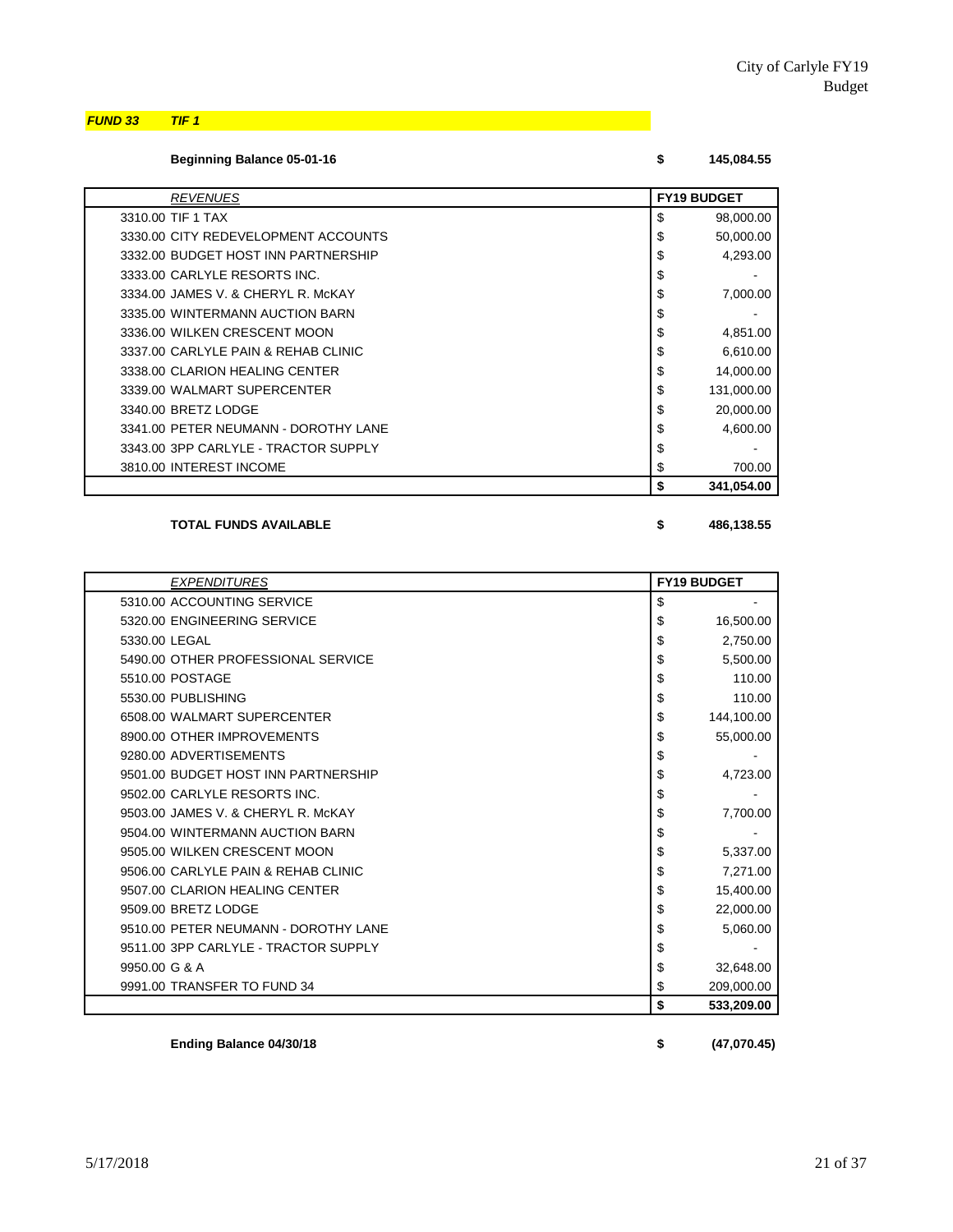*FUND 34 TIF 2*

| <b>Beginning Balance 05-01-16</b> |  | 4,267.99 |
|-----------------------------------|--|----------|
|-----------------------------------|--|----------|

| <b>REVENUES</b>                            | <b>FY19 BUDGET</b> |
|--------------------------------------------|--------------------|
| 3320.00 TIF 2 TAX                          | \$<br>580,000.00   |
| 3330.00 CITY REDEVELOPMENT ACCOUNTS        | \$<br>1,750.00     |
| 3334.00 CVS PHARMACY                       | \$                 |
| 3337.00 TOPMOST DEVELOPMENT                | \$<br>1,800.00     |
| 3338.00 DR. HYTEN                          | \$                 |
| 3339.00 TINCANS                            | \$                 |
| 3340.00 D & D LAUNDRY                      | \$<br>3,700.00     |
| 3343.00 HANSEN FOODS - HARDEES             | \$                 |
| 3346.00 GLENWOOD EQUITIES - DOLLAR GENERAL | \$                 |
| 3500.00 LOAN - MILLION GALLON              | \$                 |
| 3810.00 INTEREST INCOME                    | \$                 |
| 3990.00 TRANSFER FROM FUND 33              | \$<br>190,000.00   |
| 3991.00 TRANSFER FROM FUND 32              | \$<br>104,500.00   |
|                                            | \$<br>881,750.00   |

#### **TOTAL FUNDS AVAILABLE: \$ 886,017.99**

| <b>EXPENDITURES</b>                        |    | <b>FY19 BUDGET</b> |
|--------------------------------------------|----|--------------------|
| 5310.00 ACCOUNTING SERVICE                 | \$ |                    |
| 5320.00 ENGINEERING SERVICE                | S  | 55,000.00          |
| 5330.00 LEGAL                              | \$ | 2,750.00           |
| 5490.00 OTHER PROFESSIONAL SERVICE         | \$ | 2,750.00           |
| 5510.00 POSTAGE                            | \$ | 110.00             |
| 5530.00 PUBLISHING                         | \$ | 110.00             |
| 5490.00 OTHER PROFESSIONAL SERVICE         | \$ | 33,000.00          |
| 5510.00 POSTAGE                            | \$ | 6,600.00           |
| 8900.00 OTHER IMPOVEMENTS                  | \$ | 151,250.00         |
| 9400.00 CONTINGENCY                        | \$ |                    |
| 9503.00 CVS PHARMACY                       | \$ |                    |
| 9506.00 TOPMOST DEVELOPMENT                | \$ | 1,980.00           |
| 9507.00 DR. HYTEN                          | \$ |                    |
| 9508.00 TINCANS                            | \$ |                    |
| 9509.00 D & D LAUNDRY                      | \$ | 4,070.00           |
| 9511.00 HANSEN FOODS - HARDEES             | \$ |                    |
| 9513.00 GLENWOOD EQUITIES - DOLLAR GENERAL | \$ |                    |
| 9600.00 PASSTHROUGH TO TAXING BODIES       | \$ | 638,000.00         |
| 9700.00 FAÇADE IMPROVEMENT PROGRAM         | S  | 17,600.00          |
| 9950.00 G & A                              | \$ | 59,565.00          |
| 9991.00 TRANSFER TO FUND 32                | \$ |                    |
|                                            | \$ | 972,785.00         |

**Ending Balance 04/30/18 \$ (86,767.01)**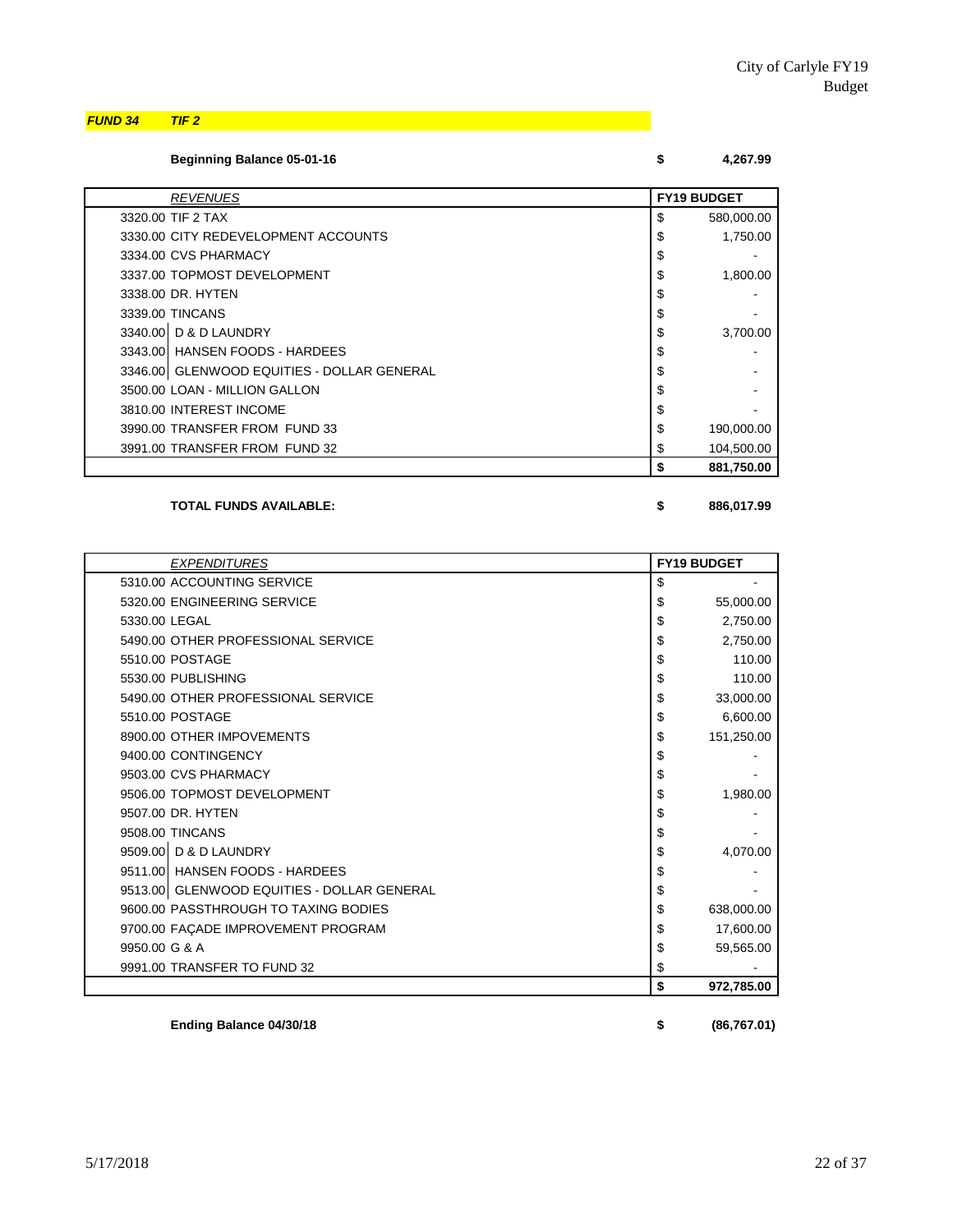*FUND 32 TIF 3*

# **Beginning Balance 05-01-16 \$** 114,1

|  | 114,176.85 |  |  |  |
|--|------------|--|--|--|
|  |            |  |  |  |

|    | <b>FY19 BUDGET</b> |
|----|--------------------|
| \$ | 6,600.00           |
| \$ | 12,000.00          |
| \$ | 19,100.00          |
| \$ | 16,500.00          |
| \$ | 100.00             |
| S  |                    |
|    | 54,300.00          |
|    |                    |

### **TOTAL FUNDS AVAILABLE: \$ 168,476.85**

| <b>EXPENDITURES</b>                | <b>FY19 BUDGET</b> |
|------------------------------------|--------------------|
| 5310.00 ACCOUNTING SERVICE         | \$                 |
| 5320.00 ENGINEERING SERVICE        | \$<br>5,500.00     |
| 5330.00 LEGAL                      | \$<br>1,650.00     |
| 5490.00 OTHER PROFESSIONAL SERVICE | \$<br>1,650.00     |
| 5510.00 POSTAGE                    | \$<br>55.00        |
| 5530.00 PUBLISHING                 | \$<br>55.00        |
| 8900.00 OTHER IMPOVEMENTS          | \$<br>10,450.00    |
| 9400.00 CONTINGENCY                | 110.00<br>\$       |
| 9500.00 K&J CHEVROLET              | \$<br>21,010.00    |
| 9501.00 KMN DEVELOPERS             | \$<br>18,150.00    |
| 9950.00 G & A                      | \$<br>11,363.00    |
| 9991.00 TRANSFER TO FUND 34        | 114,950.00<br>\$   |
|                                    | 184.943.00<br>\$   |

**Ending Balance 04/30/18 \$ (16,466.15)**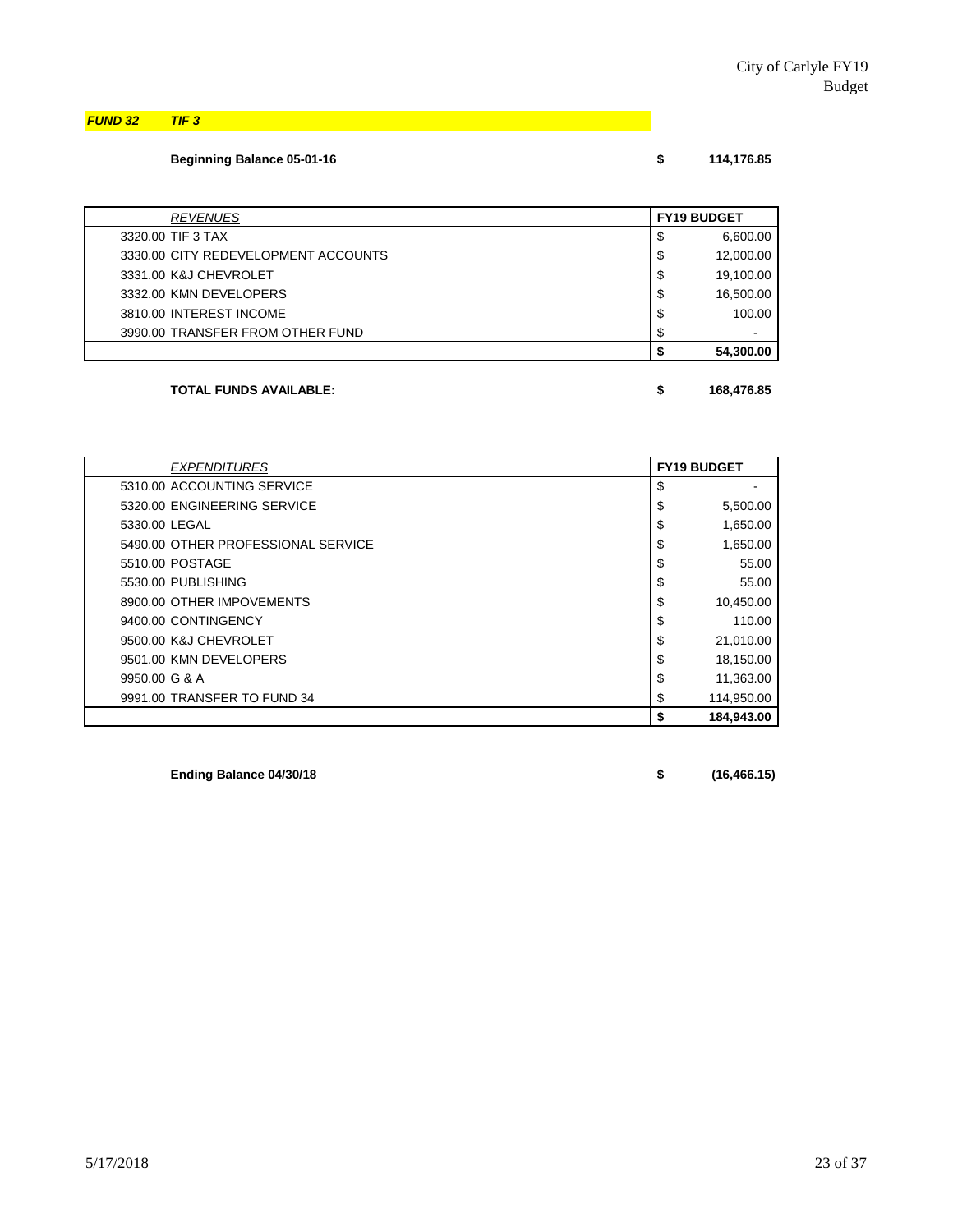#### *FUND 35 DARE ACCOUNT*

|                | <b>Beginning Balance 05-01-16</b>                 | \$<br>27,095.11    |  |
|----------------|---------------------------------------------------|--------------------|--|
|                | <b>REVENUES</b>                                   | FY19 BUDGET        |  |
|                | 3830.00 DONATIONS                                 | \$<br>7,500.00     |  |
|                | 3810.00 INTEREST                                  | \$<br>5.00         |  |
|                |                                                   | \$<br>7,505.00     |  |
|                | TOTAL FUNDS AVAILABLE:                            | \$<br>34,600.11    |  |
|                | <b>EXPENDITURES</b>                               | FY19 BUDGET        |  |
|                | 8300.00 EQUIPMENT                                 | \$<br>5,500.00     |  |
|                | 9250.00 SPECIAL PROGRAMS                          | \$<br>16,500.00    |  |
|                |                                                   | \$<br>22,000.00    |  |
|                | Ending Balance 04/30/18                           | \$<br>12,600.11    |  |
| <b>FUND 36</b> | <b>ECONOMIC DEVELOPMENT (REVOLVING LOAN FUND)</b> |                    |  |
|                | <b>Beginning Balance 05-01-16</b>                 | \$<br>691,144.96   |  |
|                | <b>REVENUES</b>                                   | FY19 BUDGET        |  |
|                | 3890.00 MISCELLANEOUS                             | \$                 |  |
|                | 3970.00 RECAPTURED RLF                            | \$<br>31,000.00    |  |
|                | 3810.00 INTEREST REVENUE                          | \$<br>1,500.00     |  |
|                |                                                   | \$<br>32,500.00    |  |
|                | <b>TOTAL FUNDS AVAILABLE:</b>                     | \$<br>723,644.96   |  |
|                | <b>EXPENDITURES</b>                               | FY19 BUDGET        |  |
| 9350.00 LOANS  |                                                   | \$<br>524,150.00   |  |
|                | 8901.00 INFRASTRUCTURE                            | \$<br>223,850.00   |  |
|                | 9400.00 CONTINGENCY                               | \$                 |  |
|                | 9990.00 TRANSFER TO EDC ADMIN FUND 11             | \$<br>44,000.00    |  |
|                |                                                   | \$<br>792,000.00   |  |
|                | Ending Balance 04/30/18                           | \$<br>(68, 355.04) |  |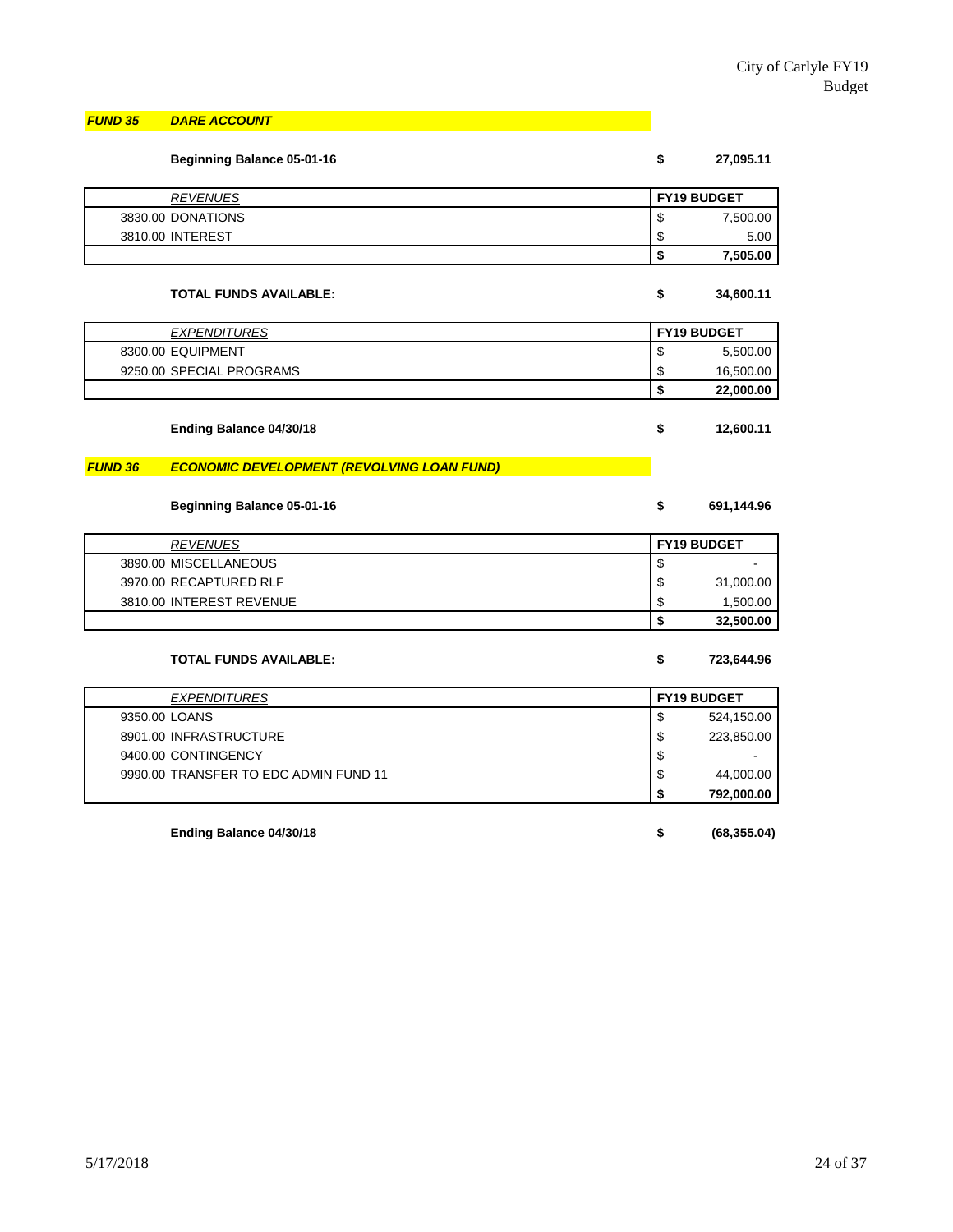| <b>FUND 37</b> | <b>STREET FAIR</b> |  |
|----------------|--------------------|--|

|                          | <b>Beginning Balance 05-01-16</b> | \$<br>0.00                |
|--------------------------|-----------------------------------|---------------------------|
| <b>REVENUES</b>          |                                   | FY19 BUDGET               |
| 3870.00 STREET FAIR      |                                   | \$                        |
| 3810.00 INTEREST REVENUE |                                   | \$                        |
|                          |                                   | \$                        |
|                          | <b>TOTAL FUNDS AVAILABLE</b>      | \$<br>0.00<br>FY19 BUDGET |
| 9250.00 STREET FAIR      | <b>EXPENDITURES</b>               | \$                        |
| 8900.00 SPECIAL PROJECTS |                                   | \$                        |
|                          |                                   | \$                        |
|                          | Ending Balance 04/30/18           | \$<br>0.00                |
| <b>FUND 41</b>           | <b>Capital Improvents</b>         |                           |

**Beginning Balance 05-01-16 \$ 721,186.72**

| <b>REVENUES</b>                             | <b>FY19 BUDGET</b> |                          |
|---------------------------------------------|--------------------|--------------------------|
| 3440.00 GRANTS                              |                    | $\overline{\phantom{0}}$ |
| 3450.00 NHR SALES TAX INCREASE CAP IMPR.    |                    | 230,000.00               |
| 3470.00 NHR SALES TAX INCREASE STREET/ALLEY |                    | 25,000.00                |
| 3500.00 IEPA LOAN                           |                    | 2,500,000.00             |
| 3810.00 INTEREST REVENUE                    | S                  | $\overline{\phantom{0}}$ |
| 3890.00 TRANSFER FROM FUND 1                |                    | $\overline{\phantom{0}}$ |
|                                             |                    | 2,755,000.00             |

#### **TOTAL FUNDS AVAILABLE \$ 3,476,186.72**

| <b>EXPENDITURES</b>                                | <b>FY19 BUDGET</b> |
|----------------------------------------------------|--------------------|
| 5320.00 ENGINEERING                                | S<br>22,000.00     |
| 5330.00 LEGAL                                      | \$<br>2.200.00     |
| 5530.00 PUBLISHING                                 | \$<br>55.00        |
| 7100.00 IEPA PRINCIPAL PAYMENT (Loan not in place) | 141,584.00         |
| 7200.00 IEPA INTEREST PAYMENT                      | 49,500.00          |
| 8900.00 OTHER IMPROVEMENTS                         | 137.500.00         |
| 9000.00 CAPITAL IMPROVEMENTS                       | S<br>2,750,000.00  |
| 9010.00 CAPITAL IMPROVEMENTS STREET/ALLEY          | 60,500.00          |
| 9990.00 TRANSFER TO OTHER FUND(S)                  | \$                 |
|                                                    | 3.163.339.00       |

**Ending Balance 04/30/18 \$ 312,847.72**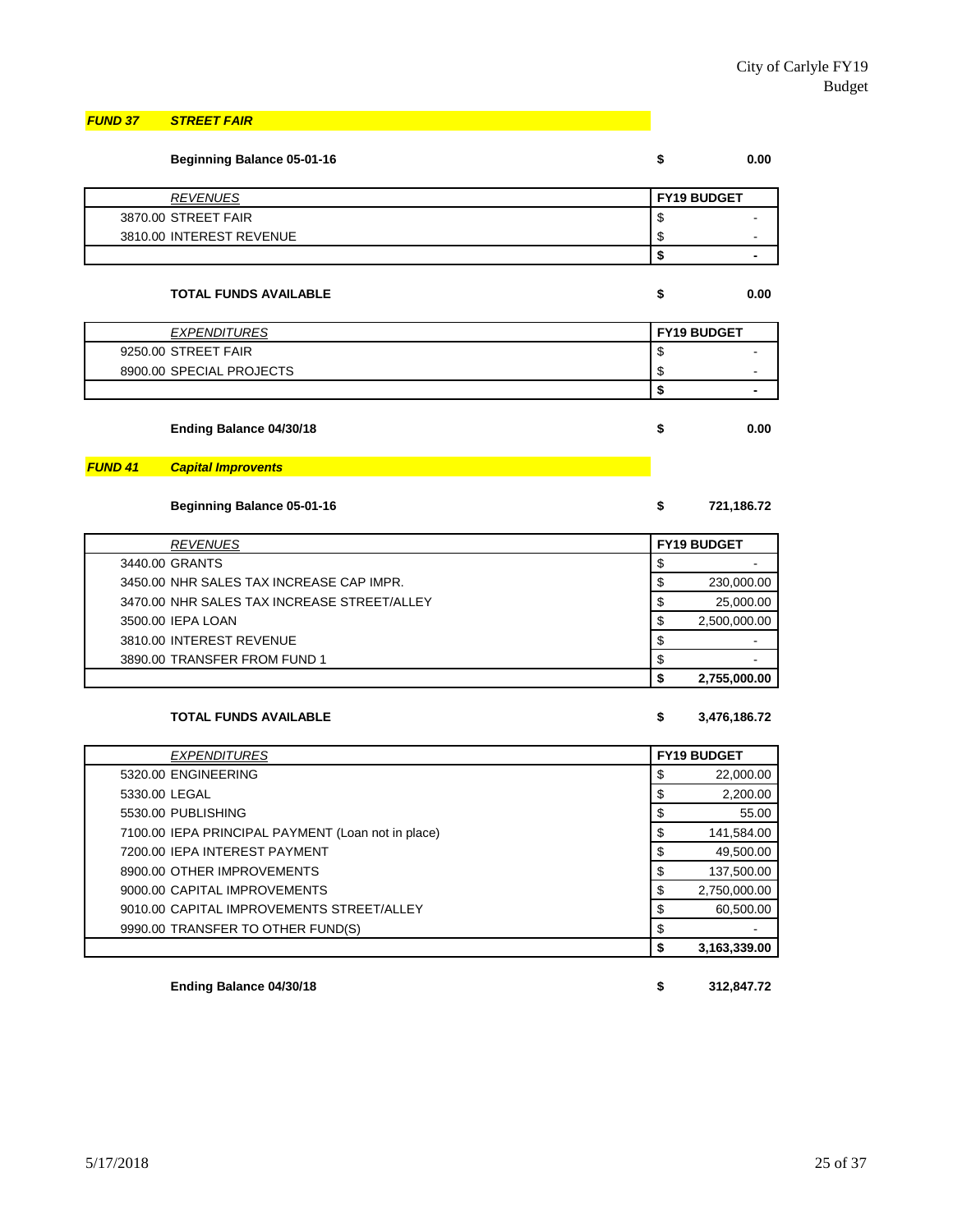| <b>FUND 51 WATER</b> |                            |             |
|----------------------|----------------------------|-------------|
|                      | Beginning Balance 05-01-16 | (51,174.79) |

| <b>REVENUES</b>                            | <b>FY19 BUDGET</b> |
|--------------------------------------------|--------------------|
| 3610.00 WATER SALES                        | \$<br>1,450,000.00 |
| 3650.00 TAP ON FEES                        | \$<br>3,000.00     |
| 3810.00 INTEREST INCOME                    | \$<br>650.00       |
| 3840.00 SALES OF MATERIAL. SUPPLIES. LABOR | \$<br>46.000.00    |
| 3890.00 MISCELLANEOUS INCOME               | \$<br>45.00        |
| 3990.00 TRANSFER FROM OTHER FUNDS          | \$                 |
| 3992.00 TRANSFER FROM FUND 3               | \$<br>240,000.00   |
|                                            | 1,739,695.00       |

#### **TOTAL FUNDS AVAILABLE: \$ 1,688,520.21**

### *EXPENDITURES -- PRODUCTION* **FY19 BUDGET** 4210.00 SALARIES-REGULAR \$ 265,100.00 4510.00 HEALTH & DENTAL INSURANCE 8 4.792.70 4610.00 SOCIAL SECURITY 8 16,437.00 4620.00 RETIREMENT CONTRIBUTION  $\begin{array}{ccc} 1 & 37,114.00 \\ 3 & 37,114.00 \end{array}$ 4630.00 MEDICARE CONTRIBUTION **\$** 3,844.50 5110.00 MAINTENANCE SERVICES-BUILDINGS **\$110.00 MAINTENANCE** SERVICES-BUILDINGS 5120.00 MAINTENANCE SERVICES-EQUIPMENT \$ 13,200.00 5130.00 MAINTENANCE SERVICES-VEHICLES **1.100.00 1.100.00 1.100.00** 5140.00 MAINTENANCE SERVICES - STREETS \$ - 5150.00 MAINTENANCE SERVICES-UTILITY SYST **\$** 5,500.00 5310.00 ACCOUNTING SERVICE **1200.00 1200.00 13** 4.290.00 5320.00 ENGINEERING SERVICES **\$1,150.00** \$7,150.00 5330.00 LEGAL SERVICES \$ 1,100.00  $5340.00$  GIS  $3.100.00$ 5510.00 POSTAGE \$ 2,750.00 5520.00 TELEPHONE \$ 3,850.00 5530.00 PUBLISHING \$ 1,100.00 5540.00 PRINTING 330.00 5560.00 OTHER (ANSWERING SERVICE) \$ 5570.00 AUTOMOTIVE FUEL/OIL **1999 12:00 12:00 12:00 12:00 12:00 12:00 13:00 13:00 13:00 14:00 14:00 14:00 14:00 14:00 14:00 14:00 14:00 14:00 14:00 14:00 14:00 14:00 14:00 14:00 14:00 14:00 14:00 14:00 14:00 14:00 14:00 14** 5580.00 IT HARDWARE \$ 550.00 US \$ 550.00 5610.00 DUES 825.00 5620.00 TRAVEL \$ 1,100.00 5630.00 TRAINING \$ 1,650.00 5650.00 PUBLICATIONS 385.00 5670.00 OTHER PROFESSIONAL DEVELOPMENT **\$ 5670.00 OTHER PROFESSIONAL DEVELOPMENT** 5710.00 UTILITIES \$ - 5750.00 WATER PURCHASES 8 5,500 M = 5,500.00 5760.00 ELECTRIC PURCHASES **\$ 99,000.00** \$ 99,000.00 5780.00 PUMPING EXPENSE \$ 2,750.00 5790.00 TESTING \$ 13,750.00 5940.00 RISK MANAGEMENT-GENERAL INS.  $\boxed{\$}$  20.445.00 6110.00 MAINTENANCE SUPPLIES-BUILDINGS  $\begin{array}{ccc} 1 & 3 & 3 & 3 & 3 & 3 & 3 & 3 & 0 & 0 & 0 \\ 8 & 1 & 3 & 3 & 3 & 3 & 3 & 0 & 0 & 0 \\ 9 & 1 & 1 & 1 & 1 & 1 & 1 & 1 \\ 1 & 1 & 1 & 1 & 1 & 1 & 1 \\ 1 & 1 & 1 & 1 & 1 & 1 & 1 \\ 1 & 1 & 1 & 1 & 1 & 1 & 1 \\ 1 & 1 & 1 & 1 & 1 & 1 & 1 \\ 1 &$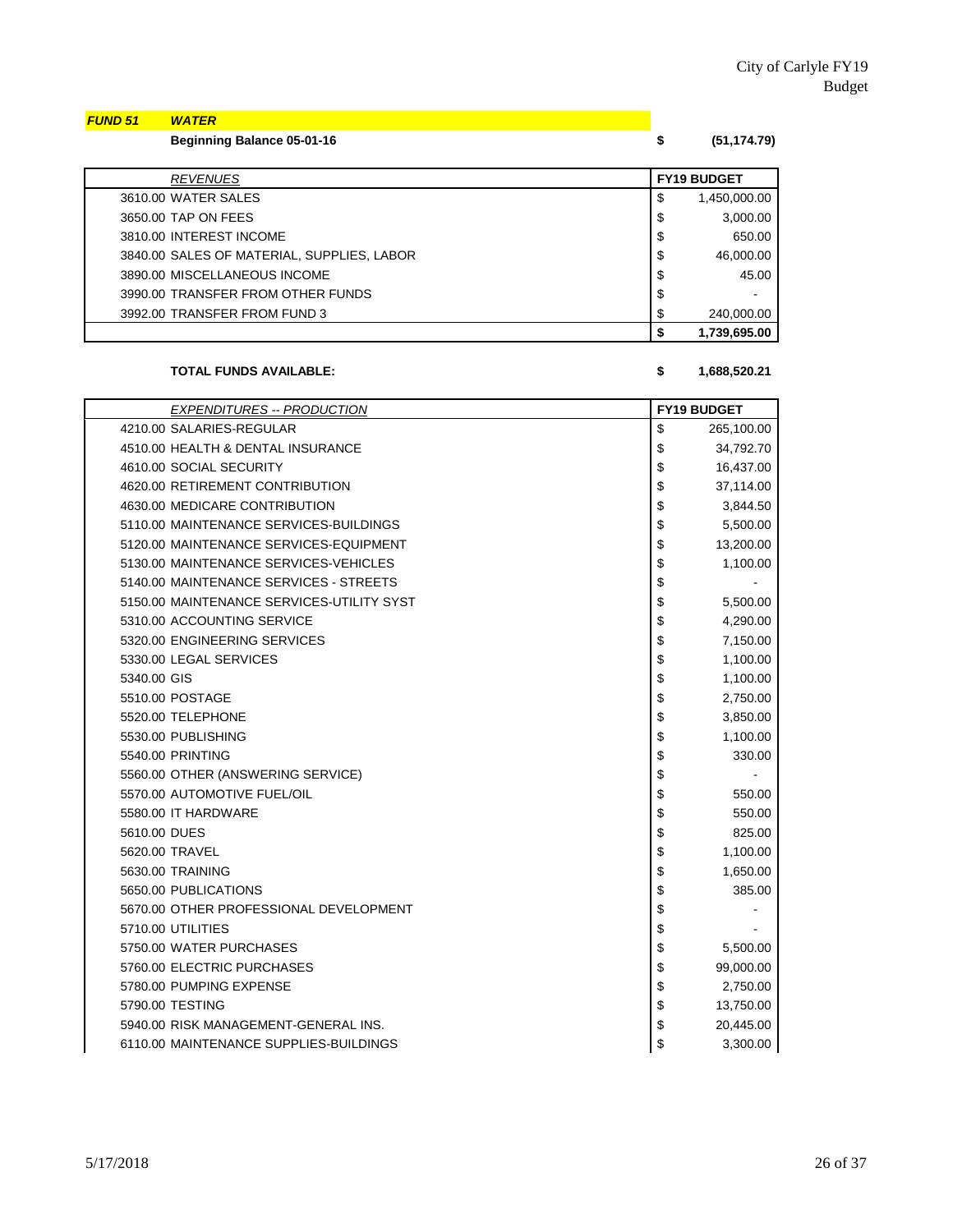| <b>FUND 51</b> | <b>WATER</b>                                        |                    |
|----------------|-----------------------------------------------------|--------------------|
|                | <b>EXPENDITURES -- PRODUCTION</b>                   | <b>FY16 BUDGET</b> |
|                | 6120.00 MAINTENANCE SUPPLIES-EQUIPMENT              | \$<br>16,500.00    |
|                | 6130.00 MAINTENANCE SUPPLIES-VEHICLES               | \$<br>385.00       |
|                | 6150.00 MAINTENANCE SUPPLIES-UTILITY SYS            | \$<br>2,200.00     |
|                | 6520.00 OPERATING SUPPLIES                          | \$<br>8,800.00     |
|                | 6530.00 SMALL TOOLS                                 | \$<br>1,375.00     |
|                | 6540.00 JANITORIAL SUPPLIES                         | \$                 |
|                | 6550.00 AUTOMOTIVE FUEL/OIL                         | \$<br>1,100.00     |
|                | 6560.00 CHEMICALS                                   | \$<br>137,500.00   |
|                | 6610.00 UNIFORMS                                    | \$<br>2,750.00     |
|                | 6650.00 OTHER GENERAL SUPPLIES                      | \$<br>550.00       |
|                | 7105.00 PRINCIPAL PAYMENT -- WATERPLANT IMPROVEMENT | \$<br>82,500.00    |
|                | 7205.00 INTEREST EXPENSE -- WATERPLANT IMPROVMENTS  | \$<br>27,500.00    |
|                | 7300.00 FISCAL AGENT FEES                           | \$                 |
|                | 7400.00 RESERVES-BOND                               | \$                 |
|                | 8200.00 BUILDING                                    | \$                 |
|                | 8300.00 EQUIPMENT                                   | \$<br>16,500.00    |
|                | 8310.00 SAFETY EQUIPMENT                            | \$<br>3,850.00     |
|                | 8400.00 VEHICLES                                    | \$                 |
|                | 8500.00 UTILITY SYSTEM                              | \$                 |
|                | 8700.00 FURNITURE                                   | \$<br>330.00       |
|                | 8900.00 OTHER IMPROVEMENTS                          | \$<br>132,000.00   |
|                | 9130.00 COMMUNITY RELATIONS                         | \$<br>550.00       |
|                | 9290.00 MISCELLANEOUS EXPENSE                       | \$<br>550.00       |
|                | 9950.00 GENERAL & ADMINISTRATIVE                    | \$<br>64,504.00    |
|                | 9990.00 RESERVES-CONTINGENCY                        | \$                 |
|                | 9993.00 UTILITY CREDITS                             | \$                 |
|                | <b>TOTAL PRODUCTION</b>                             | \$<br>1,053,507.20 |
|                | <b>EXPENDITURES -- DISTRIBUTION</b>                 | <b>FY19 BUDGET</b> |
|                | 4210.00 SALARIES-REGULAR                            | \$<br>117,315.00   |
|                | 4510.00 HEALTH & DENTAL INSURANCE                   | \$<br>15,818.00    |
|                | 4610.00 SOCIAL SECURITY CONTRIBUTION                | \$<br>7,282.00     |
|                | 4620.00 RETIREMENT CONTRIBUTION                     | \$<br>16,434.00    |
|                | 4630.00 MEDICARE CONTRIBUTION                       | \$<br>1,705.00     |
|                | 5110.00 MAINTENANCE SERVICES-BUILDING               | \$<br>1,100.00     |
|                | 5120.00 MAINTENANCE SERVICES-EQUIPMENT              | \$<br>10,450.00    |
|                | 5130.00 MAINTENANCE SERVICES-VEHICLES               | \$<br>2,200.00     |
|                | 5150.00 MAINTENANCE SERVICES-UTILITY SYS            | \$<br>38,500.00    |
|                | 5320.00 ENGINEERING SERVICES                        | \$<br>38,500.00    |
|                | 5330.00 LEGAL SERVICES                              | \$<br>550.00       |
| 5340.00 GIS    |                                                     | \$<br>1,100.00     |
|                | 5490.00 OTHER PROFESSIONAL SERVICES                 | \$<br>1,100.00     |
|                | 5510.00 POSTAGE                                     | \$<br>2,200.00     |
|                | 5520.00 TELEPHONE                                   | \$<br>2,750.00     |
|                | 5560.00 OTHER - JULIE                               | \$<br>550.00       |
|                | 5570.00 AUTOMOTIVE FUEL/OIL                         | \$<br>1,100.00     |
|                | 5580.00 IT HARDWARE                                 | \$<br>5,500.00     |
| 5610.00 DUES   |                                                     | \$<br>1,100.00     |
|                | 5630.00 TRAINING                                    | \$<br>3,300.00     |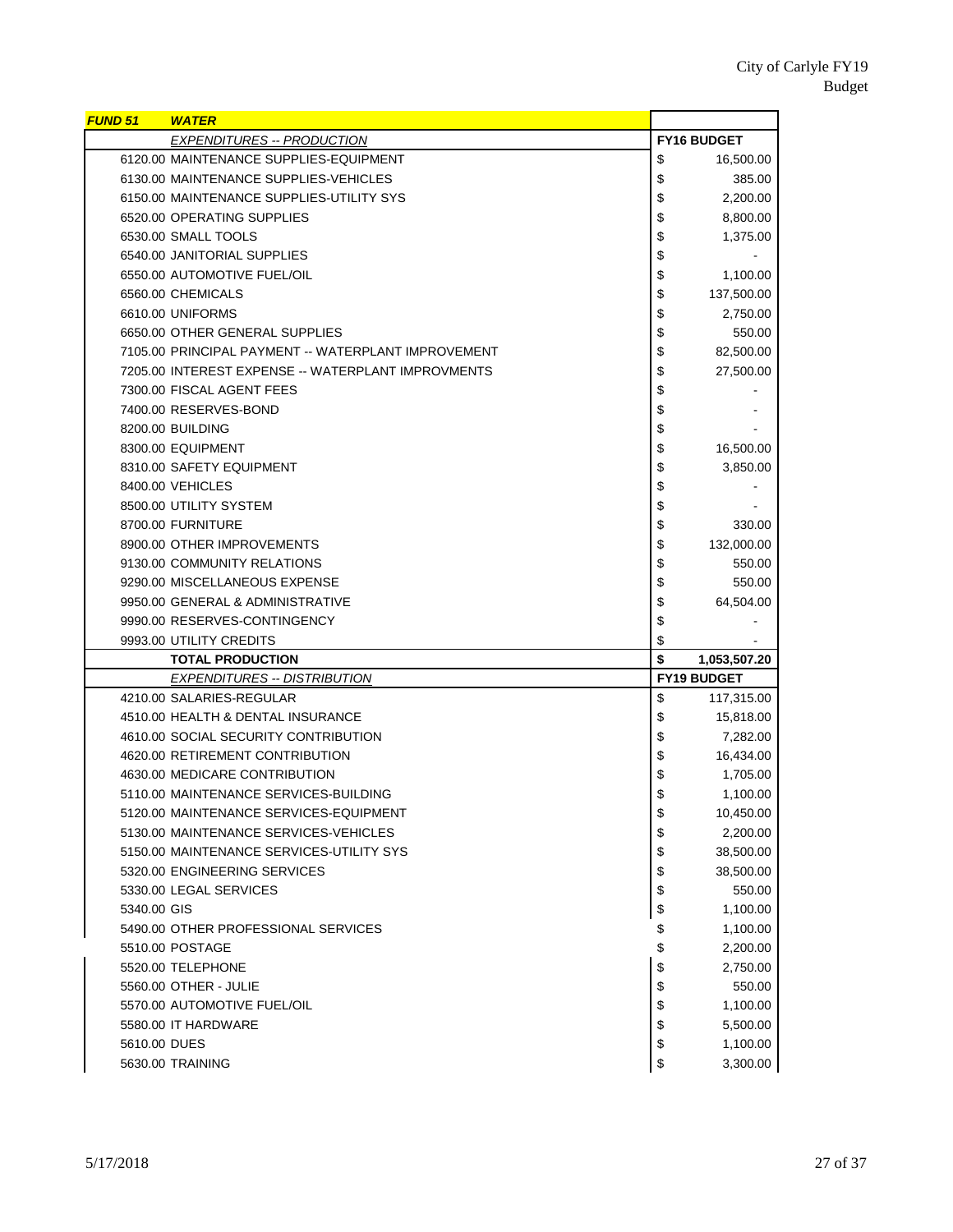### *FUND 51 WATER*

| <b>EXPENDITURES -- DISTRIBUTION</b>        |                     |
|--------------------------------------------|---------------------|
| 5650.00 PUBLICATIONS                       | \$<br>550.00        |
| 5760.00 ELECTRIC PURCHASES                 | \$<br>16,500.00     |
| 5780.00 NATURAL GAS                        | \$<br>880.00        |
| 5790.00 TESTING                            | \$<br>1,100.00      |
| 5930.00 RENTALS                            | \$<br>1,100.00      |
| 5940.00 RISK MANAGEMENT-GENERAL INS.       | \$<br>20,449.00     |
| 6110.00 MAINTENANCE SUPPLIES-BUILDINGS     | \$<br>550.00        |
| 6120.00 MAINTENANCE SUPPLIES-EQUIPMENT     | \$<br>2,200.00      |
| 6130.00 MAINTENANCE SUPPLIES-VEHICLE       | \$<br>1,650.00      |
| 6140.00 MAINTENANCE SUPPLIES-STREETS       | \$<br>7,150.00      |
| 6150.00 MAINTENANCE SUPPLIES-UTILITY SYS   | \$<br>33,000.00     |
| 6160.00 WASTE DUMPING                      | \$<br>880.00        |
| 6520.00 OPERATING SUPPLIES                 | \$<br>2,750.00      |
| 6530.00 SMALL TOOLS                        | \$<br>2,200.00      |
| 6550.00 AUTOMOTIVE FUEL/OIL                | \$<br>4,400.00      |
| 6560.00 CHEMICALS                          | \$<br>880.00        |
| 6610.00 UNIFORMS                           | \$<br>3,300.00      |
| 8100.00 LAND                               | \$<br>2,068.00      |
| 8200.00 BUILDING                           | \$<br>550.00        |
| 8300.00 EQUIPMENT                          | \$<br>112,750.00    |
| 8400.00 VEHICLES                           | \$                  |
| 8500.00 UTILITY SYSTEM                     | \$<br>258,500.00    |
| 8900.00 OTHER IMPROVEMENTS                 | \$<br>82,500.00     |
| 9290.00 MISCELLANEOUS EXPENSE              | \$<br>1,100.00      |
| 9950.00 GENERAL & ADMINISTRATIVE           | \$<br>53,845.00     |
| 9993.00 UTILITY CREDITS                    | \$                  |
| <b>TOTAL DISTRIBUTION</b>                  | \$<br>879,406.00    |
| <b>TOTAL PRODUCTION &amp; DISTRIBUTION</b> | \$<br>1,932,913.20  |
| Ending Balance 04/30/18                    | \$<br>(244, 392.99) |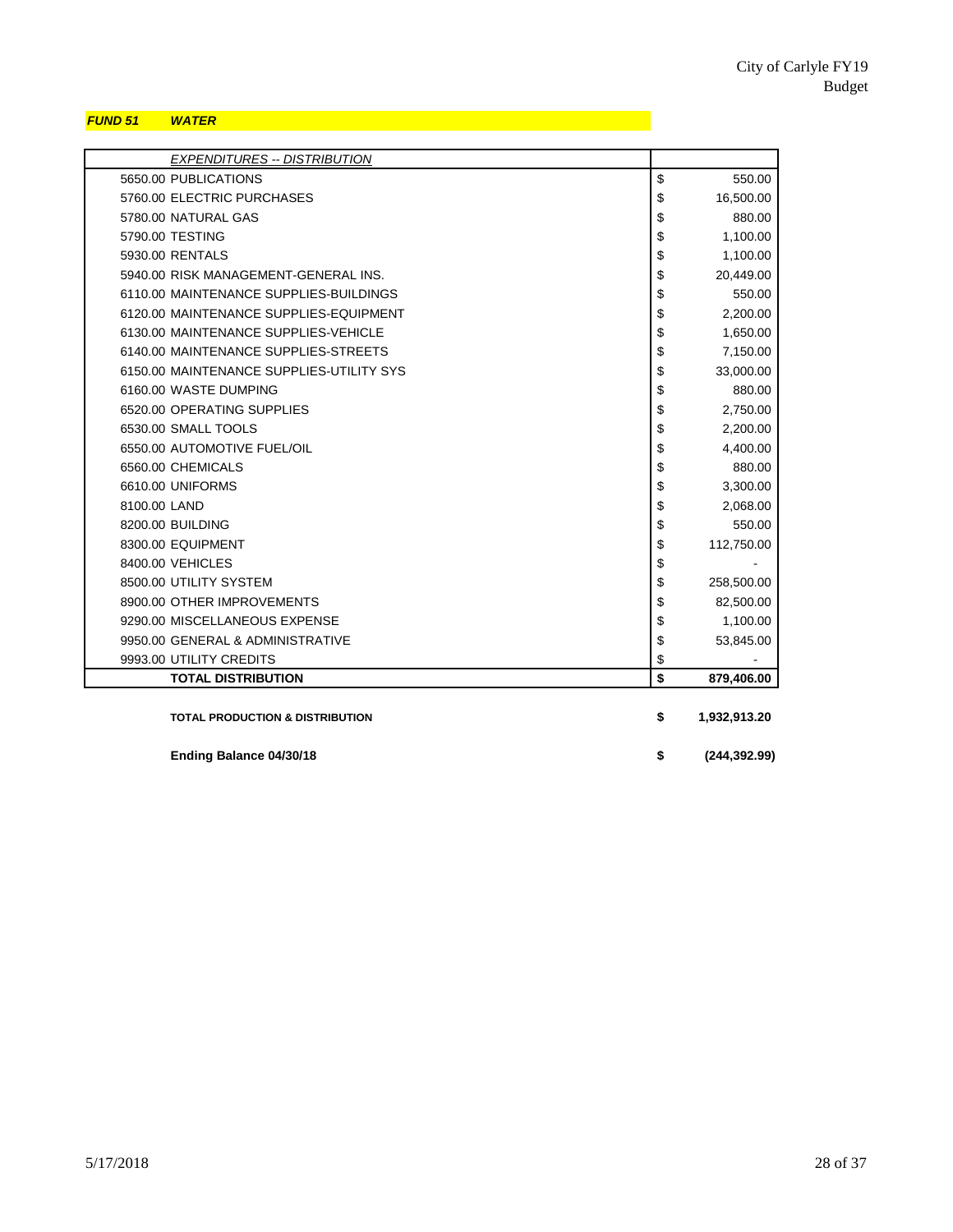| <b>FUND 52</b> | <b>SEWER</b>                      |            |
|----------------|-----------------------------------|------------|
|                | <b>Beginning Balance 05-01-16</b> | 190,133.02 |
|                |                                   |            |

| <b>REVENUES</b>                       |    | <b>FY19 BUDGET</b> |
|---------------------------------------|----|--------------------|
| 3620.00 SEWER CHARGES                 | S  | 600,000.00         |
| 3650.00 TAP ON FEES                   | \$ | 1.500.00           |
| 3810.00 INTEREST INCOME               | S  | 1.000.00           |
| 3890.00 RENTAL INCOME                 | \$ | 4.500.00           |
| 3992.00 TRANSFER FROM FUND 64         | \$ |                    |
| 3840.00 SALE OF MAT. LABOR. EQUIPMENT | S  |                    |
|                                       |    | 607.000.00         |

#### **TOTAL FUNDS AVAILABLE: \$ 797,133.02**

*EXPENDITURES* **FY19 BUDGET** 4210.00 SALARIES-REGULAR \$ 117,315.00 4510.00 HEALTH & DENTAL INSURANCE 8 15,813.90 4610.00 SOCIAL SECURITY CONTRIBUTION 6 1991 1 274.30 4620.00 RETIREMENT CONTRIBUTION **16,425.00** 4630.00 MEDICARE CONTRIBUTION  $\begin{array}{ccc} 1,701.50 \\ \end{array}$ 5110.00 MAINTENANCE SERVICES-BLDGS.  $\begin{array}{ccc} 1,100.00 \\ \end{array}$ 5120.00 MAINTENANCE SERVICES-EQUIPMENT FOR SALE AND SALE AND SALE AND SALE AND SALE AND SALE AND SALE AND SALE 5130.00 MAINTENANCE SERVICES-VEHICLES \$ 5130.00 \$ 2,200.00 5150.00 MAINTENANCE SERVICES-UTILITY 5150.00 \$ 24,750.00 5320.00 ENGINEERING SERVICES **\$11,000.00** \$11,000.00 5330.00 LEGAL 2,200.00 5340.00 GIS \$ 2,750.00 5490.00 OTHER PROFESSIONAL SERVICES **1.100.00 1.100.00** 5510.00 POSTAGE \$ 3,300.00 5520.00 TELEPHONE \$ 4,400.00 5560.00 OTHER - JULIE 350.00 SEP 350.00 5570.00 IT SOFTWARE \$ 1,100.00 5580.00 IT HARDWARE \$ 1,100.00 5610.00 DUES \$ 550.00 5630.00 TRAINING \$ 1,650.00 5650.00 PUBLICATIONS **\$1000 PUBLICATIONS** +  $\frac{1}{3}$ 5760.00 ELECTRICAL PURCHASES  $\begin{array}{ccc} 5760.00 & 522,000.00 \\ 1 & 22,000.00 \end{array}$ 5780.00 NATURAL GAS \$ - 5790.00 TESTING 880.00 5930.00 RENTALS \$ 2,200.00 5940.00 RISK MANAGEMENT-GENERAL INS.  $\begin{array}{ccc} 5940.00 & 0.34.00 \\ 0.34.00 & 0.34.00 \\ \end{array}$ 6110.00 MAINTENANCE SUPPLIES-BUILDING **100000** 1 1,100.00 6120.00 MAINTENANCE SUPPLIES-EQUIPMENT FOR SALE AND SALE SUPPLIES ON SALE AND SALE AND SALE SUPPLIES-EQUIPMENT 6130.00 MAINTENANCE SUPPLIES-VEHICLES 61 1622 11200.00 6140.00 MAINTENANCE SUPPLIES-STREETS  $\begin{array}{ccc} 8 & 5,500.00 \\ \end{array}$ 6150.00 MAINTENANCE SUPPLIES-UTILITY SYS.  $\begin{array}{ccc} 1 & 0 & 0 \\ 0 & 0 & 0 \\ 0 & 0 & 0 \end{array}$ 6160.00 WASTE DUMPING \$ 550.00 6520.00 OPERATING SUPPLIES \$ 2,750.00 6530.00 SMALL TOOLS 825.00 6540.00 JANITORIAL SUPPLIES \$ - 6550.00 AUTOMOTIVE FUEL/OIL 6550.00 **120 AUTOMOTIVE FUEL/OIL** 6560.00 CHEMICALS 8 9,350.00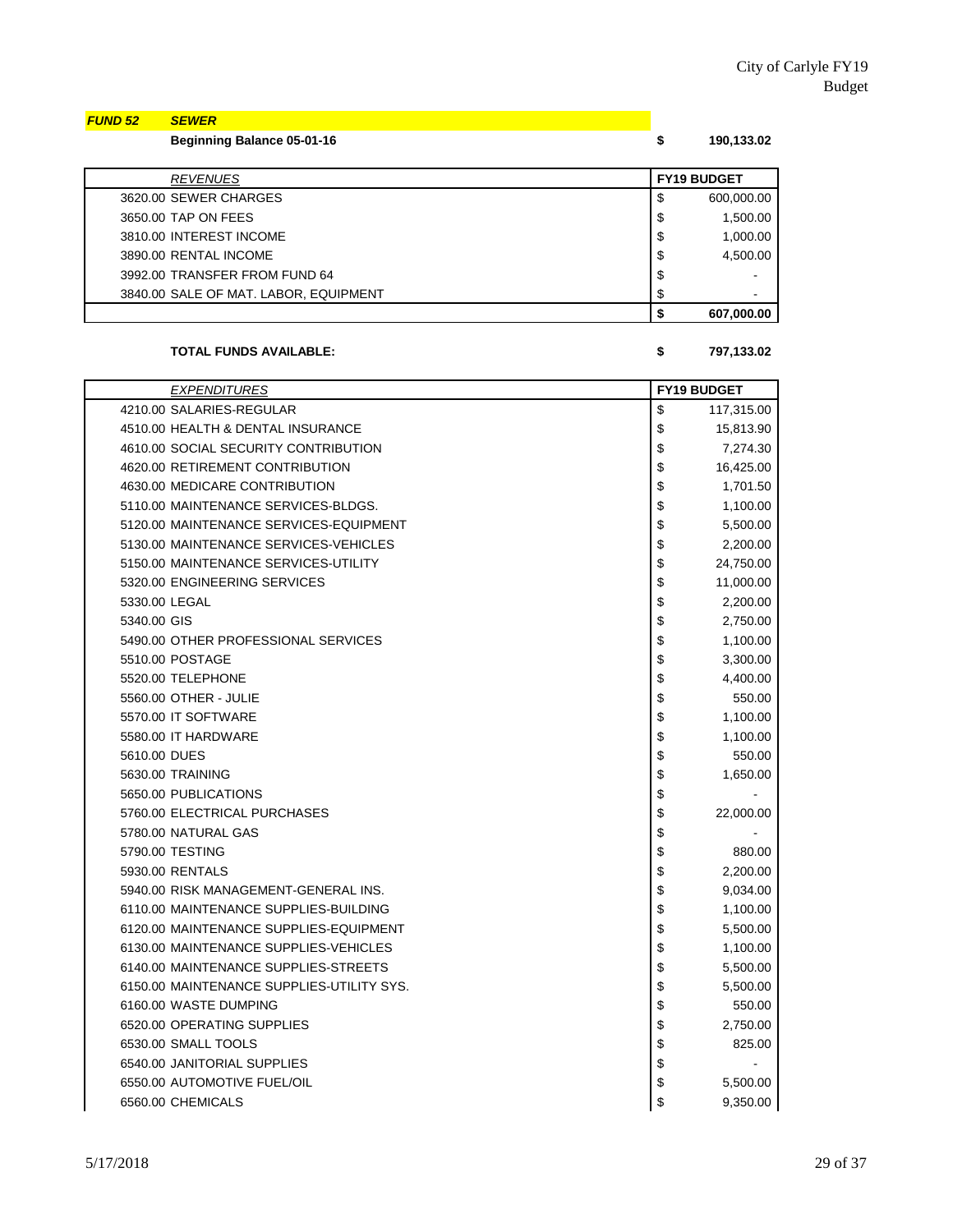### *FUND 52 SEWER*

| <b>EXPENDITURES</b>              | <b>FY19 BUDGET</b> |            |
|----------------------------------|--------------------|------------|
| 6610.00 UNIFORMS                 | \$                 | 2,750.00   |
| 7100.00 PRINCIPAL PAYMENT        | \$                 | 38,500.00  |
| 7200.00 INTEREST EXPENSE         | \$                 | 16,500.00  |
| 8100.00 LAND                     | \$                 | 2,063.00   |
| 8200.00 BUILDING                 | \$                 | 13,750.00  |
| 8300.00 EQUIPMENT                | \$                 | 3,300.00   |
| 8400.00 VEHICLES                 | \$                 |            |
| 8500.00 UTILITY SYSTEM           | \$                 | 16,500.00  |
| 8900.00 OTHER IMPROVEMENTS       | \$                 | 220,000.00 |
| 9150.00 UTILITY TAX (NPDES)      | \$                 | 8,250.00   |
| 9290.00 MISCELLANEOUS EXPENSE    | \$                 | 1,320.00   |
| 9950.00 GENERAL & ADMINISTRATIVE | \$                 | 40,216.00  |
| 9990.00 RESERVES-CONTINGENCY     | \$                 | 69,300.00  |
| 9993.00 UTILITY CREDITS          | \$                 |            |
|                                  | \$                 | 726,017.70 |

**Ending Balance 04/30/18 \$ 71,115.32**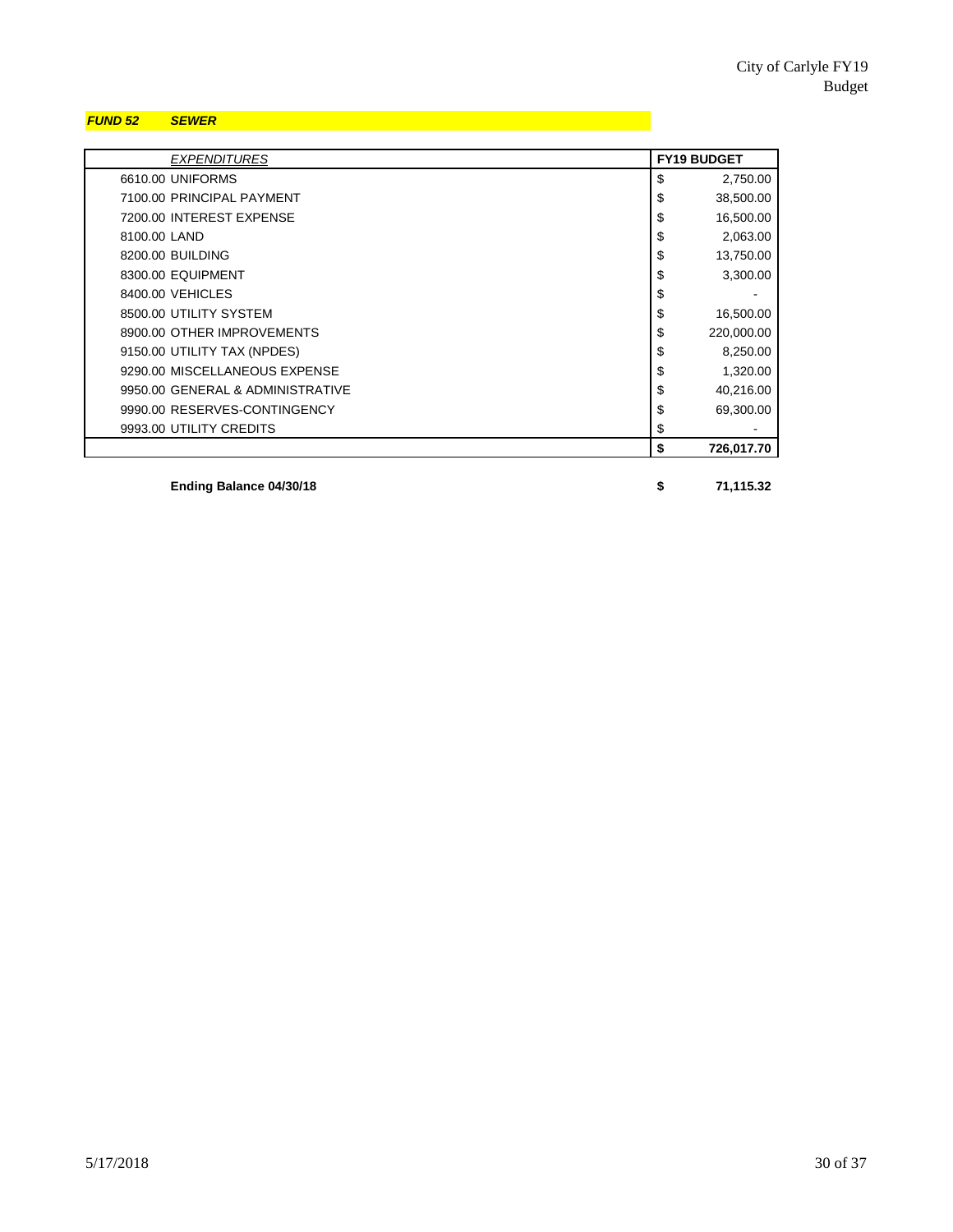#### *FUND 53 ELECTRIC*

**Beginning Balance 05-01-16 \$ 61,374.63**

| <b>REVENUES</b>                         | <b>FY19 BUDGET</b> |  |
|-----------------------------------------|--------------------|--|
| 3500.00 LOAN                            | \$                 |  |
| 3630.00 ELECTRIC SALES                  | \$<br>4,000,000.00 |  |
| 3650.00 TAP-ON FEES                     | \$<br>12,000.00    |  |
| 3810.00 INTEREST                        | \$<br>5,000.00     |  |
| 3840.00 SALE OF MATERIAL, SUPPLIES, LAB | \$<br>18,000.00    |  |
| 3890.00 MISCELLANEOUS INCOME            | \$<br>100.00       |  |
| 3990.00 TRANSFER FROM FUND 54           | \$                 |  |
| 3992.00 TRANSFER FROM RESERVES          | \$<br>1,555,000.00 |  |
|                                         | 5,590,100.00       |  |

### **TOTAL FUNDS AVAILABLE: \$ 5,651,474.63**

| <b>EXPENDITURES -- PRODUCTION</b>        | <b>FY19 BUDGET</b> |
|------------------------------------------|--------------------|
| 4210.00 SALARIES-REGULAR                 | \$<br>202,950.00   |
| 4510.00 HEALTH & DENTAL INSURANCE        | \$<br>23,728.60    |
| 4610.00 SOCIAL SECURITY CONTRIBUTION     | \$<br>12,583.00    |
| 4620.00 RETIREMENT CONTRIBUTION          | \$<br>28,413.00    |
| 4630.00 MEDICARE CONTRIBUTION            | \$<br>2,943.30     |
| 5110.00 MAINTENANCE SERVICES-BUILDINGS   | \$<br>684,860.00   |
| 5120.00 MAINTENANCE SERVICES-EQUIPMENT   | \$<br>44,000.00    |
| 5130.00 MAINTENANCE SERVICES-VEHICLES    | \$<br>1,870.00     |
| 5150.00 MAINTENANCE SERVICES-UTILITY SYS | \$<br>8,800.00     |
| 5320.00 ENGINEERING SERVICES             | \$<br>33,000.00    |
| 5330.00 LEGAL                            | \$<br>550.00       |
| 5490.00 OTHER PROFESSIONAL SERVICES      | \$<br>34,100.00    |
| 5510.00 POSTAGE                          | \$<br>2,200.00     |
| 5520.00 TELEPHONE                        | \$<br>2,200.00     |
| 5570.00 IT SOFTWARE                      | \$<br>138.00       |
| 5580.00 IT HARDWARE                      | \$<br>1,100.00     |
| 5610.00 DUES                             | \$<br>7,700.00     |
| 5620.00 TRAVEL EXPENSES                  | \$<br>550.00       |
| 5630.00 TRAINING                         | \$<br>2,200.00     |
| 5650.00 PUBLICATIONS                     | \$<br>220.00       |
| 5670.00 OTHER PROFESSIONAL DEVELOPMENT   | \$<br>550.00       |
| 5710.00 UTILITIES                        | \$<br>42,900.00    |
| 5760.00 ELECTRIC PURCHASES               | \$<br>3,021,249.00 |
| 5770.00 DISPOSAL SERVICES                | \$                 |
| 5930.00 RENTALS                          | \$<br>1,100.00     |
| 5940.00 RISK MANAGEMENT-GENERAL INS.     | \$<br>53,927.50    |
| 6110.00 MAINTENANCE SUPPLIES-BUILDINGS   | \$<br>2,200.00     |
| 6120.00 MAINTENANCE SUPPLIES-EQUIPMENT   | \$<br>3,300.00     |
| 6130.00 MAINTENANCE SUPPLIES-VEHICLES    | \$<br>3,300.00     |
| 6150.00 MAINTENANCE SUPPLIES-UTILITY SYS | \$<br>5,500.00     |
| 6530.00 SMALL TOOLS                      | \$<br>2,750.00     |
| 6540.00 JANITORIAL SUPPLIES              | \$<br>550.00       |
| 6550.00 AUTOMOTIVE FUEL/OIL              | \$<br>3,850.00     |
| 6560.00 CHEMICALS                        | \$<br>3,300.00     |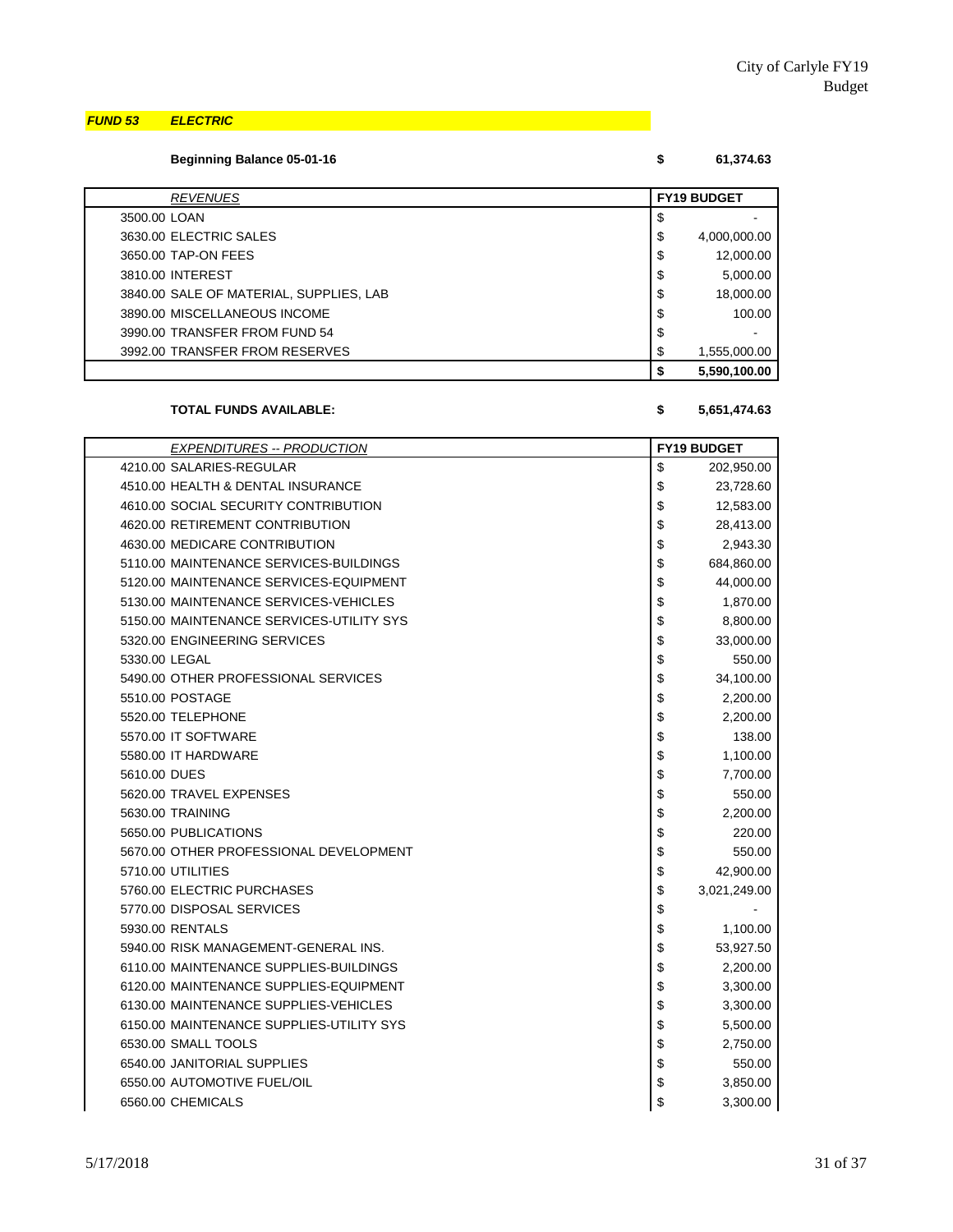| <b>FUND 53</b> | <b>ELECTRIC</b>                   |                    |              |
|----------------|-----------------------------------|--------------------|--------------|
|                | <b>EXPENDITURES -- PRODUCTION</b> | <b>FY16 BUDGET</b> |              |
|                | 6570.00 FUEL/OIL-GENERATION       | \$                 | 110,000.00   |
|                | 6610.00 UNIFORMS                  | \$                 | 2,200.00     |
|                | 6650.00 OTHER GENERAL SUPPLIES    | \$                 | 1,100.00     |
|                | 7400.00 RESERVES-CONTINGENCY      | \$                 |              |
|                | 8400.00 VEHICLES                  | \$                 |              |
|                | 8500.00 UTILITY SYSTEM            | \$                 | 16,500.00    |
|                | 8700.00 FURNITURE                 | \$                 |              |
|                | 8900.00 OTHER IMPROVEMENTS        | \$                 | 19,800.00    |
|                | 9290.00 MISCELLANEOUS EXPENSES    | \$                 | 2,200.00     |
|                | 9950.00 GENERAL & ADMINISTRATIVE  | \$                 | 255.860.00   |
|                | 9992.00 TRANSFER TO FUND 54       | \$                 | 82,500.00    |
|                | 9993.00 UTILITY CREDITS           | \$                 |              |
|                | <b>TOTAL PRODUCTION</b>           | \$                 | 4,728,742.40 |

| <b>EXPENDITURES -- DISTRIBUTION</b>      | <b>FY19 BUDGET</b> |            |
|------------------------------------------|--------------------|------------|
| 4210.00 SALARIES-REGULAR                 | \$                 | 433,609.00 |
| 4510.00 HEALTH & DENTAL INSURANCE        | \$                 | 52,140.00  |
| 4610.00 SOCIAL SECURITY CONTRIBUTION     | \$                 | 26,884.00  |
| 4620.00 RETIREMENT CONTRIBUTION          | \$                 | 60,709.00  |
| 4630.00 MEDICARE CONTRIBUTION            | \$                 | 6,292.00   |
| 5110.00 MAINTENANCE SERVICES-BUILDINGS   | \$                 | 11,000.00  |
| 5120.00 MAINTENANCE SERVICES-EQUIPMENT   | \$                 | 6,600.00   |
| 5130.00 MAINTENANCE SERVICES-VEHICLES    | \$                 | 5,500.00   |
| 5150.00 MAINTENANCE SERVICES-UTILITY SYS | \$                 | 7,700.00   |
| 5320.00 ENGINEERING SERVICES             | \$                 | 22,000.00  |
| 5330.00 LEGAL                            | \$                 | 1,980.00   |
| 5490.00 OTHER PROFESSIONAL SERVICES      | \$                 | 24,365.00  |
| 5510.00 POSTAGE                          | \$                 | 2,200.00   |
| 5520.00 TELEPHONE                        | \$                 | 3,850.00   |
| 5570.00 IT SOFTWARE                      | \$                 | 143.00     |
| 5580.00 IT HARDWARE                      | \$                 | 1,100.00   |
| 5620.00 TRAVEL EXPENSES                  | \$                 | 1,100.00   |
| 5630.00 TRAINING                         | \$                 | 8,800.00   |
| 5650.00 PUBLICATIONS                     | \$                 | 275.00     |
| 5670.00 OTHER PROFESSIONAL DEVELOPMENT   | \$                 | 880.00     |
| 5710.00 UTILITIES                        | \$                 | 42,900.00  |
| 5770.00 DISPOSAL SERVICES                | \$                 | 2,200.00   |
| 5930.00 RENTALS                          | \$                 | 3,300.00   |
| 5940.00 RISK MANAGEMENT-GENERAL INS.     | \$                 | 18,403.00  |
| 6110.00 MAINTENANCE SUPPLIES-BUILDINGS   | \$                 | 4,400.00   |
| 6120.00 MAINTENANCE SUPPLIES-EQUIPMENT   | \$                 | 2,200.00   |
| 6130.00 MAINTENANCE SUPPLIES-VEHICLES    | \$                 | 4,400.00   |
| 6150.00 MAINTENANCE SUPPLIES-UTILITY SYS | \$                 | 77,000.00  |
| 6520.00 OPERATING SUPPLIES               | \$                 |            |
| 6530.00 SMALL TOOLS                      | \$                 | 3,630.00   |
| 6540.00 JANITORIAL SUPPLIES              | \$                 | 330.00     |
| 6550.00 AUTOMOTIVE FUEL/OIL              | \$                 | 8,800.00   |
| 6610.00 UNIFORMS                         | \$                 | 7,700.00   |
| 7400.00 RESERVES-CONTINGENCY             | \$                 |            |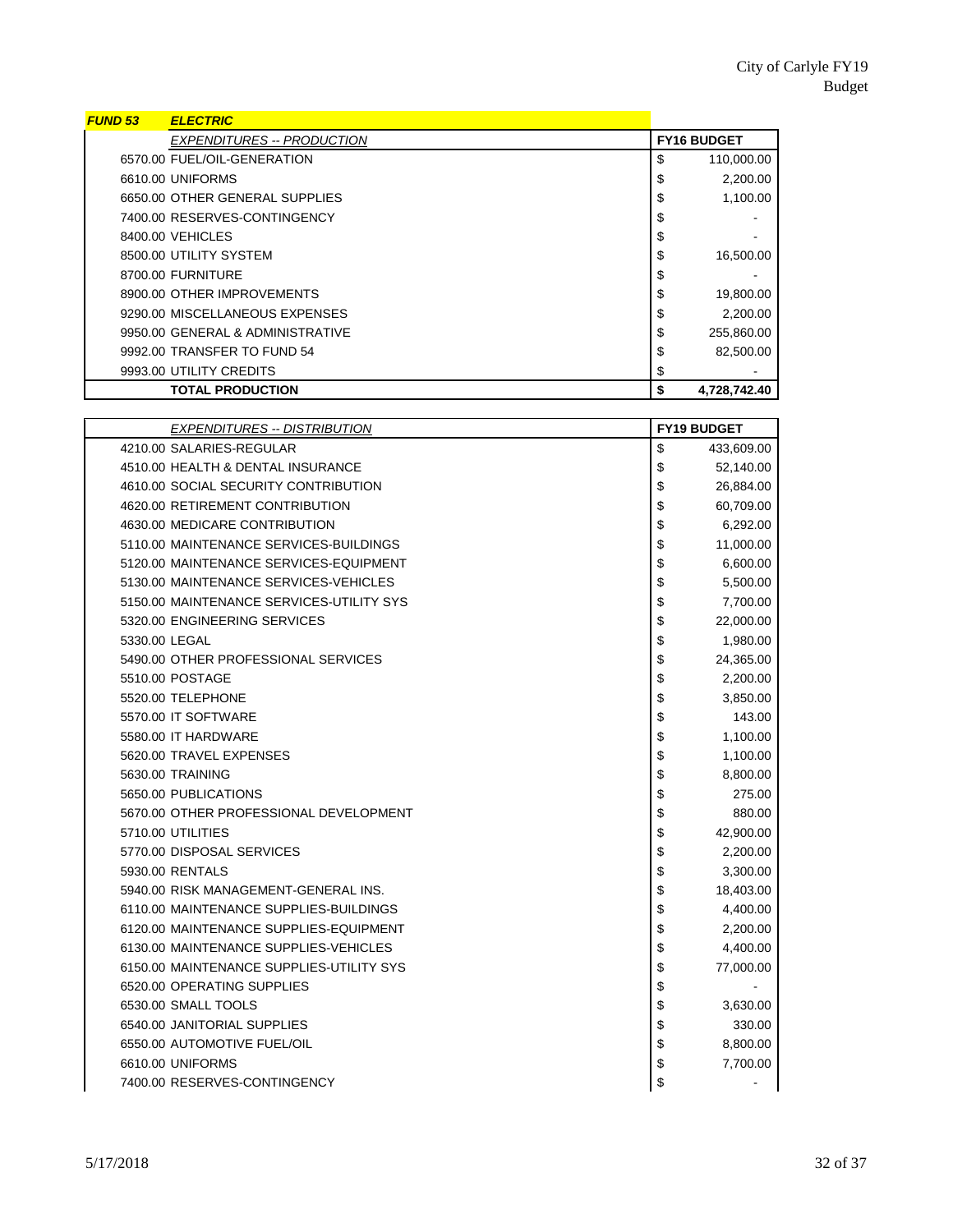### *FUND 53 ELECTRIC*

| <b>EXPENDITURES -- DISTRIBUTION</b> | <b>FY16 BUDGET</b> |  |
|-------------------------------------|--------------------|--|
| 8100.00 LAND                        | \$<br>4,125.00     |  |
| 8200.00 BUILDING                    | \$<br>27,500.00    |  |
| 8300.00 EQUIPMENT                   | \$                 |  |
| 8400.00 VEHICLES                    | \$<br>143,000.00   |  |
| 8500.00 UTILITY SYSTEM              | \$<br>352,000.00   |  |
| 8900.00 OTHER IMPROVEMENTS          | \$<br>16,500.00    |  |
| 9150.00 UTILITY TAX                 | \$                 |  |
| 9290.00 MISCELLANEOUS EXPENSES      | \$<br>1,100.00     |  |
| 9950.00 GENERAL & ADMINISTRATIVE    | \$<br>91,091.00    |  |
| 9993.00 UTILITY CREDITS             | \$                 |  |
| <b>TOTAL DISTRIBUTION</b>           | \$<br>1,487,706.00 |  |
| TOTAL PRODUTION & DISTRIBUTION      | \$<br>6,216,448.40 |  |

**Ending Balance 04/30/18 \$ (564,973.77)**

#### *FUND 54 ELECTRIC DEPT. REGULATORY PROJECTS*

**Beginning Balance 05-01-16 \$** 

| <b>REVENUES</b>               | <b>FY19 BUDGET</b> |                          |
|-------------------------------|--------------------|--------------------------|
| 3500.00 LOAN                  | J                  | $\overline{\phantom{a}}$ |
| 3992.00 TRANSFER FROM FUND 53 | ۰D                 | 75,000.00                |
|                               | -11                | 75,000.00                |

#### **TOTAL FUNDS AVAILABLE: \$ 75,000.00**

*EXPENDITURES* **FY19 BUDGET** 5120.00 MAINTENANCE SERVICES-EQUIPMENT  $\int$  \$ 5160.00 MAINTENANCE SERVICES - NESHAPS \$ - 7100.00 PRINCIPAL PAYMENT 8 69,300.00 7200.00 INTEREST EXPENSE 6,050.00  $8400.00 \text{ VEHICLES}$   $\qquad \qquad$ 8410.00 TRANSFER TO FUND 53 **\$ 75,350.00**

**Ending Balance 04/30/18 \$ (350.00)**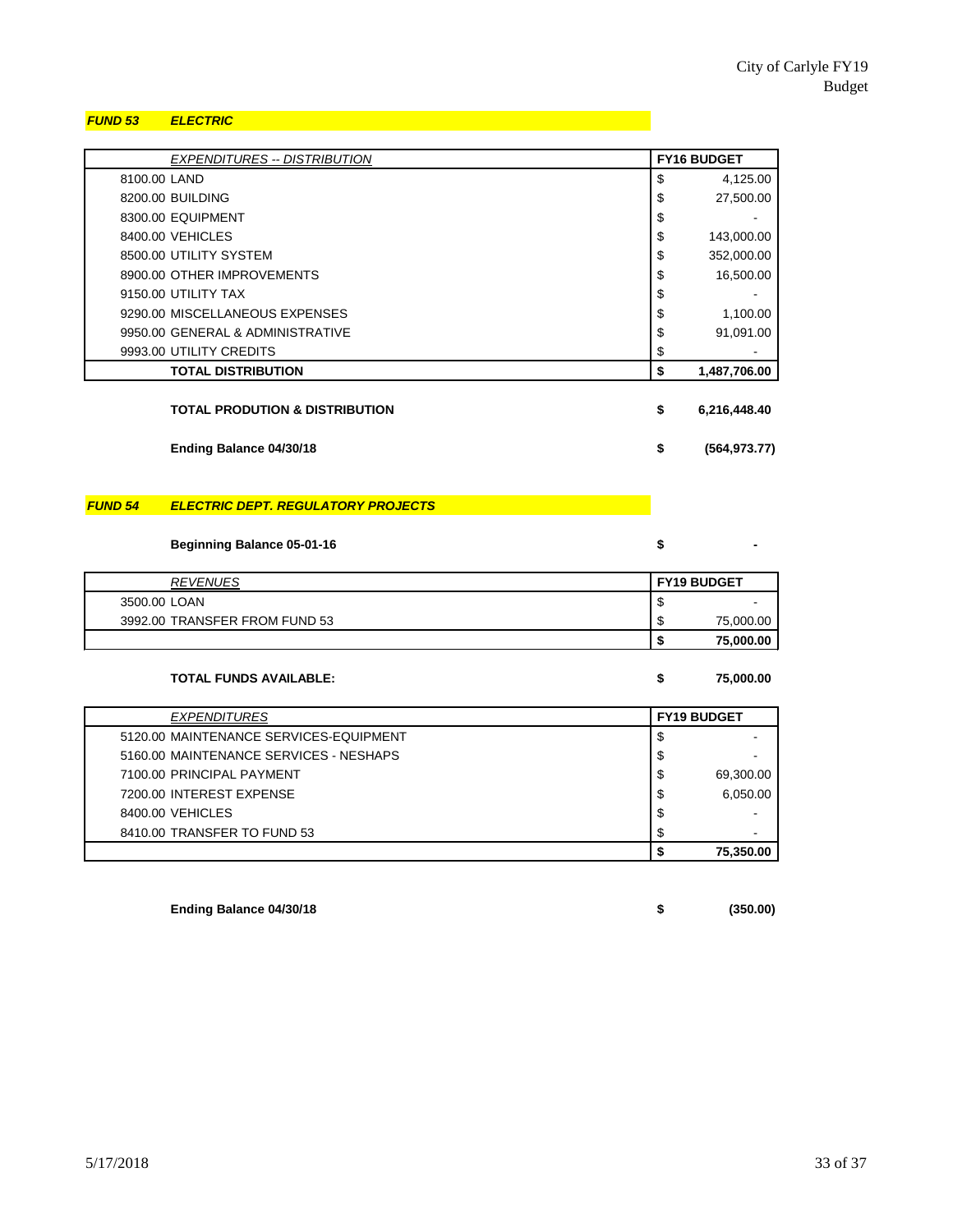# **TOTALS TOTALS TOTALS**

|                    | <b>DEPARTMENT</b>               | <b>FY19 BUDGET</b> |               |
|--------------------|---------------------------------|--------------------|---------------|
| FUND <sub>2</sub>  | CORP. OFFICE                    | \$                 | 873,004.00    |
| FUND <sub>3</sub>  | STREET & ALLEY                  | \$                 | 513,997.00    |
| FUND 4             | <b>POLICE</b>                   | \$                 | 906,191.00    |
| FUND <sub>11</sub> | ECONOMIC DEVELOPMENT            | \$                 | 50,688.00     |
| FUND <sub>12</sub> | CIVIL DEFENSE                   | \$                 | 5,500.00      |
| FUND <sub>13</sub> | GARBAGE                         | \$                 | 293,238.00    |
| FUND <sub>14</sub> | <b>HOTEL/MOTEL</b>              | \$                 | 64,900.00     |
| FUND <sub>15</sub> | <b>MOTOR FUEL TAX</b>           | \$                 | 190,850.00    |
| FUND 16            | <b>RETIREMENT</b>               | \$                 | 192,851.10    |
| FUND 17            | <b>PARKS</b>                    | \$                 | 253,173.60    |
| FUND 18            | <b>PLAYGROUNDS</b>              | \$                 | 257,855.00    |
| FUND <sub>19</sub> | SOCIAL SECURITY & MEDICARE      | \$                 | 122,058.80    |
| FUND <sub>20</sub> | <b>LIBRARY</b>                  | \$                 | 243,836.90    |
| FUND <sub>21</sub> | SPORTS COMPLEX                  | \$                 | 1,764,400.00  |
| FUND <sub>22</sub> | POOL HOUSE LOAN                 | \$                 | 51,480.00     |
| FUND <sub>23</sub> | <b>NEW LIBRARY</b>              | \$                 |               |
| FUND <sub>24</sub> | <b>CHRISTMAS IN CARLYLE</b>     | \$                 | 30,580.00     |
| <b>FUND 25</b>     | <b>DOG PARK</b>                 | \$                 | 16,511.00     |
| FUND 33            | TIF <sub>1</sub>                | \$                 | 533,209.00    |
| FUND 34            | TIF <sub>2</sub>                | \$                 | 972,785.00    |
| <b>FUND 32</b>     | TIF <sub>3</sub>                | \$                 | 184,943.00    |
| FUND 35            | DARE ACCOUNT                    | \$                 | 22,000.00     |
| FUND 36            | ECONOMIC DEVELOPMENT            | \$                 | 792,000.00    |
| FUND 37            | <b>STREET FAIR</b>              | \$                 |               |
| FUND 41            | <b>CAPITAL IMPROVEMENTS</b>     | \$                 | 3,163,339.00  |
| <b>FUND 51-98</b>  | <b>WATER PRODUCTION</b>         | \$                 | 1,053,507.20  |
| FUND 51-99         | <b>WATER DISTRIBUTION</b>       | \$                 | 879,406.00    |
|                    | WATER TOTAL                     | \$                 | 1,932,913.20  |
| FUND 52            | <b>SEWER</b>                    | \$                 | 726,017.70    |
| FUND 53-98         | ELECTRIC PRODUCTION             | \$                 | 4,728,742.40  |
| FUND 53-99         | ELECTRIC DISTRIBUTION           | \$                 | 1,487,706.00  |
|                    | <b>ELECTRIC TOTAL</b>           | \$                 | 6,216,448.40  |
| FUND 54            | ELECTRIC DEPT. REGULATORY PROJ. | \$                 | 75,350.00     |
|                    | <b>TOTALS</b>                   | \$                 | 20,450,119.70 |
|                    | <b>GRANT AWARD TOTAL</b>        | \$                 |               |

**TOTAL MINUS GRANTS \$ 20,450,119.70**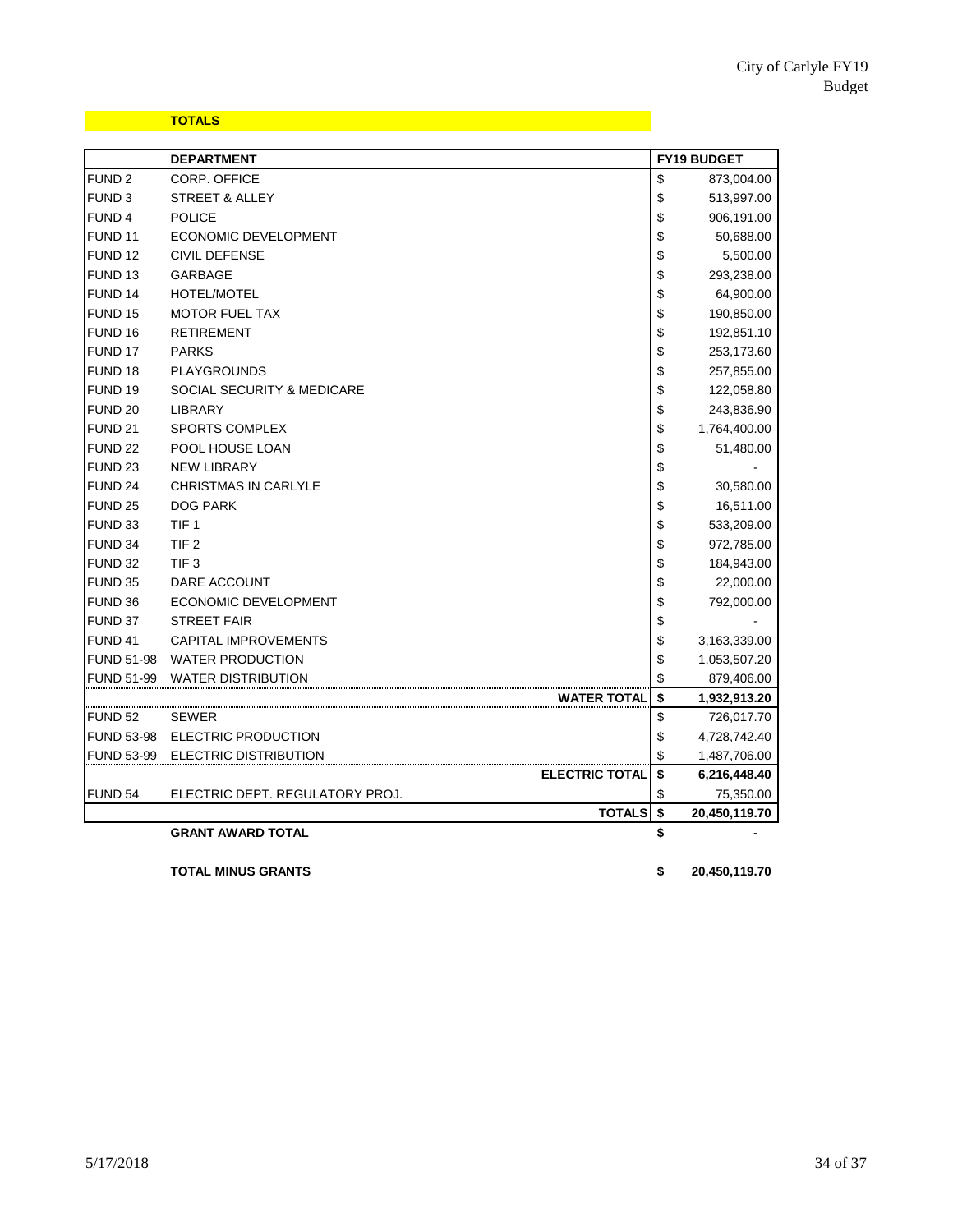SECTION 4: That if any section, subdivision, or sentence of this ordinance shall for any reason be held invalid or unconstitutional, such decision shall not affect the validity of the remaining portion of this ordinance.

SECTION 5: That a certified copy of this ordinance shall be filed with the County Clerk within 30 days after adoption.

SECTION 6: That this ordinance shall be in full force and effect after its passage, approval, and publication, as provided by law.

ADOPTED this \_\_\_\_\_\_\_\_ day of \_\_\_\_\_\_\_\_\_\_\_\_\_\_\_, 2018, pursuant to a roll call vote by the City Council of the City of Carlyle, Clinton County, Illinois.

Judy Smith, Mayor

ATTEST:

Sharon Hustedde, City Clerk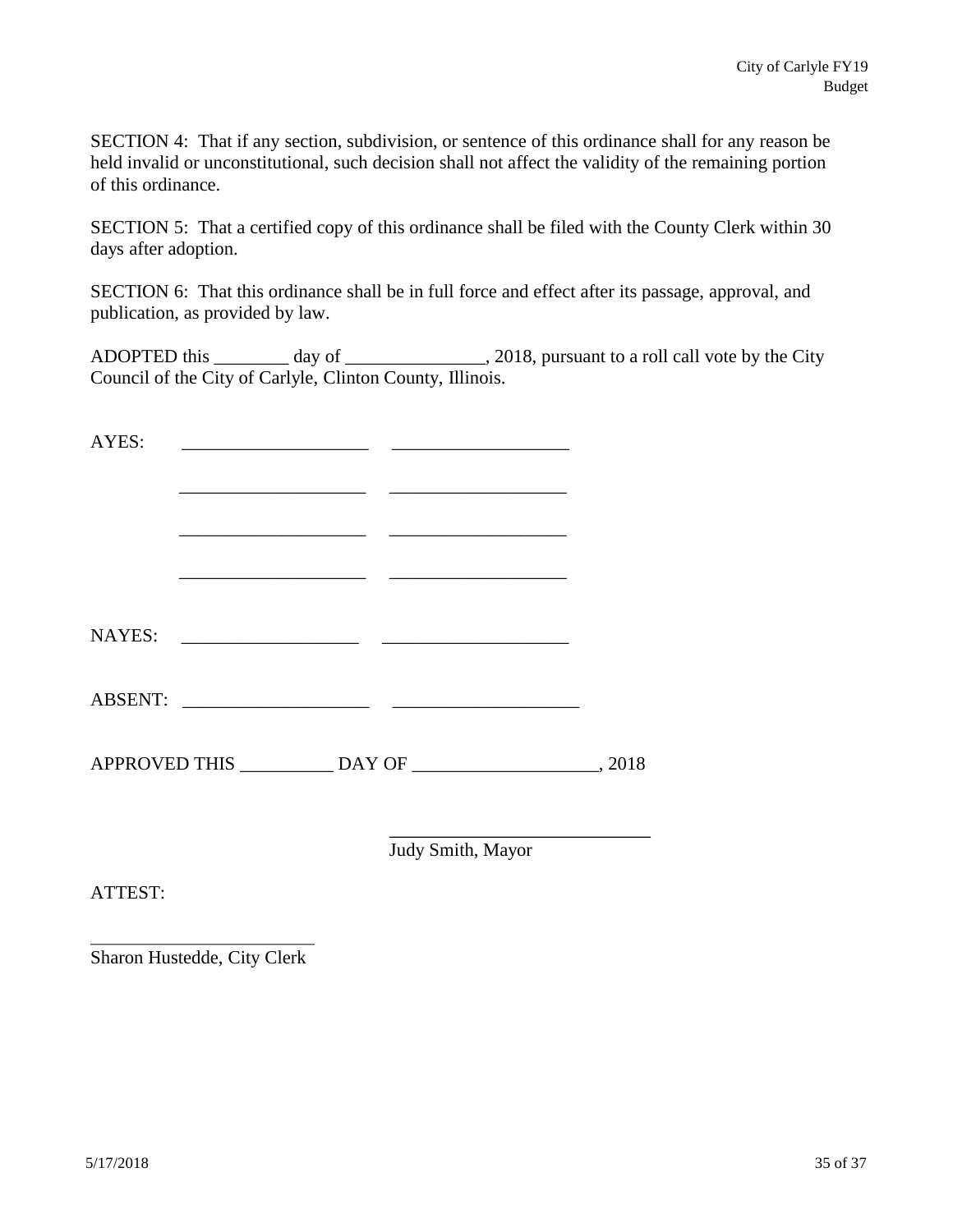# **CERTIFICATION OF APPROPRIATION ORDINANCE**

# **CITY OF CARLYLE**

The undersigned, duly elected, qualified, and acting Clerk of the City of Carlyle, Clinton County, Illinois, does hereby certify that the attached hereto is a true and correct copy of the Appropriation Ordinance for the fiscal year beginning May 1, 2018 and ending April 30, 2019, as adopted on

\_\_\_\_\_\_\_\_\_\_\_\_\_\_\_\_\_\_\_\_\_\_\_\_\_\_\_\_\_\_.

This certification is made and filed pursuant to the requirements of Public Act 83-881 (35 ILCS 205/162) and on behalf of the City of Carlyle, Clinton County, Illinois. This certification must be filed within 30 days after the adoption of the Appropriation Ordinance.

Dated this \_\_\_\_\_\_ day of \_\_\_\_\_\_\_\_\_, 2018

Sharon Hustedde, City Clerk

Filed this day of \_\_\_\_\_\_\_\_, 2018

Mary Rakers, Clinton County Clerk